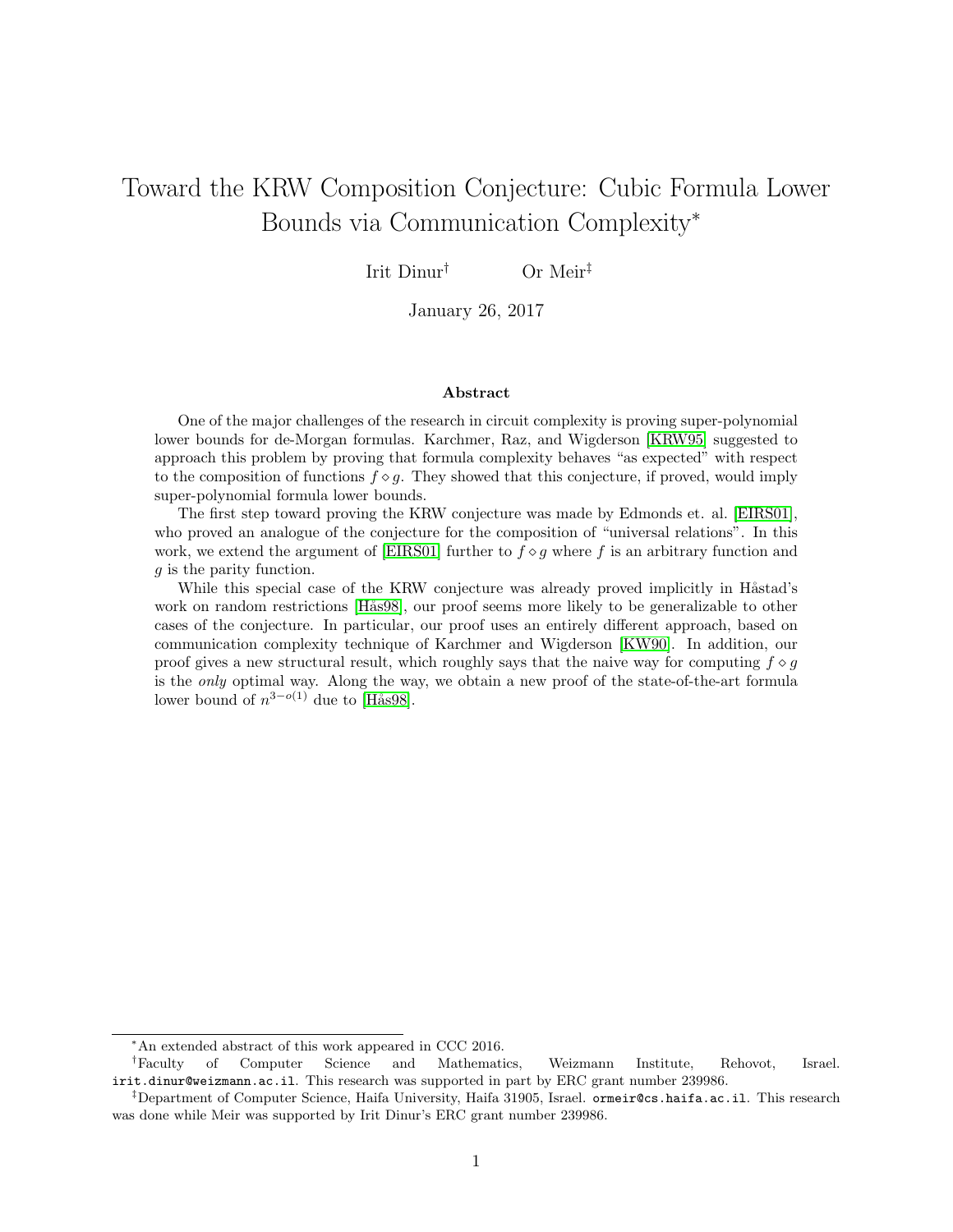# Contents

| 1              | Introduction                                                                                                                      |                |  |  |
|----------------|-----------------------------------------------------------------------------------------------------------------------------------|----------------|--|--|
|                | 1.1                                                                                                                               | $\overline{5}$ |  |  |
|                | 1.2                                                                                                                               | $\overline{5}$ |  |  |
|                | Organization of the paper $\dots \dots \dots \dots \dots \dots \dots \dots \dots \dots \dots \dots \dots \dots$<br>1.3            | 8              |  |  |
| $\bf{2}$       | Preliminaries                                                                                                                     | 8              |  |  |
|                | 2.1<br>Formulas                                                                                                                   | 8              |  |  |
|                | 2.2                                                                                                                               | 9              |  |  |
|                | 2.3                                                                                                                               | 10             |  |  |
|                | Information theory $\dots \dots \dots \dots \dots \dots \dots \dots \dots \dots \dots \dots \dots \dots \dots \dots \dots$<br>2.4 | 11             |  |  |
|                | 2.5                                                                                                                               | 12             |  |  |
|                | 2.6                                                                                                                               | 13             |  |  |
|                |                                                                                                                                   |                |  |  |
| 3              | Main theorem                                                                                                                      | 13             |  |  |
|                | The structural result $\ldots \ldots \ldots \ldots \ldots \ldots \ldots \ldots \ldots \ldots \ldots$<br>3.1                       | 14             |  |  |
|                | 3.2                                                                                                                               | 15             |  |  |
|                | 3.3                                                                                                                               | 17             |  |  |
|                | 3.4                                                                                                                               | 18             |  |  |
| $\overline{4}$ | The $f$ -Stage Lemma                                                                                                              | 19             |  |  |
|                | Motivation<br>4.1                                                                                                                 | 19             |  |  |
|                | Proof of the $f$ -stage lemma $\ldots \ldots \ldots \ldots \ldots \ldots \ldots \ldots \ldots \ldots \ldots$<br>4.2               | 21             |  |  |
|                | 4.3                                                                                                                               | 21             |  |  |
|                | 4.4                                                                                                                               | 22             |  |  |
| 5              | The Parity-Stage Lemma                                                                                                            | 23             |  |  |
|                |                                                                                                                                   |                |  |  |
| 6              | <b>Technical tools</b>                                                                                                            | 24             |  |  |
|                | 6.1                                                                                                                               | 24             |  |  |
|                | 6.2                                                                                                                               | 29             |  |  |
| 7              | Proof of the Main Lemma                                                                                                           | 33             |  |  |
|                | 7.1                                                                                                                               | 33             |  |  |
|                | 7.2                                                                                                                               | 34             |  |  |
|                | 7.2.1<br>The main steps $\ldots \ldots \ldots \ldots \ldots \ldots \ldots \ldots \ldots \ldots \ldots \ldots$                     | 35             |  |  |
|                | 7.2.2                                                                                                                             | 36             |  |  |
|                | 7.3                                                                                                                               | 38             |  |  |
|                | 7.4                                                                                                                               | 40             |  |  |
|                | 7.5                                                                                                                               | 41             |  |  |
|                | 7.6                                                                                                                               | 41             |  |  |
|                | 7.7                                                                                                                               | 44             |  |  |
| 8              | <b>Average-Case Lower Bounds</b><br>45                                                                                            |                |  |  |
|                | 8.1                                                                                                                               | 45             |  |  |
|                | 8.2                                                                                                                               | 46             |  |  |
|                |                                                                                                                                   |                |  |  |
| 9              | <b>Future Directions and Open Problems</b>                                                                                        | 48             |  |  |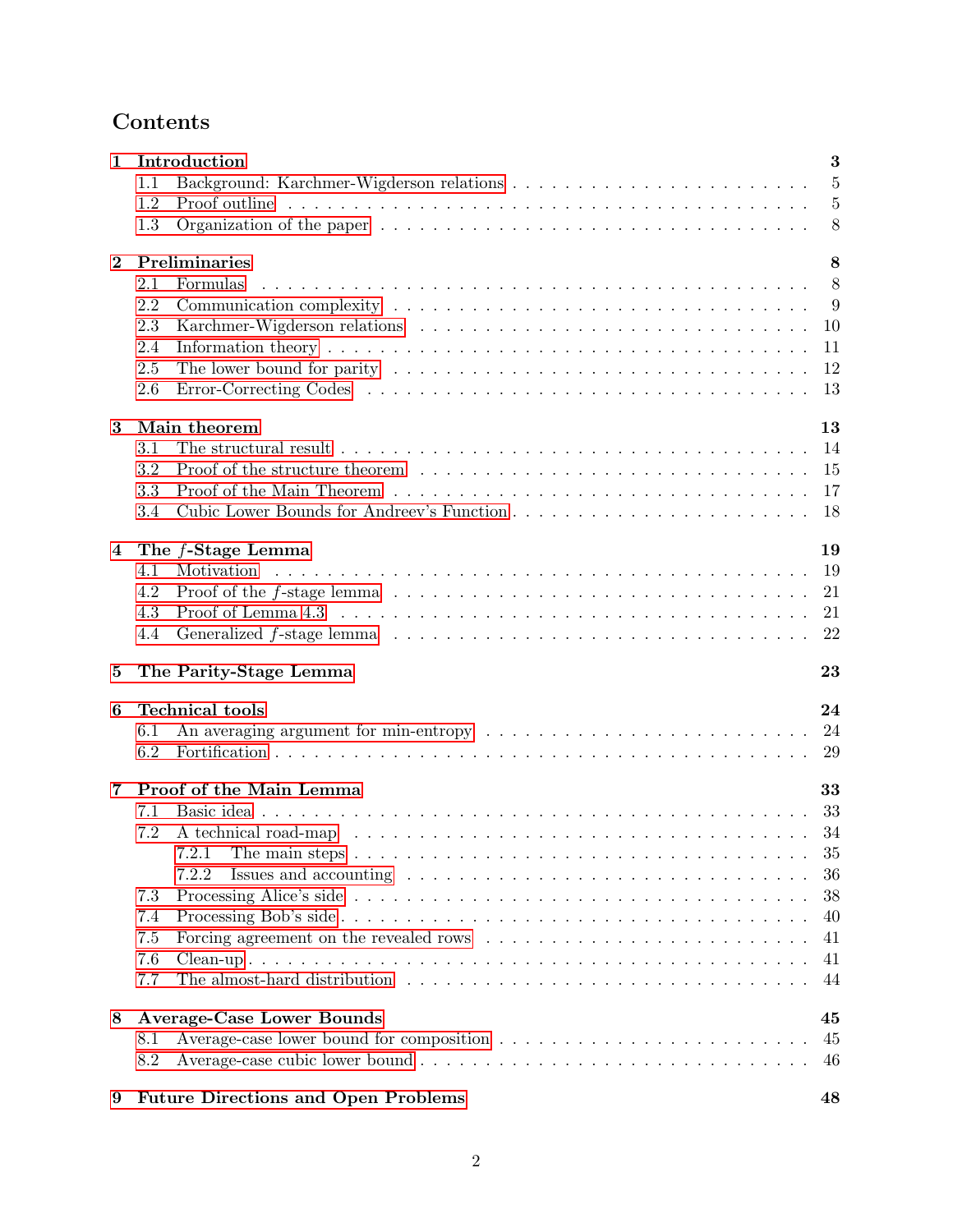# <span id="page-2-0"></span>1 Introduction

One of the major challenges in the quest for proving lower bounds is to find an explicit function that requires formulas of super-polynomial size. Formally, (de Morgan) formulas are defined as circuits with AND, OR, and NOT gates that have fan-out 1, or in other words, their underlying graph is a tree.

The state-of-the-art in this direction is a lower-bound of  $\tilde{\Omega}(n^3)$  due to Håstad [Hås98]<sup>[1](#page-2-1)</sup>, building on earlier work by [\[Sub61,](#page-53-0) [And87,](#page-51-2) [IN93,](#page-52-2) [PZ93\]](#page-52-3). This result was achieved by the celebrated method of random restrictions, and in particular, by providing a lower-bound on the shrinkage exponent, which is the parameter controlling the effect of random restrictions. Håstad's lower bound on the shrinkage exponent is known to be best possible, so improving the cubic lower-bound requires a new approach.

In this work we pursue a different approach following the KRW conjecture, named after Karchmer, Raz, and Wigderson who suggested this conjecture in [\[KRW95\]](#page-52-0). The KRW conjecture is about composed functions of the form  $f \circ g : \{0,1\}^{mn} \to \{0,1\}$  defined by

$$
f \diamond g(x_1,\ldots,x_m) = f(g(x_1),\ldots,g(x_m)),
$$

where  $f: \{0,1\}^m \to \{0,1\}$  and  $g: \{0,1\}^n \to \{0,1\}$ . The conjecture says roughly<sup>[2](#page-2-2)</sup> that

$$
L(f \diamond g) \approx L(f) \cdot L(g)
$$

where  $L(\cdot)$  denotes the formula size of a function, namely, the number of leaves in the underlying tree. In other words, the conjecture says that the naive way of computing  $f \diamond q$ , by first computing q on each component and then  $f$ , is essentially the best way to do it. In addition to being interesting in its own right, the KRW conjecture is particularly important due to the fact that it implies super-polynomial lower bounds for an explicit function [\[KRW95\]](#page-52-0).

Despite some early successes in the study of the KRW conjecture [\[EIRS01,](#page-51-0) [HW93\]](#page-51-3), so far it has not bore new lower bounds. Recently, Gavinsky et. al. [\[GMWW14\]](#page-51-4) have made the first progress in two decades in this direction. In this work, we push this direction further, and obtain a new proof of the state-of-the-art cubic lower bound on the formula size of Andreev's function.

<span id="page-2-3"></span>**Theorem 1.1.** Let  $And_n : \{0,1\}^n \to \{0,1\}$  be Andreev's function [\[And87\]](#page-51-2) over n bits. Then,

$$
\mathsf{L}(And_n) \ge n^{3-o(1)}.
$$

Although this was already proved by [Hås98], our proof is based on an entirely different method specifically, the communication-complexity technique of Karchmer and Wigderson [\[KW90\]](#page-52-1). Unlike the proof by random restrictions, this method does not seem to have any inherent limitation, and we do not see a reason why it should not be able to prove stronger lower bounds. More importantly, we see this work as a step toward proving the KRW conjecture.

<span id="page-2-4"></span>Toward proving the KRW conjecture. As a first step toward proving their conjecture, [\[KRW95\]](#page-52-0) suggested to study the composition of universal relations, which are objects that are similar to functions but are easier to analyze in this context. Let us denote the universal relation by U. Then, [\[KRW95\]](#page-52-0) suggested to prove an analogue of their conjecture for the composition  $U \circ U$ .

<span id="page-2-1"></span><sup>&</sup>lt;sup>1</sup>Recently, Tal [\[Tal14\]](#page-53-1) provided a new proof of the lower bound on the shrinkage exponent, and along the way improved the lower order factors in Håstad's lower bound.

<span id="page-2-2"></span><sup>&</sup>lt;sup>2</sup>The original KRW conjecture was formulated in terms of formula depth, this variant with formula size is from [\[GMWW14\]](#page-51-4).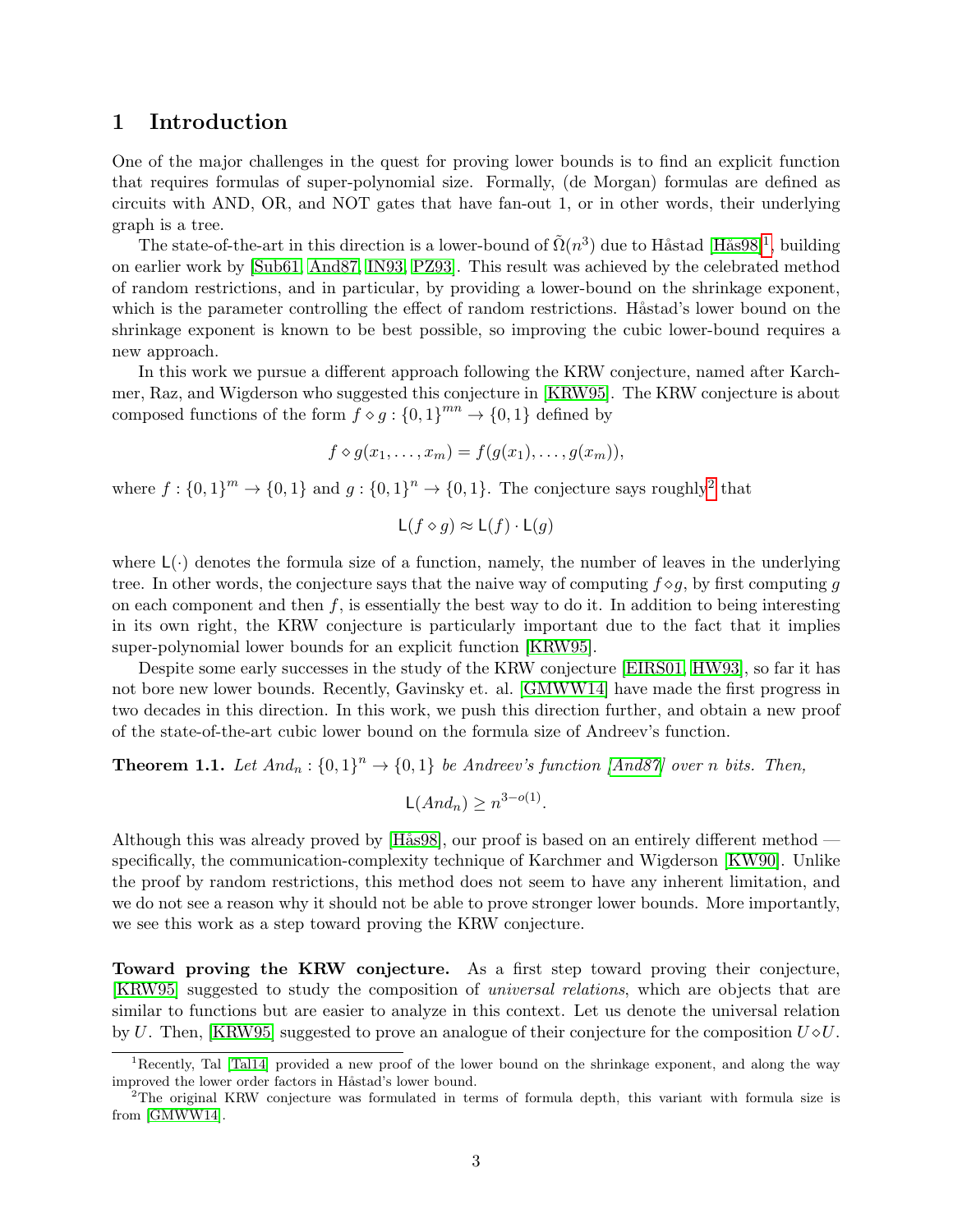This challenge was met by Edmonds et. al. [\[EIRS01\]](#page-51-0), and an alternative proof was discovered later by Håstad and Wigderson [\[HW93\]](#page-51-3).

Recently, Gavinsky et. al. [\[GMWW14\]](#page-51-4) made further progress and proved an analogue of the KRW conjecture for  $f \diamond U$ : the composition of an arbitrary function f with the universal relation. Thus, the next step to proving the KRW conjecture would be to replace the universal relation in their result with a function  $g$ , for every choice of  $g$ . In this work, we do it for the special case where g is the parity function over n bits, denoted  $\oplus_n$ .

<span id="page-3-0"></span>**Theorem 1.2** (Main theorem). Let  $f: \{0,1\}^m \to \{0,1\}$  be a non-constant function. Then,

$$
\mathsf{L}(f \diamond \oplus_n) \ge \frac{\mathsf{L}(f) \cdot \mathsf{L}(\oplus_n)}{2^{\tilde{O}(\sqrt{m + \log n})}}.
$$

To summarize, the KRW conjecture has been verified on  $U \diamond U$  [\[EIRS01\]](#page-51-0), and then  $f \diamond U$  [\[GMWW14\]](#page-51-4). In this work we prove it for  $f \circ \bigoplus_n$ , and one would hope that the next step(s) would lead to  $f \circ g$ for every g.

It is important to note that lower bounds on the composition  $f \circ \bigoplus_n$  were already proved implicitly in the aforementioned works on the Andreev's function [\[And87,](#page-51-2) [IN93,](#page-52-2) [PZ93,](#page-52-3) Hås98, [Tal14\]](#page-53-1). In particular, [Hås98, [Tal14\]](#page-53-1) implicitly prove that

$$
\mathsf{L}(f \diamond \oplus_n) \ge \frac{\mathsf{L}(f) \cdot \mathsf{L}(\oplus_n)}{\text{poly}(\log m, \log n)}.
$$

However, our proof seems more likely to be generalized to other choices of  $g$ , and in addition, it gives a structural inverse result: not only is the naive way to compute  $f \diamond \bigoplus_n$  optimal in terms of complexity, but it is essentially the *only* optimal way to compute  $f \diamond \oplus_n$ . More specifically, we show that any formula computing  $f \circ \bigoplus_n$  with near optimal complexity must incur a cost of  $\approx \mathsf{L}(\bigoplus_n)$ before starting the computation of  $f$ . We discuss this result a bit more in Section [1.2](#page-4-1) below, and a formal description is given in Section [3.](#page-12-1)

<span id="page-3-4"></span>Bypassing a barrier for Karchmer-Wigderson relations. As all the previous works on the KRW conjecture, our proof is based on a method of Karchmer and Wigderson [\[KW90\]](#page-52-1). A particularly interesting feature of our proof of Theorem [1.1](#page-2-3) is that it is the first proof of a superquadratic formula lower bound that uses this method. In particular, this requires bypassing a known barrier for Karchmer-Wigderson relations, see Section [1.1](#page-4-0) below for more detail.

<span id="page-3-3"></span>Average-case lower bounds. A recent line of research [\[San10,](#page-52-4) [KR08,](#page-52-5) [KRT13,](#page-52-6) [CKK](#page-51-5)+15, [Tal14\]](#page-53-1) extended the aforementioned formula lower-bounds to the average-case setting. Our proof can be extended to the average-case setting as well, yielding the following results. In what follows, we say that a function F is  $(s, \varepsilon)$ -hard if every formula of size at most s computes F correctly on at most  $\frac{1}{2} + \varepsilon$  fraction of the inputs.

<span id="page-3-1"></span>**Theorem 1.3.** Let  $f: \{0,1\}^m \to \{0,1\}$  be an  $(s,\varepsilon)$ -hard function. Then,  $f \diamond \bigoplus_n$  is  $(s', \varepsilon+2^{-m})$ -hard for √

$$
s' \geq s \cdot L(\bigoplus_n)/2^{\tilde{O}(\sqrt{m + \log n})}.
$$

<span id="page-3-2"></span>**Corollary 1.4.** For every  $n, c \in \mathbb{N}$  there exists a function  $F_{n,c} : \{0,1\}^n \to \{0,1\}$  bits that is  $(S, n^{-c})$ -hard for

$$
S \ge n^{3 - \tilde{O}(\frac{1}{\sqrt{\log n}})}.
$$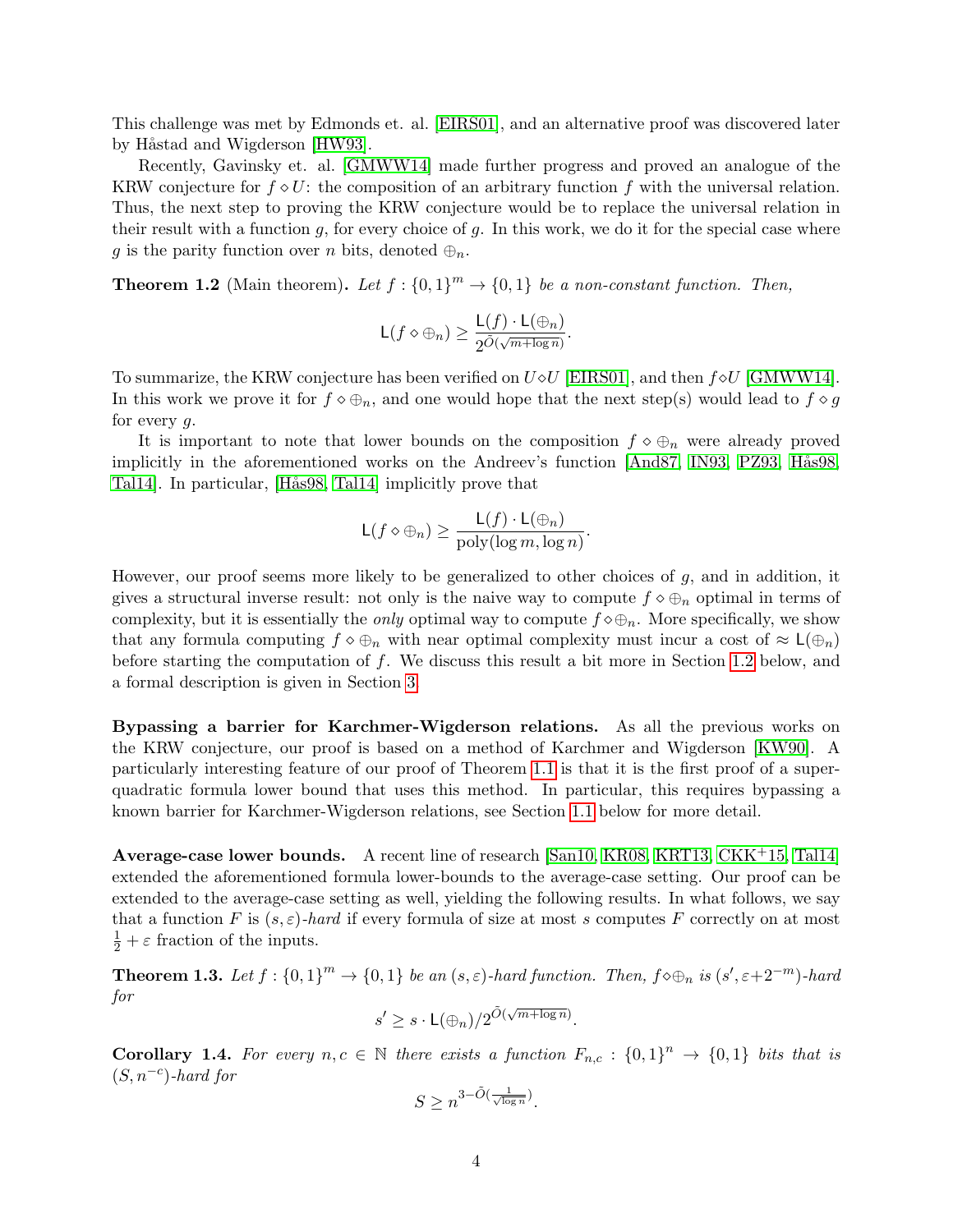#### <span id="page-4-0"></span>1.1 Background: Karchmer-Wigderson relations

Karchmer and Wigderson [\[KW90\]](#page-52-1) observed an interesting connection between depth complexity and communication complexity: for every boolean function  $f$ , there exists a corresponding communication problem  $KW_f$ , such that any *deterministic* protocol for solving  $KW_f$  can be syntactically converted to a formula computing  $f$ , and vice versa. In particular, the depth complexity of  $f$  is equal to the deterministic communication complexity of  $KW_f$  and the formula size of f equals the protocol size of  $KW_f$ , which is the smallest number of transcripts in a deterministic protocol that solves  $KW_f$ . The communication problem  $KW_f$  is often called the Karchmer-Wigderson relation of  $f$ , and we will refer to it as a KW relation for short.

The KW relation  $KW_f$  is defined as follows: Alice gets an input  $x \in f^{-1}(0)$ , and Bob gets as input  $y \in f^{-1}(1)$ . Clearly, it holds that  $x \neq y$ . The goal of Alice and Bob is to find a coordinate i such that  $x_i \neq y_i$ . Note that there may be more than one possible choice for i, which means that  $KW_f$  is a relation rather than a function. In what follows, we denote the communication complexity and protocol size of  $KW_f$  by  $C(KW_f)$  and  $L(KW_f)$  respectively.

<span id="page-4-2"></span>The randomized-complexity barrier. KW relations allow us to translate questions about formula complexity to questions about communication complexity, thus giving us a different angle for attacking those questions. This method had great success in proving *monotone* formula lowerbounds [\[KW90,](#page-52-1) [GS91,](#page-51-6) [RW92,](#page-52-7) [KRW95\]](#page-52-0), culminating in exponential formula lower-bounds [\[RW92\]](#page-52-7).

In contrast, in the non-monotone setting, this method has been stuck so far at proving quadratic lower-bounds. This is no coincidence: unlike the monotone setting, in the general setting it is known that every KW relation can be solved by a randomized protocol of quadratic size. Therefore, we cannot hope to prove better lower bounds using techniques that work against randomized protocols, and this fact severely restricts the techniques that we may employ. In particular, as noted by [\[GMWW14\]](#page-51-4), this barrier implies that KW relations do not have "hard distributions", i.e., distributions over the inputs that are hard for every deterministic protocol. This fact makes it difficult to analyze those relations using information-theoretic techniques, and similar reasons prohibit the use of rectangle-based techniques [\[KKN95\]](#page-52-8).

As mentioned above, our proof of Theorem [1.1](#page-2-3) is the first proof of a super-quadratic lowerbound using KW relations. In particular, our proof is the first to bypass the randomized-complexity barrier.

#### <span id="page-4-1"></span>1.2 Proof outline

In order to prove Theorem [1.2,](#page-3-0) we analyze  $KW_{f\circ q}$  (for the case of  $g=\bigoplus_n$ ) and show that

$$
\mathsf{C}(KW_{f\diamond g})\approx \mathsf{C}(KW_f)+\mathsf{C}(KW_g).
$$

(We actually prove a similar but stronger statement, namely  $\log L(KW_{f \circ q}) \approx \log L(KW_f)$  +  $\log L(KW_q)$  but for this outline we shall focus on the communication complexity.)

In the KW relation  $KW_{f\circ g}$ , Alice and Bob's inputs are conveniently viewed as  $m \times n$  matrices X, Y, respectively, such that  $g(X) \in f^{-1}(0)$  and  $g(Y) \in f^{-1}(1)$ , where  $g(X) \in \{0,1\}^m$  is obtained by applying g to each row of X and similarly  $g(Y)$ . Their goal is to find an entry  $(i, j)$  such that  $X_{i,j} \neq Y_{i,j}$ .

The naive protocol for Alice and Bob is as follows. Alice computes  $a = g(X)$  and Bob computes  $b = g(Y)$ . In the first stage they solve  $KW_f$  on a, b and find an index  $i \in [m]$  where  $a_i \neq b_i$ . Then, in the second stage, then solve  $KW_g$  on inputs  $X_i, Y_i$  to find j as required. This protocol shows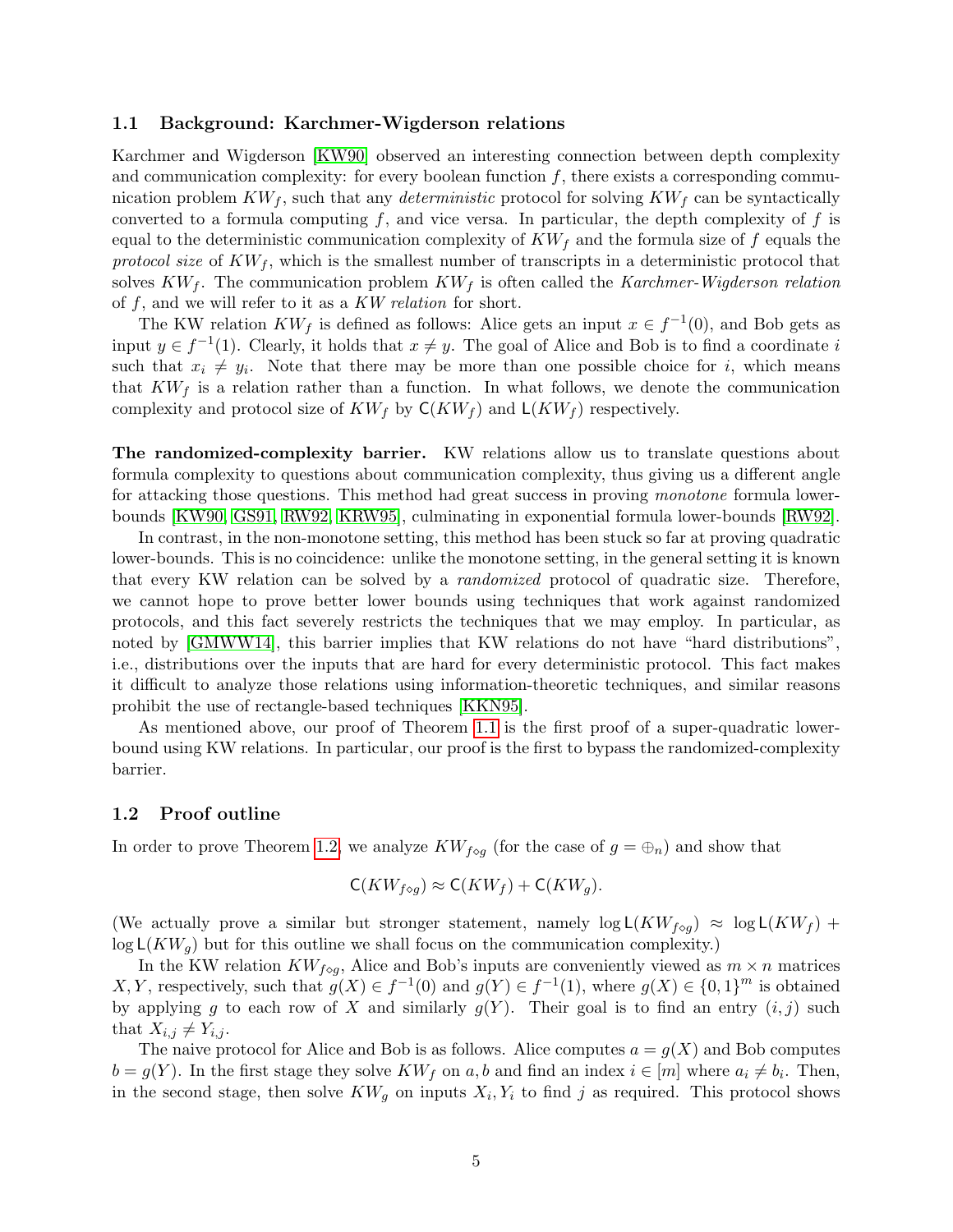that  $\mathsf{C}(KW_{f\circ q})\leq \mathsf{C}(KW_f)+\mathsf{C}(KW_q)$ . We remark that the naive strategy for  $KW_{f\circ q}$  corresponds to the naive formula for  $f \circ g$ , but note that the order is reversed (top-down vs. bottom up).

The KRW conjecture asserts that the naive protocol for  $KW_{f\circ q}$  is essentially optimal. A natural approach for proving the KRW conjecture is to show that any optimal protocol that solves  $KW_{f\circ q}$ must behave approximately like the naive protocol. This approach potentially gives, in addition to a lower bound, a *structural result* about optimal protocols for  $KW_{f\circ g}$ . This approach was first taken in [\[EIRS01\]](#page-51-0) for the composition of two universal relations. In this work, we extend the argument of [\[EIRS01\]](#page-51-0) to the case where f is an arbitrary function and  $g = \bigoplus_n$  is the parity function.

Why should it be the case the any optimal behaves like the naive protocol? In order to gain intuition, consider the following thought experiment: Suppose that every message of Alice and Bob was either only "about"  $g(X)$  and  $g(Y)$ , or only "about"  $X_i$  and  $Y_i$  for some  $i \in [m]$ . Intuitively, in the first case they are trying to solve  $KW_f$  on  $g(X)$  and  $g(Y)$ , and in the second case they are trying to solve  $KW_g$  on some pair of rows  $X_i$  and  $Y_i$ . We now claim that if such a protocol was optimal, then Alice and Bob would have had to finish solving  $KW_f$  before solving  $KW_g$  on any pair of rows, or in other words, they would have had to behave as in the naive protocol.

More specifically, we claim that it only makes sense for Alice and Bob to communicate about a pair of rows  $X_i$  and  $Y_i$  if they already know that  $g(X_i) \neq g(Y_i)$ . To see why this is true, suppose that Alice and Bob communicate about some  $X_i$  and  $Y_i$  without knowing whether  $g(X_i) \neq g(Y_i)$ or not. In such a case, Alice and Bob might send a lot of bits about  $X_i$  and  $Y_i$ , only to find out eventually that  $X_i = Y_i$ . This would mean that their effort has been in vain, since if  $X_i = Y_i$  then the answer to  $KW_{f\circ g}$  cannot possibly lie in  $X_i$  and  $Y_i$ . Hence, if Alice and Bob do not wish to waste bits on rows where  $X_i = Y_i$ , they should first make sure that  $g(X_i) \neq g(Y_i)$ . However, finding  $i \in [m]$  such that  $g(X_i) \neq g(Y_i)$  requires solving  $KW_f$  on  $g(X)$  and  $g(Y)$ . Therefore, Alice and Bob must solve  $KW_f$  before solving  $KW_g$ . We now discuss how to turn this intuitive argument into a formal proof.

We begin with an arbitrary optimal protocol  $\Pi$  for  $KW_{f\circ q}$ , and show that it has an approximate two-stage structure similar to the naive protocol in the following sense. We split transcripts of Π into two parts  $π_1$  and  $π_2$ , supposedly corresponding to the stages of solving  $KW_f$  and  $KW_g$ respectively. We identify a collection of partial transcripts  $\pi_1$  that did not fully solve a certain random embedding of  $KW_f$  into  $KW_{f\circ g}$ . We call these partial transcripts "alive" since the proof focuses only on them and shows that they lead to many distinct leaves of the protocol. We refer the reader to Section [3](#page-12-1) for more details, and remark that this embedding is generic and allows embedding  $KW_f$  into  $KW_{f\circ q}$  for any choice of g. We then prove:

- 1. The first stage is hard: There are live partial transcripts  $\pi_1$  whose length is almost about  $C(KW_f)$ .
- <span id="page-5-0"></span>2. The second stage is hard: If  $\pi_1$  is alive, then there is some  $\pi_2$  whose length is about  $\mathsf{C}(KW_q)$ .

These two items together imply that  $\Pi$  has a transcript whose length is

$$
|\pi_1| + |\pi_2| \approx \mathsf{C}(KW_f) + \mathsf{C}(KW_g).
$$

In addition, observe that the second item implies a structural result on the optimal protocols for  $KW_{f\circ q}$ : Essentially, this item says that as long as Alice and Bob have not solved  $KW_f$  on  $g(X)$ and  $g(Y)$ , they must still incur a cost of  $C(KW_q)$ . This roughly means that in any optimal protocol, Alice and Bob must first solve  $KW_f$  and then solve  $KW_g$ . Translating this result from the language of KW relations to the language of formulas, this means that any optimal formula for  $f \circ g$  must first compute g and then compute f (in the case of  $g = \bigoplus_n$ ).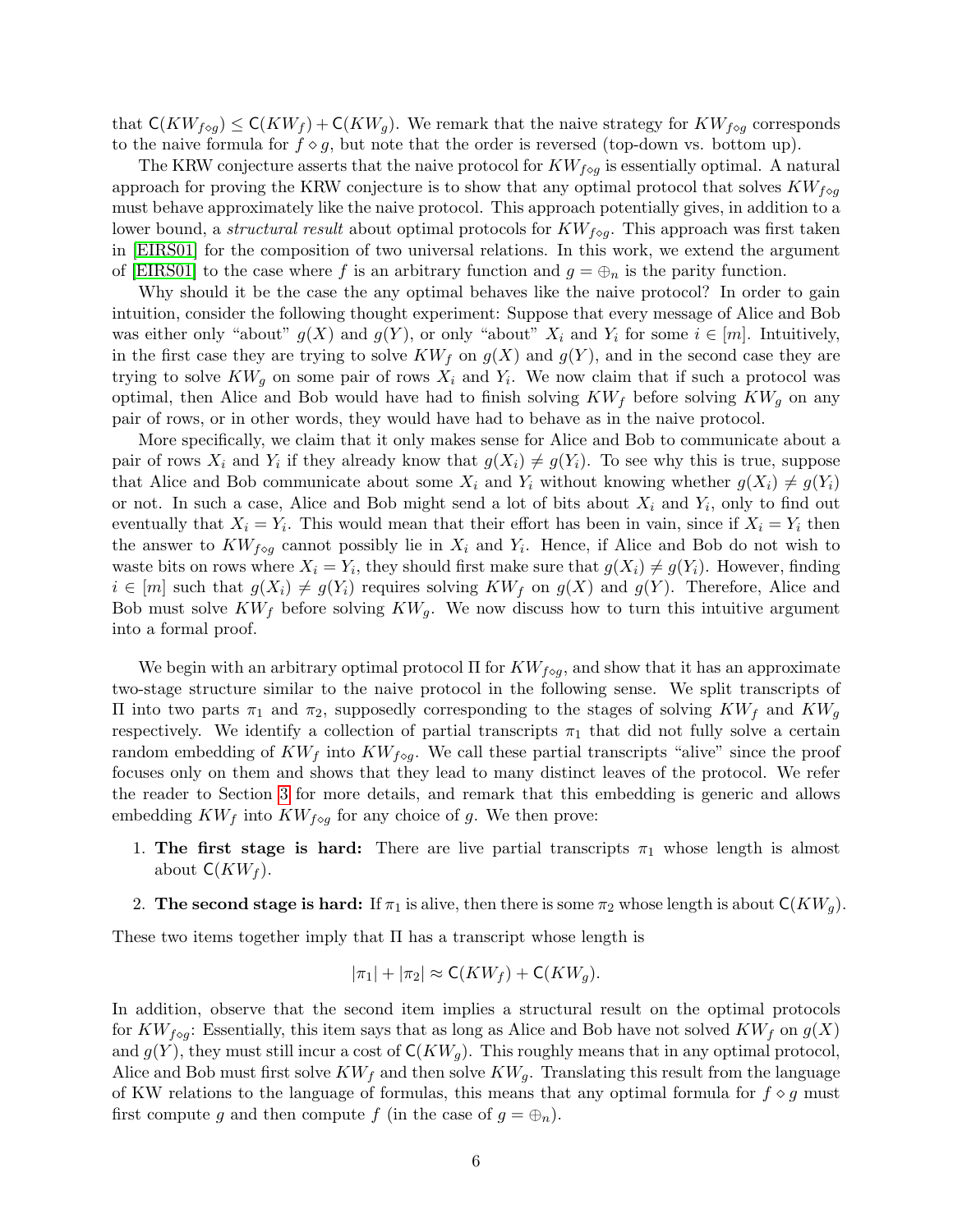Our definition of  $\pi_1$  being alive makes it not too difficult to prove the first item above (see the  $f$ -stage lemma in Section [4\)](#page-18-0). However, the second item is much more technically difficult. Here we must prove that in order to solve  $KW_g$  on one of the m rows of X, Y, Alice and Bob must communicate  $C(KW_q)$  bits. The difficulty is that since Alice and Bob already spoke  $|\pi_1|$  bits, they are not playing on all possible input pairs  $X, Y$  but rather on a residual rectangle that depends on  $\pi_1$ .

Nevertheless, since  $|\pi_1| \leq m$ , they only communicated about one bit on the average row. Intuitively, this means that on the typical row, the players should be quite far from solving  $KW_q$ . Hence, if they try to finish solving  $KW_{f\circ q}$  on one of those typical rows, they will have to communicate about  $C(KW_q)$  bits. However, there can be a few "revealed" rows on which  $\pi_1$  reveals a lot, and on which it might be easier to solve  $KW_{f\circ q}$ . We therefore take steps to *force* Alice and Bob to play on the typical "non-revealed" rows. In order to carry out our approach two ingredients are necessary:

- The first ingredient is a way to measure how much progress the players made on a given row, in a way that guarantees there will only be a few revealed rows. Luckily, for the parity function  $g = \bigoplus_n$ , this progress is directly related to the *information* that was communicated on the row. We then use an averaging argument which implies that on most rows,  $\pi_1$  reveals at most one bit of information (and hence, only one bit of progress was made).
- The second ingredient is a way to force Alice and Bob to play only on the non-revealed rows. This is done by forcing X and Y to be identical on the revealed rows (so the final output  $(i, j)$  cannot be in these rows). Formally, this is done by focusing on a sub-rectangle of the residual rectangle of  $\pi_1$ , in which X and Y are identical on the revealed rows. However, one must do this without losing the complexity of the problem.

Showing that this is possible is highly non-trivial, and is the most difficult part of our argument. The main difficulty comes from the fact that if, in the residual rectangle of  $\pi_1$ , it holds that  $g(X_i) \neq g(Y_i)$  for some revealed row  $(X_i, Y_i)$ , then we cannot force  $X_i$  and  $Y_i$  to be identical. The point is that such a situation cannot occur, because  $\pi_1$  is alive, i.e., it has not fully solved  $KW_f$  yet. This implies that  $\pi_1$  has could not find a small set of (revealed) rows in which the answer to  $KW_f$  lies. Thus, Alice and Bob cannot rule out that  $g(X_i) = g(Y_i)$  in any revealed row i.

In implementing the two above ingredients, we develop two new tools that might be of use to future works:

• Averaging argument for min-entropy: In the discussion above, we argued that Alice and Bob gained only very little information on the *average* row of  $X$  and  $Y$  and therefore, by an averaging argument, this holds for *most* rows of  $X$  and  $Y$ . Such an averaging argument is easy to prove when we model information using Shannon entropy. Edmonds et. al. [\[EIRS01\]](#page-51-0), whose argument we extend, could not use Shannon entropy in their argument. Therefore, they defined another measure of information called "predictability" and proved an averaging argument for this measure.

For our argument, neither Shannon entropy nor predictability are appropriate, and instead we model information using min-entropy. This requires us to prove a (non-trivial) averaging argument for min-entropy — see Section [6.1](#page-23-1) for details.

• Fortification lemma: Throughout our proof, we often need to connect statements about information to statements about complexity. For example, we would like to say things like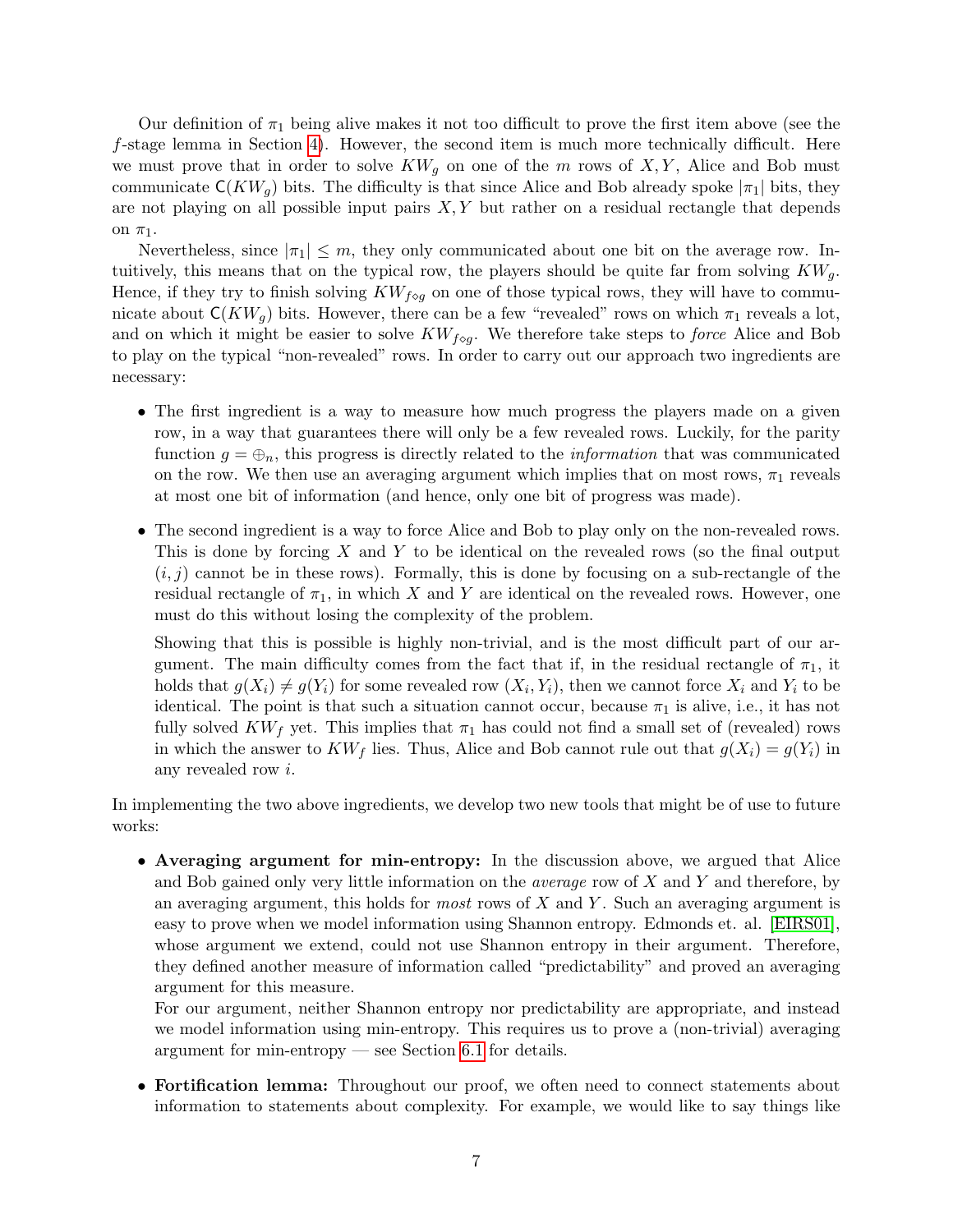"Alice and Bob learned only little information, so the complexity of solving  $KW<sub>f</sub>$  has not decreased by much". The reason is that in the implementation of the second ingredient, we restrict ourselves to a sub-rectangle. This restriction effectively gives information to Alice and Bob, and we need to make sure that this information does not allow them to solve  $KW<sub>f</sub>$ prematurely.

However, information is not always related to complexity. In particular, it is possible to come up with examples for relations  $KW_f$  in which Alice and Bob may get little information while reducing the complexity by much, or vice versa. In order to resolve this issue, we prove a general "fortification lemma", which shows that every relation  $KW_f$  has a sub-relation  $KW_f'$ for which the information and the complexity are related — see Section [6.2](#page-28-0) for details.

### <span id="page-7-0"></span>1.3 Organization of the paper

We cover the required preliminaries in Section [2.](#page-7-1) Then, in Section [3,](#page-12-1) we prove our main theorem (Theorem [1.2\)](#page-3-0), as well as our structural result and the resulting cubic lower bounds (Theorem [1.1\)](#page-2-3). The proof of the main theorem uses three lemmas, which are proved in Sections [4,](#page-18-0) [5](#page-22-0) and [7.](#page-32-0) We develop the new tools discussed above in Section [6.](#page-23-0) We extend our main theorem and the cubic lower bounds to the average-case setting in Section [8.](#page-44-0) Finally, in Section [9,](#page-47-0) we discuss some future directions and suggest some open problems whose solution might bring us closer to proving the KRW conjecture.

# <span id="page-7-1"></span>2 Preliminaries

We use [n] to denote the set  $\{1,\ldots,n\}$ . Given two strings  $x, y \in \{0,1\}^n$ , the relative *(Hamming)* distance between x and y is the fraction of coordinates on which they disagree. For a function  $t : \mathbb{N} \to \mathbb{N}$ , we denote

$$
\begin{array}{rcl}\n\tilde{O}(t) & \stackrel{\text{def}}{=} & O(t \cdot \log^{O(1)} t) \\
\tilde{\Omega}(t) & \stackrel{\text{def}}{=} & \Omega(t/\log^{O(1)} t).\n\end{array}
$$

We denote the set of  $m \times n$  binary matrices by  $\{0,1\}^{m \times n}$ . For every binary  $m \times n$  matrix X, we denote by  $X_j \in \{0,1\}^n$  the j-th row of X. Throughout the paper, we denote by  $\oplus_n$  the parity function over  $n$  bits.

### <span id="page-7-2"></span>2.1 Formulas

**Definition 2.1.** A formula  $\phi$  is a binary tree, whose leaves are identified with literals of the forms  $x_i$  and  $\neg x_i$ , and whose internal vertices are labeled as AND ( $\land$ ) or OR ( $\lor$ ) gates. The size of a formula is the number of its leaves (which is the same as the number of its wires up to a factor of 2). We note that a single input coordinate  $x_i$  can be associated with many leaves.

<span id="page-7-3"></span>**Definition 2.2.** A formula  $\phi$  computes a binary function  $f: \{0,1\}^n \to \{0,1\}$  in the natural way. The formula complexity of a boolean function  $f: \{0,1\}^n \to \{0,1\}$ , denoted  $\mathsf{L}(f)$ , is the size of the smallest formula that computes f. The *depth complexity* of f, denoted  $D(f)$ , is the smallest depth of a formula that computes  $f$ .

<span id="page-7-4"></span>The following definition generalizes the above definitions from functions to promise problems, which will be useful when we discuss Karchmer-Wigderson relations.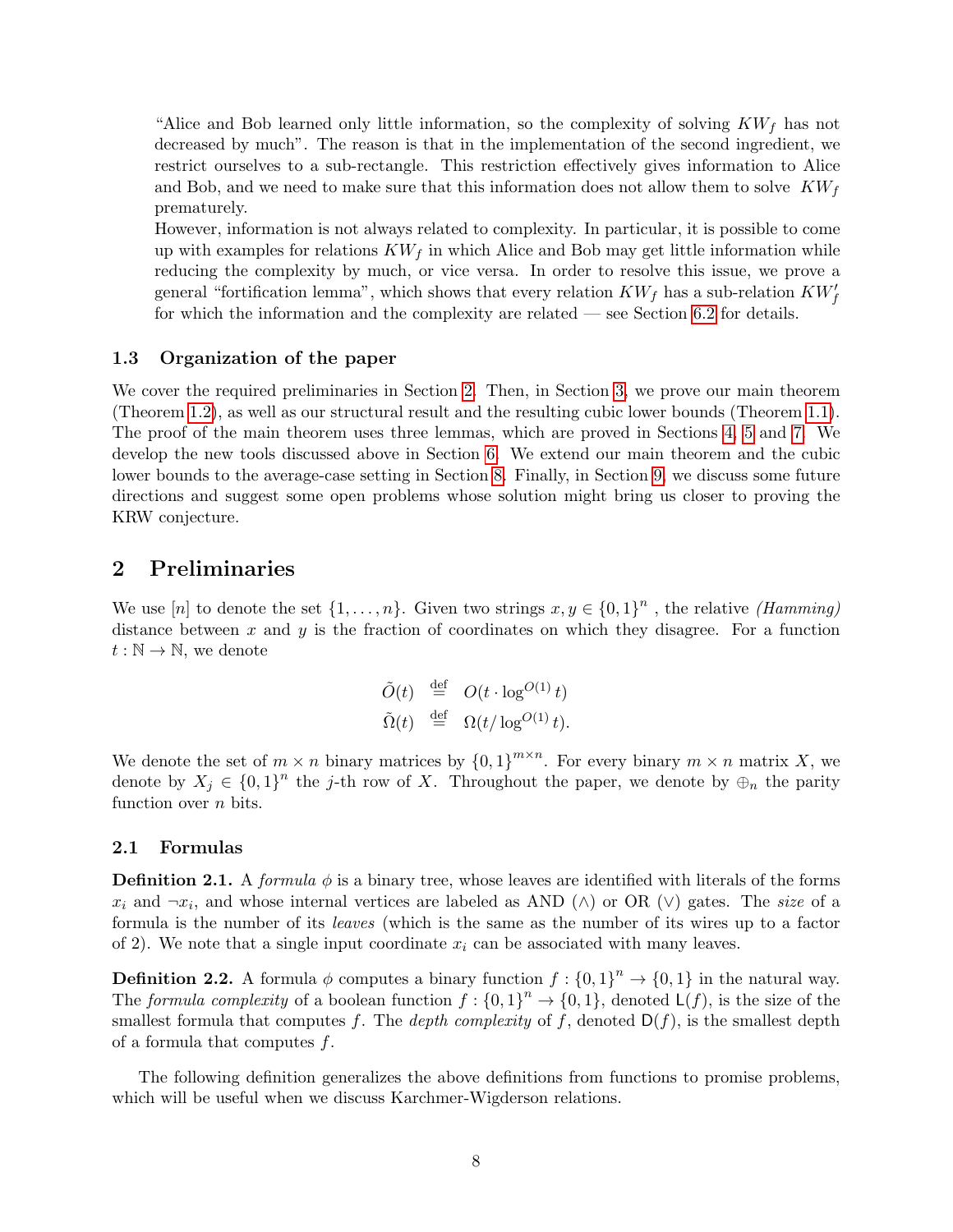**Definition 2.3.** Let  $\mathfrak{X}, \mathcal{Y} \subseteq \{0,1\}^n$  be disjoint sets. We say that a formula  $\phi$  separates X and Y if  $\phi(\mathfrak{X})=0$  and  $\phi(\mathcal{Y})=1$ . The formula complexity of the rectangle  $\mathfrak{X}\times\mathcal{Y}$ , denoted  $\mathsf{L}(\mathfrak{X}\times\mathcal{Y})$ , is the size of the smallest formula that separates X and Y. The depth complexity of the rectangle  $\mathfrak{X} \times \mathcal{Y}$ , denoted  $D(\mathcal{X} \times \mathcal{Y})$ , is the smallest depth of a formula that separates  $\mathcal{X}$  and  $\mathcal{Y}$ .

Note that Definition [2.2](#page-7-3) is indeed a special case of Definition [2.3](#page-7-4) where  $\mathfrak{X} = f^{-1}(0)$  and  $\mathcal{Y} =$  $f^{-1}(1)$ . The following theorem establishes a tight connection between the formula complexity and the depth complexity of a function.

<span id="page-8-1"></span>**Theorem 2.4** ([\[BB94\]](#page-51-7), following [\[Spi71,](#page-53-2) [Bre74\]](#page-51-8)). For every  $\alpha > 0$  the following holds: For every formula  $\phi$  of size s, there exists an equivalent formula  $\phi'$  of depth at most  $O(2^{\frac{1}{\alpha}} \cdot \log s)$  and size at  $most \; s^{1+\alpha}.$ 

### <span id="page-8-0"></span>2.2 Communication complexity

Let X, Y, and O be sets, and let  $R \subseteq X \times Y \times \mathcal{O}$  be a relation. The communication problem [\[Yao79\]](#page-53-3) that corresponds to R is the following: two players, Alice and Bob, get inputs  $x \in \mathcal{X}$  and  $y \in \mathcal{Y}$ , respectively. They would like to find  $o \in \mathcal{O}$  such that  $(x, y, o) \in R$ . To this end, they send bits to each other until they find o, but they would like to send as few bits as possible. The communication complexity of R is the minimal number of bits that is transmitted by any protocol that solves R. More formally, we define a protocol as a binary tree, in which every vertex represents a possible state of the protocol, and every edge represents a message that moves the protocol from one state to another:

**Definition 2.5.** A *(deterministic) protocol* that solves a relation  $R \subseteq \mathcal{X} \times \mathcal{Y} \times \mathcal{O}$  is a rooted binary tree with the following structure:

- Every node of the tree is labeled by a rectangle  $\mathfrak{X}_v \times \mathfrak{Y}_v$  where  $\mathfrak{X}_v \subseteq \mathfrak{X}$  and  $\mathfrak{Y}_v \subseteq \mathfrak{Y}$ . The root is labeled by the rectangle  $\mathcal{X} \times \mathcal{Y}$ . Intuitively, the rectangle  $\mathcal{X}_v \times \mathcal{Y}_v$  is the set of pairs of inputs that lead the players to the vertex  $v$ .
- Each internal vertex  $v$  is *owned* by Alice or by Bob. Intuitively,  $v$  is owned by Alice if it is Alice's turn to speak at state  $v$ , and same for Bob.
- Every edge of the tree is labeled by either 0 or 1.
- For every internal vertex v that is owned by Alice, the following holds: Let  $v_0$  and  $v_1$  be the children of v associated with the out-going edges labeled with 0 and 1, respectively. Then,

$$
- \mathfrak{X}_v = \mathfrak{X}_{v_0} \cup \mathfrak{X}_{v_1}, \text{ and } \mathfrak{X}_{v_0} \cap \mathfrak{X}_{v_1} = \emptyset.
$$
  

$$
- \mathfrak{Y}_v = \mathfrak{Y}_{v_0} = \mathfrak{Y}_{v_1}.
$$

Intuitively, when the players are at the vertex v, Alice sends 0 to Bob if her input is in  $\mathfrak{X}_{v_0}$ and 1 if her input is in  $\mathfrak{X}_{v_1}$ . An analogous property holds for vertices owned by Bob, while changing the roles of  $\mathfrak X$  and  $\mathfrak Y$ .

• For each leaf  $\ell$ , there exists a value  $o$  such that  $\mathcal{X}_{\ell} \times \mathcal{Y}_{\ell} \times \{o\} \subseteq R$ . Intuitively,  $o$  is the output of the protocol at  $\ell$ .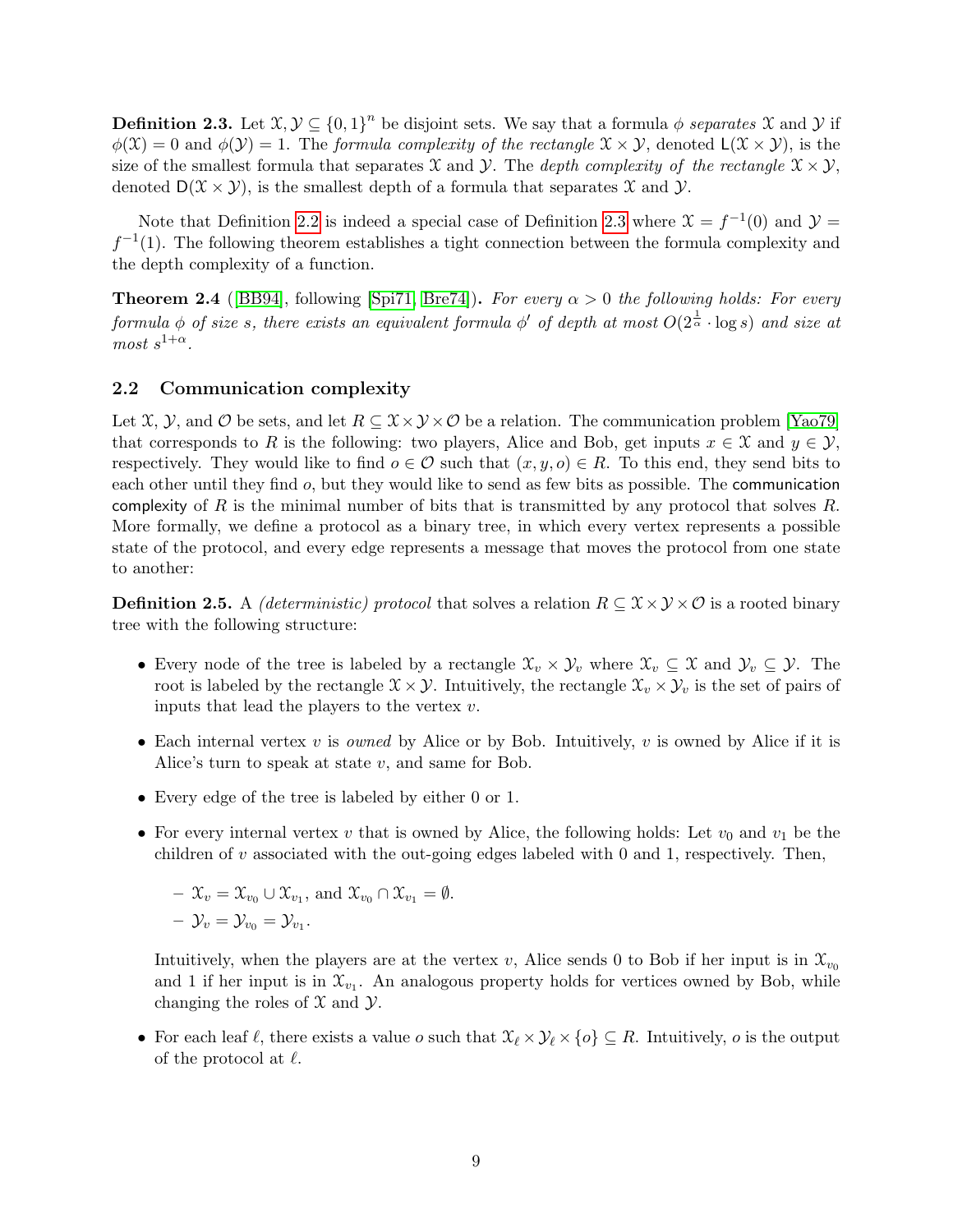**Definition 2.6.** Given a protocol  $\Pi$  and a vertex v of  $\Pi$ , the transcript of v is the string that is obtained by concatenating the labels of the edges on the path from the root to  $v$ . Intuitively, this string consists of the messages that Alice and Bob sent in their conversation until they got to  $v$ . Since the transcript determines v uniquely and vice versa, we will often identify the transcript with the vertex v. If v is a leaf of the protocol, we say that it is a full transcript, and otherwise we say that it is a partial transcript. Unless stated explicitly otherwise, whenever we say "transcript" we mean "full transcript".

Given a pair of inputs  $(x, y) \in \mathcal{X} \times \mathcal{Y}$ , we define the transcript of  $(x, y)$ , denoted  $\Pi(x, y)$ , as the (full) transcript of the protocol when Alice and Bob get the inputs  $x$  and  $y$  respectively. More formally, Let  $\ell$  be the unique leaf  $\ell$  such that  $(x, y) \in \mathcal{X}_{\ell} \times \mathcal{Y}_{\ell}$ , and define  $\Pi(x, y)$  be the transcript of  $\ell$ .

**Definition 2.7.** The *communication complexity* of a protocol  $\Pi$ , denoted  $C(\Pi)$ , is the the depth of the protocol tree. In other words, it is the maximum number of bits that can be sent in an execution of the protocol on any pair of inputs  $(x, y)$ . For a relation R, we denote by  $C(R)$  the minimal communication complexity of a (deterministic) protocol that solves R.

**Definition 2.8.** We define the *size* of a protocol  $\Pi$  to be its number of leaves. Note that this is also the number of distinct full transcripts of the protocol. We define the *protocol size*<sup>[3](#page-9-1)</sup> of a relation  $R$ , denoted  $\mathsf{L}(R)$ , as the size of the smallest protocol that solves it.

### <span id="page-9-0"></span>2.3 Karchmer-Wigderson relations

In this section, we define KW relations formally, and state the correspondence between KW relations and formulas. We start by defining KW relations for general rectangles, and then specialize the definition to functions.

**Definition 2.9.** Let  $\mathfrak{X}, \mathcal{Y} \subseteq \{0,1\}^n$  be two disjoint sets. The KW relation  $KW_{\mathfrak{X}\times\mathcal{Y}} \subseteq \mathfrak{X}\times\mathcal{Y}\times[n]$ is defined by

$$
KW_{\mathfrak{X}\times\mathfrak{Y}}\stackrel{\text{def}}{=}\{(x,y,i):x_i\neq y_i\}
$$

Intuitively,  $KW_{\chi\times\chi}$  corresponds to the communication problem in which Alice gets  $x \in \mathfrak{X}$ , Bob gets  $y \in \mathcal{Y}$ , and they would like to find a coordinate  $i \in [n]$  such that  $x_i \neq y_i$  (note that  $x \neq y$  since  $\mathcal{X} \cap \mathcal{Y} = \emptyset$ ).

**Definition 2.10.** Let  $f : \{0,1\}^n \to \{0,1\}$  be a non-constant function. The KW relation of f, denoted  $KW_f$ , is defined by  $KW_f \stackrel{\text{def}}{=} KW_{f^{-1}(0) \times f^{-1}(1)}$ .

We are now ready to state the connection between formulas and KW relations. We state the connection for general rectangles, and the specialization to functions is straightforward.

<span id="page-9-3"></span>**Theorem 2.11** (Implicit in [\[KW90\]](#page-52-1)<sup>[4](#page-9-2)</sup>). Let  $\mathfrak{X}, \mathcal{Y} \subseteq \{0,1\}^n$  be two disjoint sets. Then, for every formula  $\phi$  that separates X and Y, there exists a protocol  $\Pi_{\phi}$  that solves  $KW_{X\times Y}$ , whose underlying tree is the same as the underlying tree of  $\phi$ . In the other direction, for every protocol  $\Pi$  that solves  $KW_{X\times Y}$  there exists a formula  $\phi_{\Pi}$  that separates X and Y, whose underlying tree is the same as the underlying tree of Π.

<span id="page-9-4"></span><span id="page-9-1"></span><sup>3</sup>This parameter is usually called the "protocol partition number" [\[KN97\]](#page-52-9), but we prefer to use the term "protocol size" in order to streamline the presentation.

<span id="page-9-2"></span><sup>&</sup>lt;sup>4</sup>This fact was discussed explicitly in [\[Raz90,](#page-52-10) [KKN95,](#page-52-8) [GMWW14\]](#page-51-4).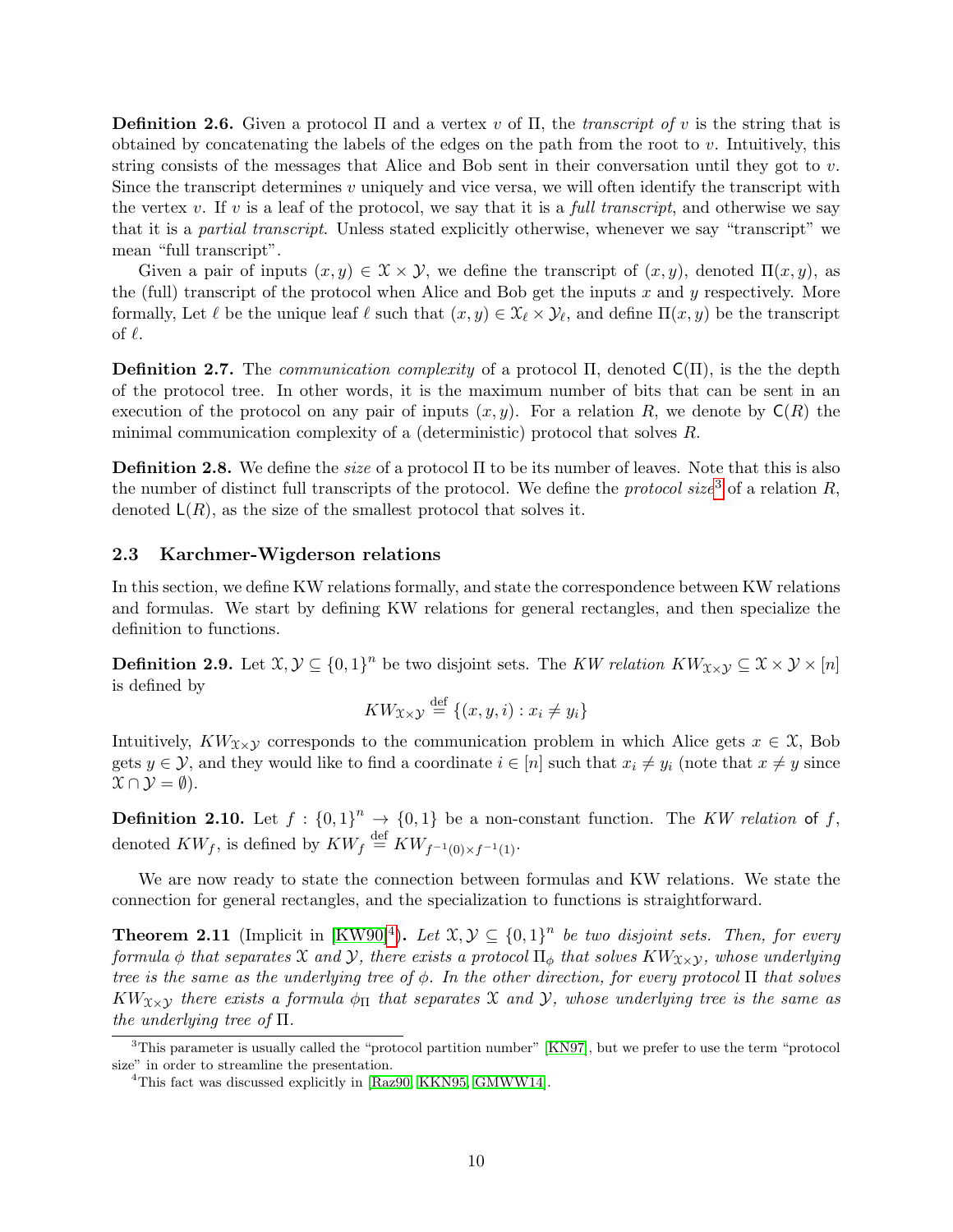**Corollary 2.12** ([\[KW90\]](#page-52-1)). For every two disjoints sets  $\mathfrak{X}, \mathcal{Y} \subseteq \{0,1\}^n$  it holds that  $D(\mathfrak{X} \times \mathcal{Y}) =$  $\mathsf{C}(KW_{\mathfrak{X}\times \mathcal{Y}}),$  and  $\mathsf{L}(\mathfrak{X}\times \mathcal{Y})=\mathsf{L}(KW_{\mathfrak{X}\times \mathcal{Y}}).$  In particular, for every non-constant  $f:\{0,1\}^n\to\{0,1\},$ it holds that  $D(f) = C(KW_f)$ , and  $L(f) = L(KW_f)$ .

Note that due to the connection between formula depth and formula size (Theorem [2.4\)](#page-8-1), it holds that the communication complexity  $C(KW_f)$  and the logarithm of the protocol size  $\log L(KW_f)$ are always within constant factor of each other. In order to streamline the presentation, in many of the intuitive discussions in this paper we will identify those two measures: for example, we will say that "Alice and Bob must transmit t bits" and mean that the protocol size is at least  $2^t$ . However, our formal results will always be about the protocol size.

Throughout this work, we will rely extensively on the following sub-additivity property of protocol size and formula complexity: for every  $\mathfrak{X}, \mathcal{Y} \subseteq \{0,1\}^n$  such that  $\mathfrak{X} = \mathfrak{X}_0 \cup \mathfrak{X}_1$  and  $\mathcal{Y} = \mathcal{Y}_0 \cup \mathcal{Y}_1$ , it holds that

$$
L(\mathcal{X} \times \mathcal{Y}) \leq L(\mathcal{X}_0 \times \mathcal{Y}) + L(\mathcal{X}_1 \times \mathcal{Y})
$$
  

$$
L(\mathcal{X} \times \mathcal{Y}) \leq L(\mathcal{X} \times \mathcal{Y}_0) + L(\mathcal{X} \times \mathcal{Y}_1).
$$

To see why the first inequality holds, consider the following protocol for  $KW_{\mathfrak{X}\times \mathfrak{Y}}$ : Alice starts by saying whether her input belongs to  $\mathfrak{X}_0$  or to  $\mathfrak{X}_1$ . Then, the players proceed by invoking the optimal protocol for either  $KW_{\mathfrak{X}_0\times\mathcal{Y}}$  or  $KW_{\mathfrak{X}_1\times\mathcal{Y}}$ . It is easy to see that the size of this protocol is at most  $L(\mathfrak{X}_0 \times \mathcal{Y}) + L(\mathfrak{X}_1 \times \mathcal{Y})$ . The proof of the second inequality is similar.

#### <span id="page-10-0"></span>2.4 Information theory

We use basic concepts from information theory, see [\[CT91\]](#page-51-9) for more details.

**Definition 2.13** (Entropy). The entropy of a random variable  $x$  is

$$
H(x) \stackrel{\text{def}}{=} \mathbb{E}_{x_0 \leftarrow x} \left[ \log \frac{1}{\Pr\left[x = x_0\right]} \right] = \sum_{x_0} \Pr\left[x = x_0\right] \cdot \log \frac{1}{\Pr\left[x = x_0\right]}.
$$

The conditional entropy  $H(x|y)$  is defined to be  $\mathbb{E}_{y_0 \leftarrow y}[H(x|y = y_0)].$ 

**Fact 2.14.**  $H(x)$  is non-negative and is upper bounded by the logarithm of the size of the support of  $x$ . Equality is attained when  $x$  is uniformly distributed over its support.

The notion of mutual information between two variables x and y, defined next, measures how much information x gives on y and vice versa. Intuitively, the information that x gives on y is captured by how much the uncertainty about  $y$  decreases when  $x$  becomes known.

**Definition 2.15** (Mutual Information). The *mutual information* between two random variables x, y, denoted  $I(x : y)$  is defined as

$$
I(x:y) \stackrel{\text{def}}{=} H(x) - H(x|y) = H(y) - H(y|x). \tag{1}
$$

For a random variable z, the *conditional mutual information*  $I(x; y|z)$  is defined as

$$
I(x: y|z) \stackrel{\text{def}}{=} H(x|z) - H(x|y, z) = H(y|z) - H(y|x, z).
$$

**Fact 2.16.** For all random variables  $x, y, z$  it holds that

$$
0 \le I(x : y | z) \le H(x | z) \le H(x).
$$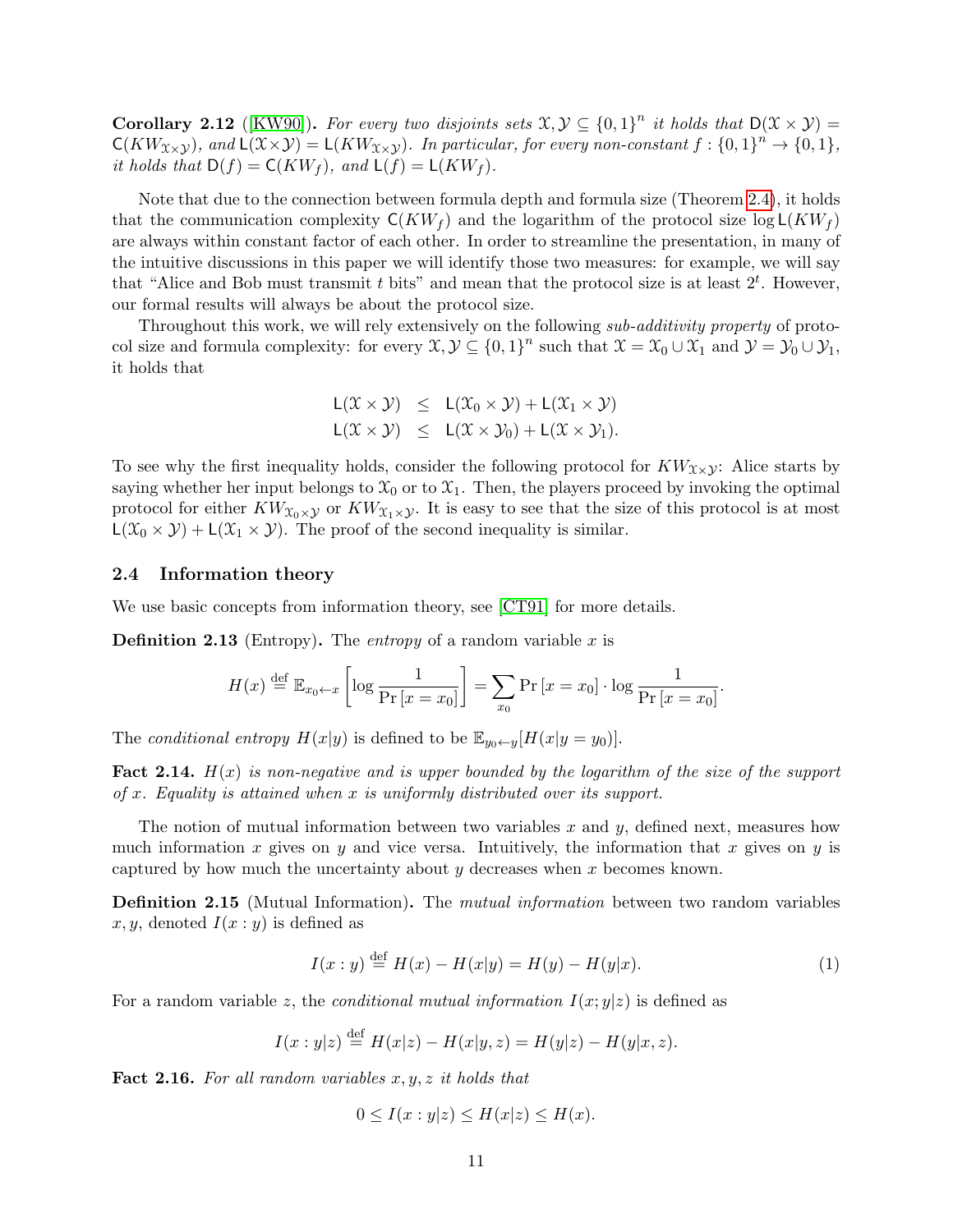**Definition 2.17.** The min-entropy of a random variable  $x$  is

$$
H_{\infty}(x) = \min_{x_0} \left\{ \log \frac{1}{\Pr\left[x = x_0\right]} \right\}.
$$

In other words,  $H_{\infty}(x)$  is the minimum number h such that  $Pr[x = x_0] = 2^{-h}$  for some  $x_0$ .

<span id="page-11-3"></span>The following fact is an immediate consequence of the definitions of entropy and min-entropy.

Fact 2.18.  $H_{\infty}(x) \leq H(x)$ .

### <span id="page-11-0"></span>2.5 The lower bound for parity

Since our main result is a lower bound on  $KW_{f\circ\oplus_n}$ , it is helpful to recall a proof of the lower bound for  $KW_{\oplus_n}$ . We prove that every protocol that solves  $KW_{\oplus_n}$  must transmit at least  $2\log n$  bits, and more generally, must have at least  $n^2$  distinct transcripts. We use the following fact from the field of interactive information complexity, which intuitively says that the information that Alice and Bob learn from the execution of a protocol is at most the information that an external observer learns.

<span id="page-11-1"></span>Fact 2.19 ([\[BR11\]](#page-51-10)). Let  $\Pi$  be a protocol, and let x and y be random inputs to Alice and Bob in  $\Pi$ respectively. Let  $\pi = \Pi(x, y)$  denote the transcript of  $\Pi$  when given x and y as inputs. Then

$$
I(\pi: x, y) \ge I(\pi: x|y) + I(\pi: y|x).
$$

<span id="page-11-2"></span>We also use the following definition of an edge of the boolean hypercube.

**Definition 2.20.** An edge (of the boolean hypercube) is a pair of strings  $(x, y)$  in  $\{0, 1\}^n$  such that the parity of x is 0, and such that x and y differ on exactly one coordinate, which is called the axis of the edge.

We are now ready to prove the lower bound. The following proof is due to [\[GMWW14\]](#page-51-4), and is based on the proof of [\[KW90\]](#page-52-1).

<span id="page-11-4"></span>**Theorem 2.21** ([\[Khr72\]](#page-52-11)). It holds that  $\mathsf{L}(KW_{\oplus n})\geq n^2$ .

**Proof.** Fix a protocol  $\Pi$  that solves the  $KW_{\oplus_n}$ . Let  $(x, y)$  be a uniformly distributed edge of the hypercube, and let  $j$  denote its axis. The intuition for the proof is the following: At the end of the protocol, Alice and Bob must learn j, since it is the only valid output for  $(x, y)$ . On the other hand, at the beginning of the protocol, Alice and Bob know nothing about  $j$ . Hence, throughout the protocol, each of them has to learn at least  $\log n$  bits. In particular, this means that each of them has to send at least  $\log n$  bits to the other, and therefore the protocol must send at least  $2 \log n$  bits in total.

Let  $\pi = \Pi(x, y)$  be the transcript of the protocol when Alice and Bob get x and y as inputs. Since the entropy of a random variable is upper bounded by the logarithm of the size of its support, it holds that

 $\log L(\Pi) \geq H(\pi) \geq I(\pi: x, y).$ 

Hence, it suffices to prove that  $I(\pi : x, y) \geq 2 \log n$ . By Fact [2.19,](#page-11-1) it holds that

$$
I(\pi: x, y) \ge I(\pi: x|y) + I(\pi: y|x).
$$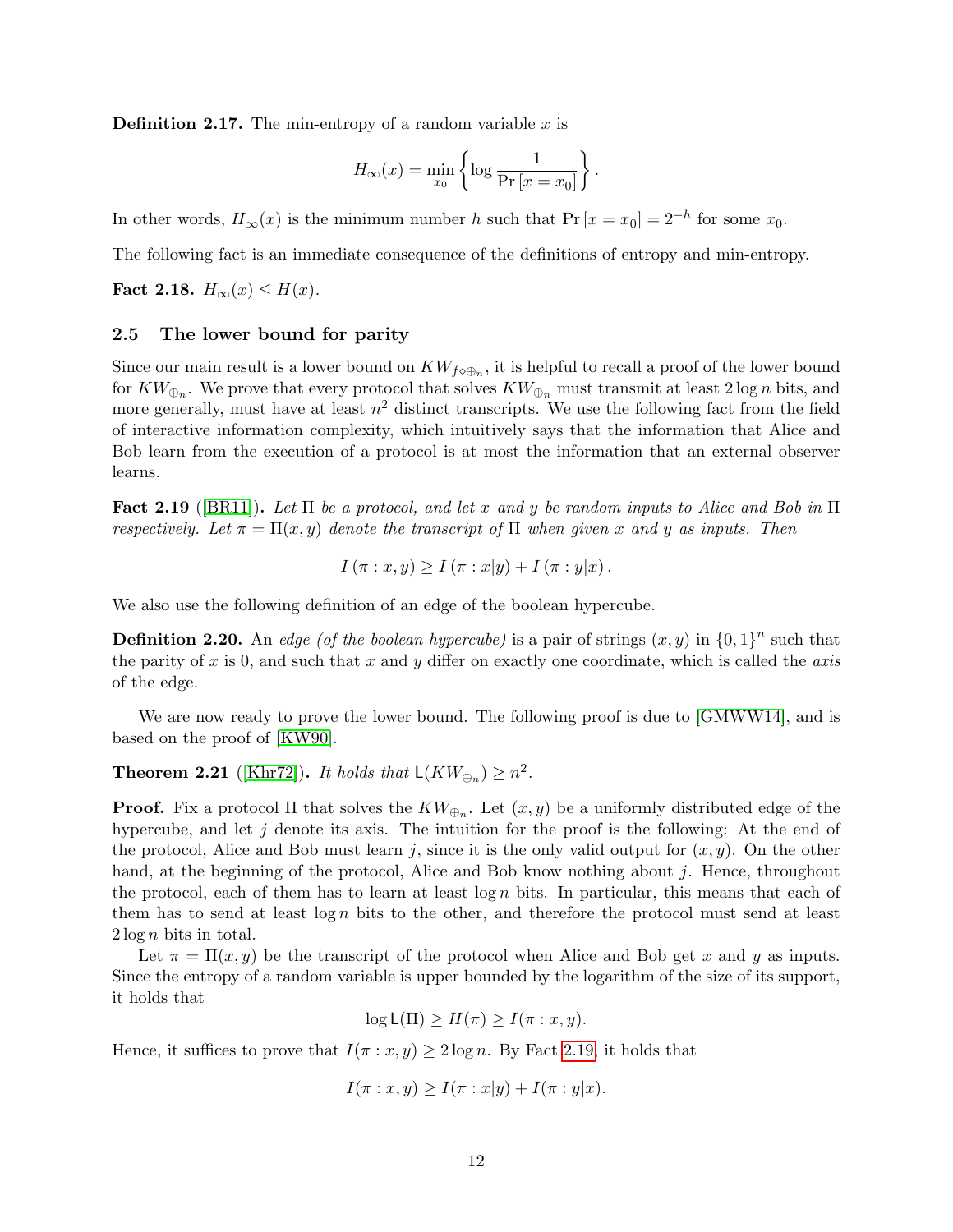We prove that both terms on the right hand side the are equal to  $\log n$ , and this will imply the desired lower bound. For  $I(\pi : y|x)$ , observe that

$$
I(\pi : y | x) = H(y | x) - H(y | x, \pi) = H(j | x) - H(j | x, \pi),
$$

where the second equality holds because x and j together determine y, and x and y together determine j. Now, the term  $H(j|x,\pi)$  is 0, because the transcript  $\pi$  reveals j (since it tells where x and y differ). As for the term  $H(j|x)$ , observe that j is uniformly distributed even conditioned on x, and therefore  $H(j|x) = \log n$ . It thus follows that  $I(\pi : y|x) \geq \log n$ . Similarly, it holds that  $I(\pi : x|y) = \log n$ . Those two equalities imply together than

$$
\log \mathsf{L}(\Pi) \ge I(\pi : x, y) \ge I(\pi : x | y) + I(\pi : y | x) = 2 \log n,
$$

as required.

#### <span id="page-12-0"></span>2.6 Error-Correcting Codes

A code  $C: \{0,1\}^n \to \{0,1\}^{n'}$  is an injective function. The images of the code C are called codewords, and we say that C has relative distance  $\delta$  if the relative distance between every two distinct codewords c, c' is at least  $\delta$ . The parameters n and n' are called the message length and the block length respectively. We use the following fact from coding theory:

<span id="page-12-2"></span>**Fact 2.22.** Let  $m, n \in \mathbb{N}$  be numbers such that  $2^{m/2} \ge n$ . Then, there exists a code  $C : \{0,1\}^n \to$  ${0,1}^{2^m}$  with relative distance at least  $\frac{1}{2} - \frac{1}{2}$  $rac{1}{2} \cdot \frac{n}{2^m}$  $\frac{n}{2^{m/2}}$ . Furthermore, there exists a polynomial-time algorithm when given as input m, n, and  $x \in \{0,1\}^n$ , computes  $C(x)$ .

**Proof sketch.** The code C is the concatenation of a Reed-Solomon code of block length  $2^{m/2}$  and degree  $n/(m/2)$  over  $GF(2^{m/2})$ , and the Hadamard code of message length  $m/2$ . It is easy to see that the concatenated code has the required message length and block length. For the relative distance, observe that the Reed-Solomon code has relative distance  $1 - \frac{n/(m/2)}{2^{m/2}} \geq 1 - \frac{n}{2^{m/2}}$  $\frac{n}{2^{m/2}}$ , and that the Hadamard code has relative distance  $\frac{1}{2}$ . Hence, the concatenated code has relative distance at least  $\frac{1}{2} - \frac{1}{2}$  $rac{1}{2} \cdot \frac{n}{2^m}$  $\frac{n}{2^{m/2}}$ , as required.

We say that a code  $C: \{0,1\}^n \to \{0,1\}^{n'}$  is  $(\rho, L)$ -list decodable if for every  $w \in \{0,1\}^{n'}$ , there are at most L codewords c whose relative distance to w is less than  $\rho$ . We use the following binary version of the Johnson bound, taken from [\[Sud01\]](#page-53-4).

**Theorem 2.23** (Johnson bound). A code  $C: \{0,1\}^n \rightarrow \{0,1\}^{n'}$  with relative distance  $\delta$  is  $(\rho, n')$ . list decodable for  $\rho \stackrel{\text{def}}{=} \frac{1}{2}$  $rac{1}{2} \cdot (1 -$ √  $\overline{1-2\cdot\delta})$ .

By combining the Johnson bound with Fact [2.22,](#page-12-2) we get the following result.

**Corollary 2.24.** The code C of Fact [2.22](#page-12-2) is  $(\rho, 2^m)$ -list decodable for  $\rho \stackrel{\text{def}}{=} \frac{1}{2} - \frac{1}{2}$  $rac{1}{2} \cdot \sqrt{\frac{n}{2^{m/2}}}.$ 

# <span id="page-12-1"></span>3 Main theorem

In this section, we describe the proof of our main theorem, restated next.

**Theorem [1.2](#page-3-0)** (Main theorem). Let  $f: \{0,1\}^m \to \{0,1\}$  be a non-constant function. Then,

$$
\mathsf{L}(f \diamond \oplus_n) \ge \frac{\mathsf{L}(f) \cdot \mathsf{L}(\oplus_n)}{2^{\tilde{O}(\sqrt{m + \log n})}}.
$$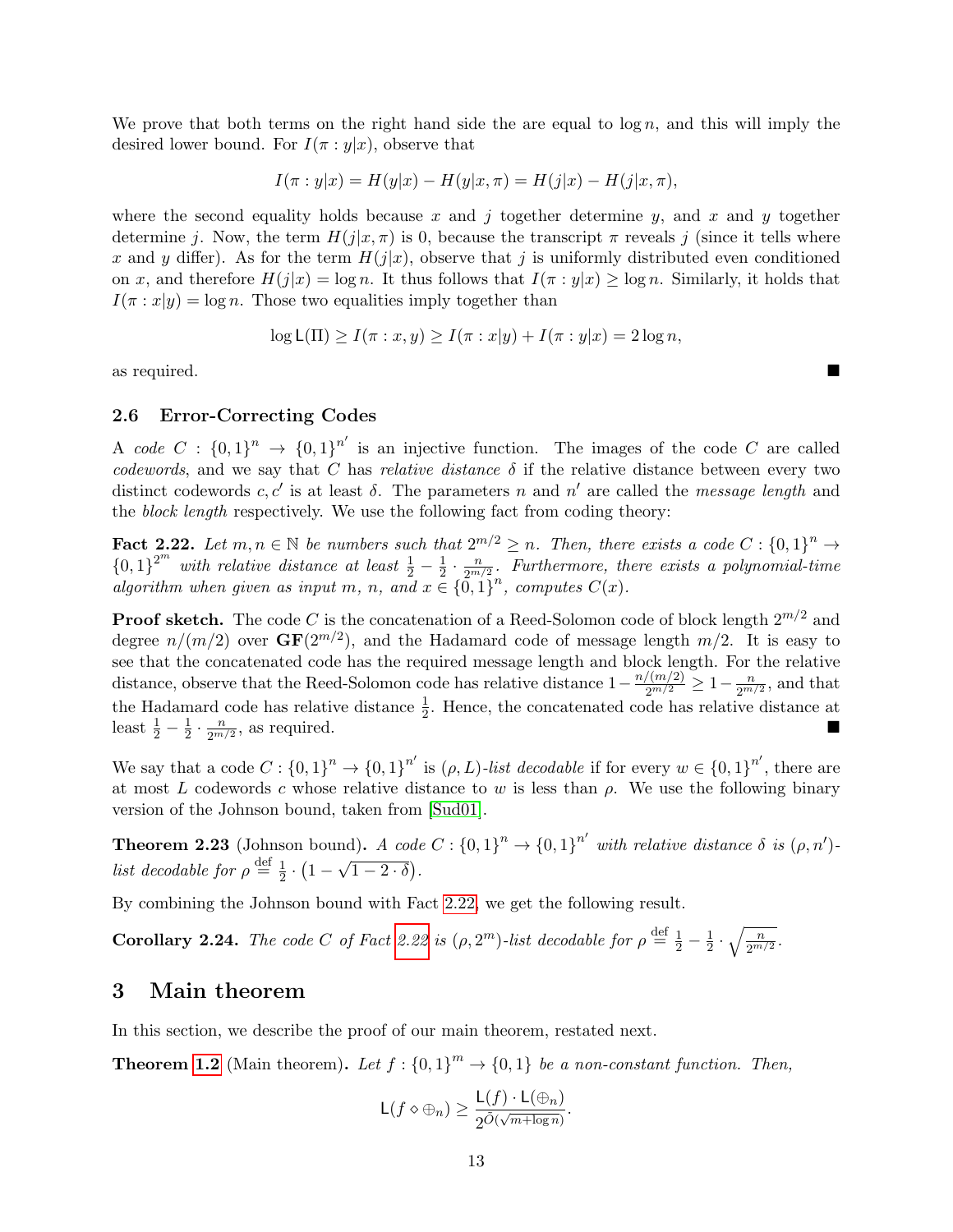We actually prove the equivalent statement that says that any protocol that solves  $KW_{f\circ\oplus_n}$  has at least  $\mathsf{L}(f) \cdot \mathsf{L}(\bigoplus_n)/2^{\tilde{O}(\sqrt{m+\log n})}$  distinct transcripts.

The rest of this section is organized as follows: In Section [3.1,](#page-13-0) we state a structural result about protocols that solve  $KW_{f\circ\oplus_n}$ . Then, in Section [3.2,](#page-14-0) we prove the structural result based on two lemmas that are proved in Sections [5](#page-22-0) and [7](#page-32-0) respectively. Next, in Section [3.3,](#page-16-0) we explain how to derive the main theorem from the structural result. Finally, in Section [3.4,](#page-17-0) we show how to derive the cubic lower bounds for Andreev's function from our main theorem.

#### <span id="page-13-0"></span>3.1 The structural result

Let us recall how the communication problem  $KW_{f\circ\oplus_n}$  is defined. Alice and Bob get  $m\times n$  boolean matrices X and Y and should find an entry  $(i, j)$  on which the matrices differ. Let  $a, b \in \{0, 1\}^m$  be the strings obtained by computing the parity of each row of  $X$  and  $Y$  respectively. Alice and Bob are guaranteed that  $a \in f^{-1}(0)$  and  $b \in f^{-1}(1)$ . We would like to prove that Alice and Bob must first solve  $KW_f$  on a and b, thus finding a row  $i \in [m]$  such that  $a_i \neq b_i$ , and then solve  $KW_{\bigoplus_n}$  on  $X_i$  and  $Y_i$ .

Fix a protocol  $\Pi$  for  $KW_{f\circ\oplus_n}$  and a partial transcript  $\pi_1$  of  $\Pi$ . Intuitively, our structural result says that if Alice and Bob have not solved  $KW_f$  yet in  $\pi_1$ , then they have to send about  $\mathsf{C}(KW_{\oplus n})$ more bits before they finish solving  $KW_{f\circ\oplus_n}$  (actually, we will show the analogous lower bound on protocol size).

To make sense of the statement "Alice and Bob have not solved  $KW_f$  in  $\pi_1$ " we must first see how any protocol for  $KW_{f\circ\oplus n}$  contains (many copies of) a protocol for  $KW_f$ . To this end, we define some notation, starting by recalling the definition of an edge.

**Definition [2.20.](#page-11-2)** An edge (of the boolean hypercube) is a pair of strings  $(z^0, z^1)$  in  $\{0, 1\}^n$  such that the parity of  $z^0$  is 0 and such that  $z^0$  and  $z^1$  differ on exactly one coordinate, which is called the axis of the edge.

As we have seen in Section [2.5,](#page-11-0) the uniform distribution over edges of the boolean hypercube is a hard distribution for  $KW_{\oplus n}$ . Therefore, we would like to use edges as inputs to  $KW_{f\circ\oplus n}$ . Now, an input to  $KW_{f\circ\oplus_n}$  contains m inputs to  $KW_{\oplus_n}$ , and this motivates the following definition.

**Definition 3.1.** A product of edges is a pair of  $m \times n$  boolean matrices  $Z = (Z^0, Z^1)$  such that for every  $i \in [m]$ , the pair  $(Z_i^0, Z_i^1)$  is an edge. Let  $\mathcal{Z} = \{(Z^0, Z^1)\}\$  denote the set of all products of edges.

**Definition 3.2.** Given  $Z = (Z^0, Z^1) \in \mathcal{Z}$  and a string  $w \in \{0, 1\}^m$ , we denote by  $Z^w$  the matrix defined by

$$
Z_i^w \stackrel{\text{def}}{=} Z_i^{w_i}
$$

for every  $i \in [m]$ .

Observe that for every  $Z \in \mathcal{Z}$ , there is a natural reduction from  $KW_f$  to  $KW_{f\circ\oplus n}$ : Given inputs  $a \in f^{-1}(0)$  and  $b \in f^{-1}(1)$  for Alice and Bob in  $KW_f$ , we define inputs for Alice and Bob in  $KW_{f\circ\oplus_n}$ by  $X = Z^a$  and  $Y = Z^b$ . We now execute the protocol for  $KW_{f\circ\oplus_n}$  on X and Y, and it outputs an entry  $(i, j)$  such that  $X_{i,j} \neq Y_{i,j}$ . By the definition of X and Y, it follows that  $a_i \neq b_i$ , and therefore we obtained a solution for  $KW_f$  on a and b. The above reduction formalizes the idea that  $KW_{f\circ\oplus_n}$  contains a copy of  $KW_f$  for each Z.

Recall that we say that  $\pi_1$  is alive if Alice and Bob have not solved  $KW_f$  in  $\pi_1$ . Intuitively, we will define the notion that " $\pi_1$  is alive" as follows. First, we will say  $\pi_1$  is alive with respect to a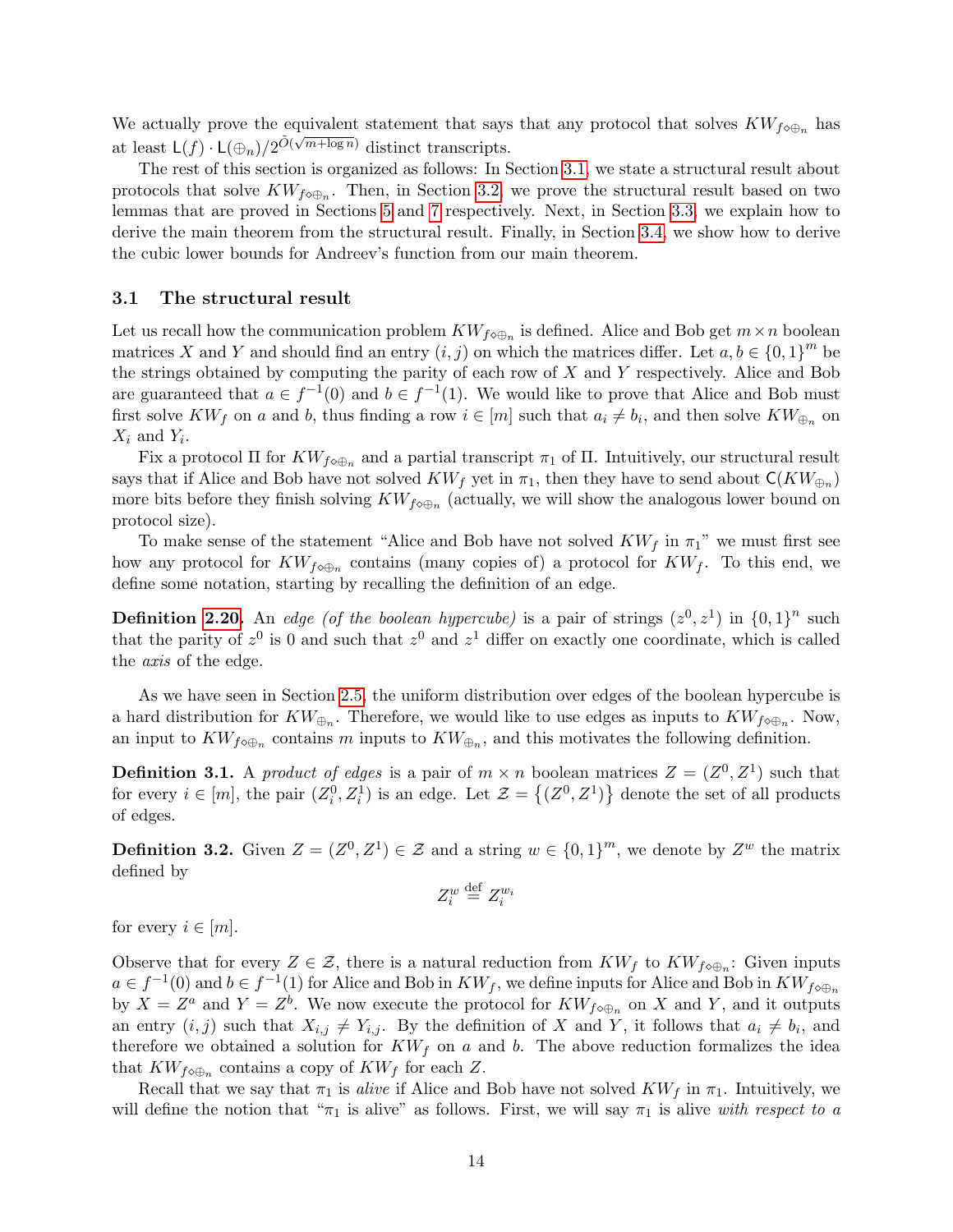specific Z if after the players sent  $\pi_1$ , they still have to send  $\sqrt{m} \cdot \text{poly} \log m$  bits in order to solve the copy of  $KW_f$  in  $KW_{f\circ\oplus_n}$  that corresponds to Z. We will say that  $\pi_1$  is alive if it is alive for many (at least  $2^{-2m}$  fraction) of the Zs.

In order to formalize this intuitive definition, we generalize the reduction of  $KW_f$  to  $KW_{f\otimes\oplus_n}$ to sub-relations of  $KW_{f\circ\oplus_n}$ . Let  $\mathfrak{X}\subseteq (f\circ\oplus_n)^{-1}(0)$  and  $\mathcal{Y}\subseteq (f\circ\oplus_n)^{-1}(1)$ , and note that the rectangle  $\mathfrak{X}\times\mathcal{Y}$  defines a sub-relation  $KW_{\mathfrak{X}\times\mathcal{Y}}$  of  $KW_{f\circ\oplus n}$ . Now, given  $Z=(Z^0,Z^1)$ , we can define a corresponding sub-relation of  $KW_f$  by considering the rectangle  $A \times B$  defined as follows:

$$
\mathcal{A} \stackrel{\text{def}}{=} \{ a \in f^{-1}(0) | Z^a \in \mathcal{X} \}
$$

$$
B \stackrel{\text{def}}{=} \{ b \in f^{-1}(1) | Z^b \in \mathcal{Y} \}.
$$

We say that  $A \times B$  is the f-rectangle of  $\mathfrak{X} \times \mathcal{Y}$  with respect to Z.

We are now ready to formalize what it means for a partial transcript  $\pi_1$  of  $\Pi$  to be alive. Recall that the transcript  $\pi_1$  is associated with a sub-rectangle  $\mathfrak{X}_{\pi_1} \times \mathcal{Y}_{\pi_1}$  of  $KW_{f\circ\oplus_n}$  in a natural way  $\mathfrak{X}_{\pi_1} \times \mathcal{Y}_{\pi_1}$  contains all the pairs on inputs on which Alice and Bob transmit  $\pi_1$ . For every product of edges Z, we denote by  $\mathcal{A}_{\pi_1,Z} \times \mathcal{B}_{\pi_1,Z}$  the f-rectangle of  $\mathfrak{X}_{\pi_1} \times \mathcal{Y}_{\pi_1}$  with respect to Z.

<span id="page-14-1"></span>**Definition 3.3.** Given a partial transcript  $\pi_1$  of  $\Pi$  and  $Z \in \mathcal{Z}$ , we say that  $\pi_1$  is  $\ell$ -alive with respect to Z if  $\mathsf{L}(\mathcal{A}_{\pi_1,Z}\times\mathcal{B}_{\pi_1,Z})\geq 2^\ell$ . We say that  $\pi_1$  is  $(\ell,\alpha)$ -alive if it is  $\ell$ -alive with respect to  $\alpha$  fraction of the  $Z$ 's, i.e., if

$$
\Pr_{Z\in\mathcal{Z}}\left[L(\mathcal{A}_{\pi_1,Z}\times\mathcal{B}_{\pi_1,Z})\geq 2^{\ell}\right]\geq\alpha.
$$

For our proof we will use  $\alpha \stackrel{\text{def}}{=} 2^{-2m}$  and  $\ell \stackrel{\text{def}}{=} C \cdot \sqrt{m} \cdot \log^C m$  for large enough constant  $C > 0$ . We say that  $\pi_1$  is *alive* as short-hand for  $(\ell, 2^{-2m})$ -alive. We can finally state our structural result formally.

<span id="page-14-2"></span>**Theorem 3.4** (Structure theorem). Let  $\Pi$  be a protocol for  $KW_{f\circ\oplus_n}$  and let  $\pi_1$  be a live partial transcript of  $\Pi$ . Then, there exist at least  $L(\bigoplus_n)/2^{\tilde{O}(\sqrt{m})}$  distinct suffixes  $\pi_2$  such that  $\pi_1 \circ \pi_2$  is a  $(full)$  transcript of  $\Pi$ .

### <span id="page-14-0"></span>3.2 Proof of the structure theorem

Let  $\Pi$  be a protocol for  $KW_{f\circ\oplus_n}$ , and let  $\pi_1$  be a live partial transcript of  $\Pi$ . Intuitively, we wish to prove that after Alice and Bob have transmitted the messages in  $\pi_1$ , they have to transmit another  $\log \mathsf{L}(\bigoplus_n) - \tilde{O}(\sqrt{m})$  bits in order to solve  $KW_{f\circ \bigoplus_n}$ . To this end, we will design a distribution over inputs  $X \in \mathfrak{X}_{\pi_1}$  and  $Y \in \mathcal{Y}_{\pi_1}$  for Alice and Bob, and show that in order to solve  $KW_{f\circ\oplus_n}$  on inputs coming from this distribution, Alice and Bob must transmit  $\log L(\bigoplus_n) - \tilde{O}(\sqrt{m})$  bits (and thus must have  $\mathsf{L}(KW_{\oplus_n})/2^{\tilde{O}(\sqrt{m})}$  distinct transcripts).

In order to design the latter distribution, we use the fact that the hardest distribution over inputs for  $KW_{\oplus_n}$  is the uniform distribution over edges of the boolean hypercube (see Section [2.5\)](#page-11-0). Our distribution for  $KW_{f\circ\oplus_n}$  will look roughly as follows. Let  $\mathcal{Z}_{\pi_1}\subseteq\mathcal{Z}$  be the set of Zs that are "alive for  $\pi_1$ ", i.e. for which  $\mathsf{L}(\mathcal{A}_{\pi_1,Z}\times\mathcal{B}_{\pi_1,Z})\geq 2^{\ell}$ . We will choose a random  $Z\in\mathcal{Z}_{\pi_1}$ , then pick  $a \in \mathcal{A}_{\pi_1,Z}$  and  $b \in \mathcal{B}_{\pi_1,Z}$  at random, and then set  $X = Z^a$  and  $Y = Z^b$ .

Observe that X and Y have the following property: for every  $i \in [m]$ , it either holds that  $X_i = Y_i$  (when  $a_i = b_i$ ) or that  $X_i$  and  $Y_i$  form an edge (when  $a_i \neq b_i$ ). In particular, it is intuitively clear that when given inputs from this distribution, Alice and Bob must solve  $KW_{\bigoplus_n}$  on some  $X_i$  and  $Y_i$  that form an edge. If we could show that this edge is always uniformly distributed,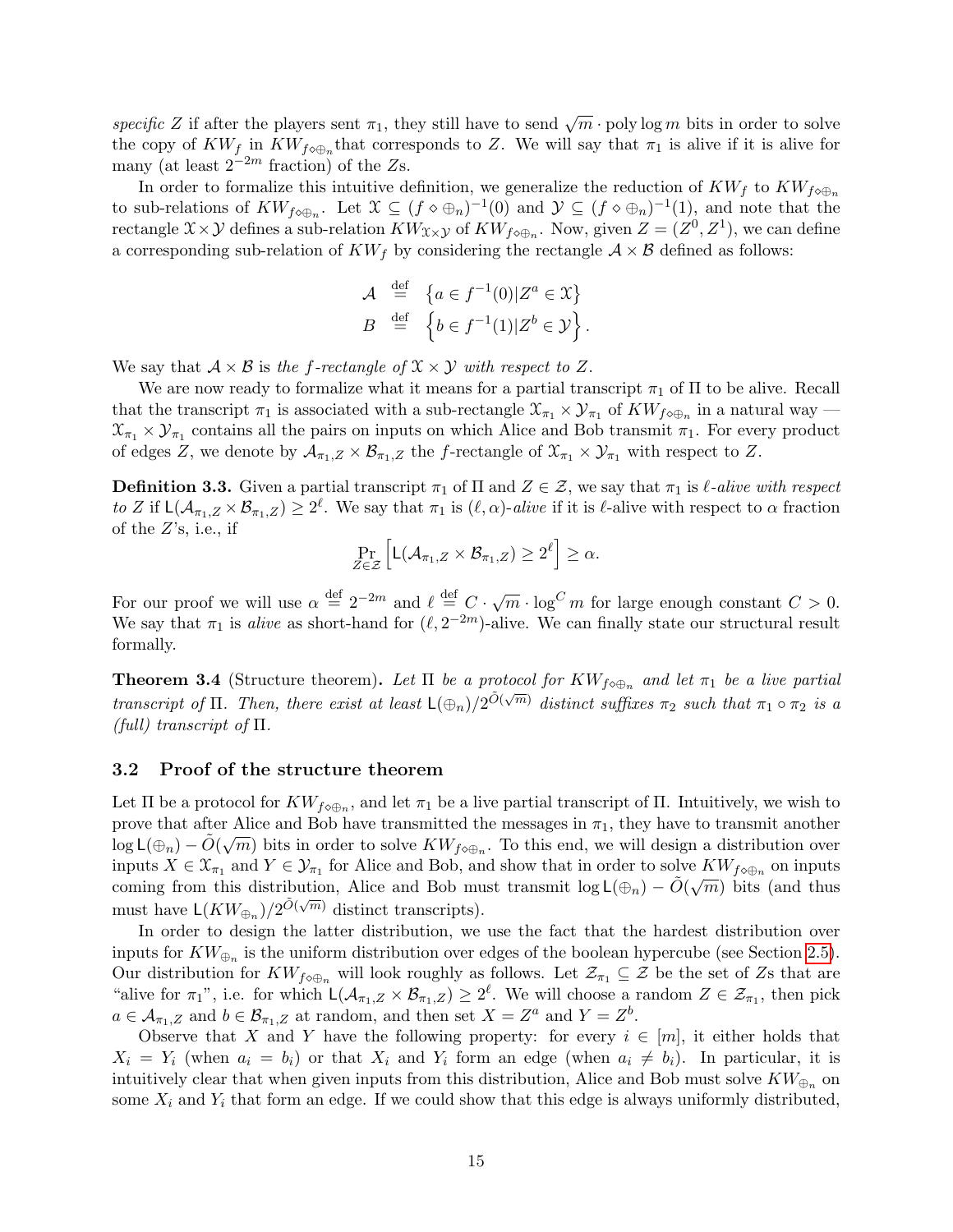we could easily complete the argument by showing that Alice and Bob must send  $log L(\oplus_n)$  bits. Indeed this would work if Z was uniform over all products of edges, i.e. if  $\mathcal{Z}_{\pi_1} = \mathcal{Z}$ .

Unfortunately,  $\mathcal{Z}_{\pi_1}$  consists only of  $\alpha = 2^{-2m}$  fraction of the products of edges, and therefore we cannot guarantee that  $X_i$  and  $Y_i$  form a *uniformly distributed* edge. However, intuitively, Alice and Bob "know" only  $2m$  bits of information on  $Z$ , and therefore they know only two bits of information on the average row  $(X_i, Y_i)$ . By an averaging argument, on most rows, Alice and Bob know very little information. Such rows are still hard for  $KW_{\bigoplus_n}$ , and therefore Alice and Bob must still transmit about  $log L(\bigoplus_n)$  in order to solve  $KW_{f\circ\bigoplus_n}$  on one of those rows. If this is the case, we are done.

One must be careful because there could still be a few "revealed" rows on which Alice and Bob have a lot of information, and such rows might be easy for  $KW_{\bigoplus_n}$ . In order to prevent Alice and Bob from solving  $KW_{f\circ\oplus_n}$  on those rows, we choose the distribution such that for every such row i it holds that  $a_i = b_i$ . This forces the equality  $X_i = Y_i$ , and therefore prevents Alice and Bob from solving  $KW_{f\circ\oplus_n}$  on the *i*-th row.

The following definition captures the essential properties of our distribution. The amount of information that Alice and Bob know about an edge is modeled using the min-entropy of the axis of the edge. The parameter t specifies the maximal amount of information that Alice and Bob may know on the axis of a row, and the set  $R$  consists of the rows on which Alice and Bob have too much information.

**Definition 3.5.** Let X and Y be random  $m \times n$  matrices. We say that  $(X, Y)$  is a t-almost hard distribution if there exists a set  $\mathcal{R} \subseteq [m]$  such that the following properties hold:

- For every  $i \in \mathcal{R}$ , it holds that  $X_i = Y_i$ .
- For every  $i \in [m] \mathcal{R}$ , there is a random coordinate  $j_i$  such that
	- Either  $X_i = Y_i$ , or  $X_i = Y_i + e_{j_i}$  i.e.  $X_i$  and  $Y_i$  form an edge with axis  $j_i$ .
	- For every specific choice  $X^*$  of X it holds that  $H_{\infty}(j_i|X = X^*) \ge \log n t$ .
	- − For every specific choice  $Y^*$  of Y it holds that  $H_{\infty}(j_i|Y = Y^*) \ge \log n t$ .

The above argument is implemented in the following two lemmas, which are proved in Sections [7](#page-32-0) and [5](#page-22-0) respectively, and which together imply the structure theorem immediately. The first lemma says that there exists an almost-hard distribution over inputs that are consistent with  $\pi_1$ . Since this is the most involved part in our proof, we refer to it as the "main lemma".

<span id="page-15-1"></span>**Lemma 3.6** (Main Lemma). Let  $\Pi$  be a protocol for  $KW_{f\circ\oplus_n},$  and let  $\pi_1$  be a live partial transcript of  $\Pi$ . Then, there exists a t-almost hard distribution that is supported on  $\mathfrak{X}_{\pi_1} \times \mathcal{Y}_{\pi_1}$ , where  $t \stackrel{\text{def}}{=}$  $c \cdot \sqrt{m} \cdot \log^c m$  for some absolute constant  $c > 0$ .

The second lemma states that a hard distribution is indeed hard, i.e., that on inputs from this distribution, the players must transmit about  $\log L(\bigoplus_n)$  bits. We refer to this lemma as the "paritystage lemma", since it analyzes the stage of the protocol  $\Pi$  in which the players solve  $KW_{\oplus_n}$ .

<span id="page-15-0"></span>**Lemma 3.7** (Parity-stage Lemma). Let  $\Pi_2$  be a protocol that solves  $KW_{f\circ\oplus_n}$  on a t-almost hard distribution  $(X, Y)$  with probability 1. Then,  $\Pi_2$  has at least  $\mathsf{L}(\bigoplus_n)/2^{2t}$  transcripts.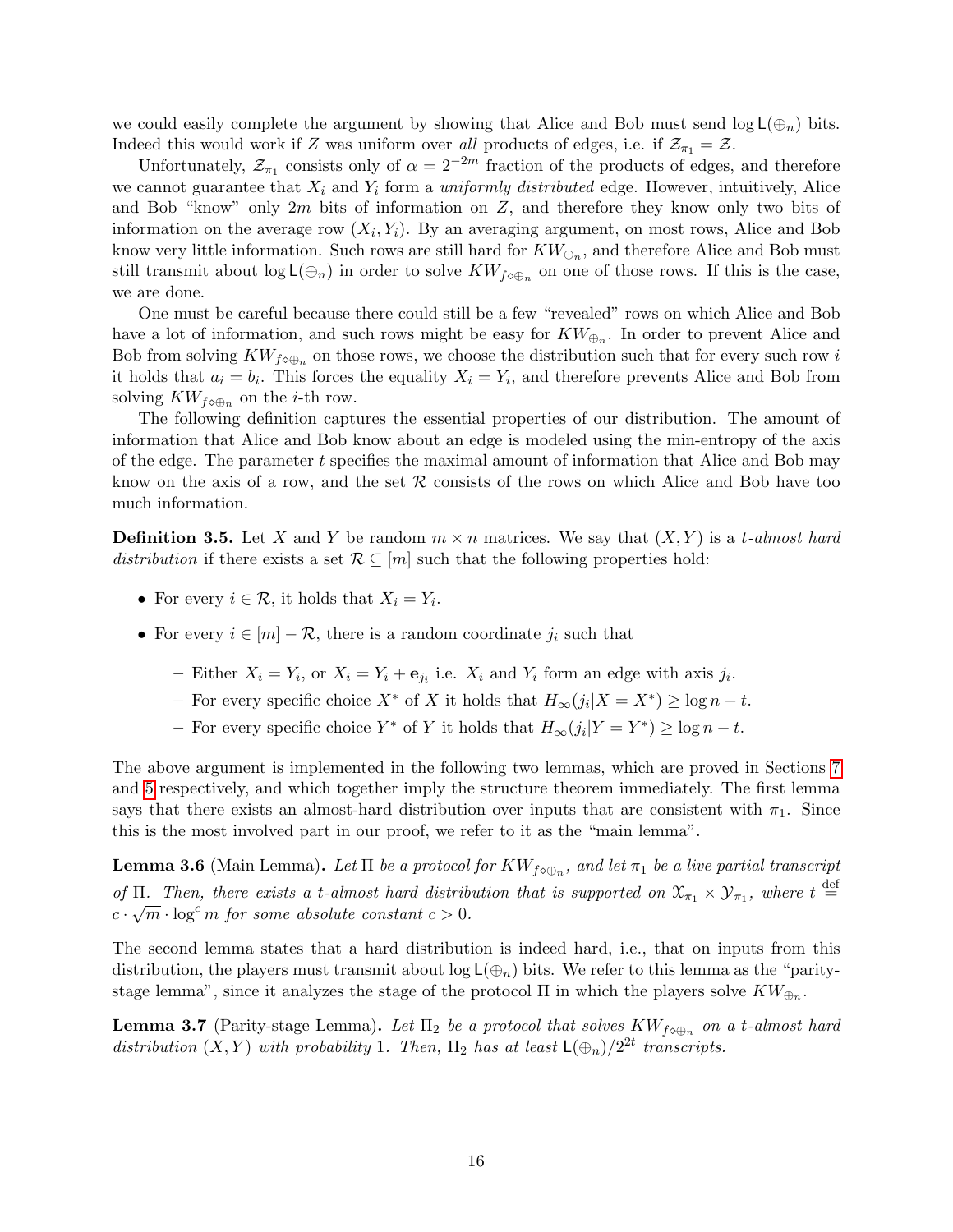#### <span id="page-16-0"></span>3.3 Proof of the Main Theorem

We now explain how to prove our main theorem using the structure theorem. To this end, we use the following lemma, which says that there are many appropriate live partial transcripts  $\pi_1$  to which the structure theorem can be applied. We refer to this lemma as the "f-stage lemma" since we view  $\pi_1$  as the stage of the protocol in which the players solve  $KW_f$ .

<span id="page-16-1"></span>**Lemma 3.8** (f-stage lemma). Let  $\Pi$  be a protocol for  $KW_{f\circ\oplus_n}$  of depth d. Then, there exist at least  $\mathsf{L}(f)/\left(2^{\tilde{O}(\sqrt{m})} \cdot d\right)$  alive partial transcripts  $\pi_1$  of  $\Pi$ , none of them is an ancestor of another.

The intuition for the f-stage lemma is straightforward: if the players spoke less than

$$
\log \mathsf{L}(f) - \tilde{O}(\sqrt{m}) \le \mathsf{C}(KW_f) - \tilde{O}(\sqrt{m})
$$

bits, then they could not have solved  $KW_f$  yet. The proof is is provided in Section [4.](#page-18-0)

We turn to the proof of the main theorem. Let  $\Pi$  be a protocol that solves  $KW_{f\circ\oplus n}$ . We would like to show that it has at least  $L(f) \cdot L(\bigoplus_n)/2^{\tilde{O}(\sqrt{m+\log n})}$  distinct transcripts. The natural way to do so would be the following: first, we would apply the f-stage lemma to show that there are  $\approx L(f)$ alive partial transcripts  $\pi_1$ . Then, we would apply the structure theorem to those transcripts, thus showing that each of them has  $\approx L(g)$  suffixes. We would conclude that  $\Pi$  has  $\approx L(f) \cdot L(g)$  distinct transcripts, as required.

This proof almost works, but has one issue: the f-stage lemma loses a factor that depends on the depth of Π. Thus, if Π has very large depth, the number of alive partial transcripts  $\pi_1$ may be insufficient to prove the desired lower bound. In order to resolve this issue, we use a theorem that says that any protocol can be "balanced", i.e., every protocol can be transformed into an equivalent protocol whose depth is logarithmic in its size. We apply this theorem to Π to obtain a new balanced protocol  $\Pi'$ , and then apply the foregoing proof to  $\Pi'$ . Specifically, we use the following theorem, which was stated in Section [2](#page-7-1) for formulas, and which we now restate for protocols solving KW relations:

**Theorem [2.4](#page-8-1)** ([\[BB94\]](#page-51-7), following [\[Spi71,](#page-53-2) [Bre74\]](#page-51-8)). For every  $\alpha > 0$  the following holds: Let  $\Pi$  be a protocol of size s that solves a KW relation  $KW_f$ . Then, there exists a protocol  $\Pi'$  of depth at most  $O(2^{\frac{1}{\alpha}} \cdot \log s)$  and size at most  $s^{1+\alpha}$  that solves  $KW_f$ .

**Proof of the main theorem.** Let  $\Pi$  be a protocol that solves  $KW_{f\circ\oplus_n}$ , and let us denote its size by S. We wish to prove that  $S \geq L(f) \cdot L(\bigoplus_n)/2^{\tilde{O}(\sqrt{m+\log n})}$ . We may assume without loss of generality that

$$
S \leq \mathsf{L}(f) \cdot \mathsf{L}(\oplus_n) \leq 2^m \cdot n^2,
$$

since otherwise we are done. We apply Theorem [2.4](#page-8-1) to  $\Pi$  with  $\alpha = \frac{1}{\sqrt{m}}$  $\frac{1}{m + \log n}$ , thus obtaining a new protocol  $\Pi'$  whose depth and size are

$$
d' \le O\left(2^{\sqrt{m + \log n}} \cdot (m + 2\log n)\right) = 2^{O(\sqrt{m + \log n})}
$$
  

$$
S' \le S^{1 + \frac{1}{\sqrt{m + \log n}}},
$$

respectively. We will prove that  $S' \geq \mathsf{L}(f) \cdot \mathsf{L}(\bigoplus_n)/2^{\tilde{O}(\sqrt{m + \log n})}$ , and this will imply the same lower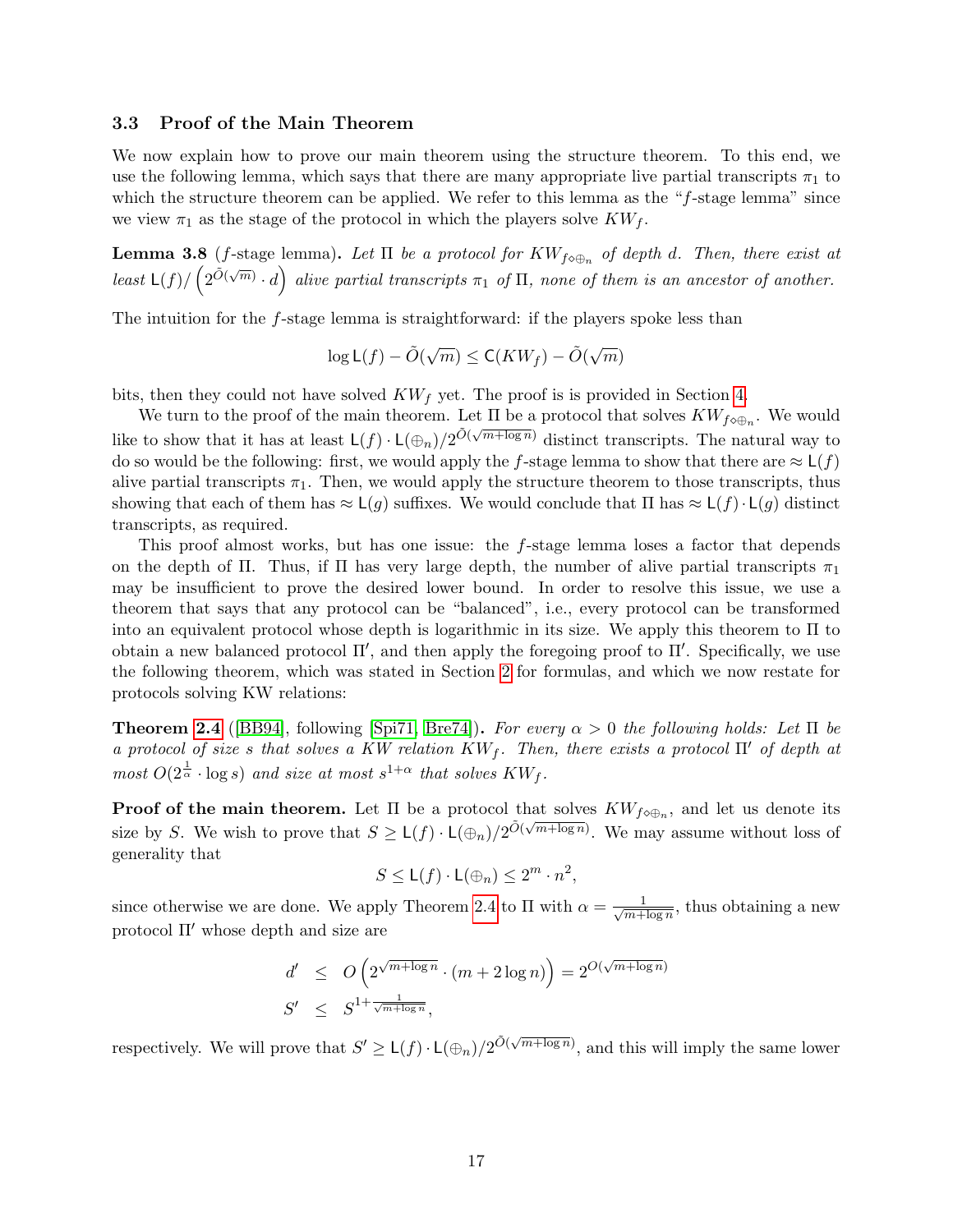bound for S as follows:

$$
S \ge (S')^{1/(1+\frac{1}{\sqrt{m+\log n}})}
$$
  
\n
$$
\ge (S')^{1-\frac{1}{\sqrt{m+\log n}}}
$$
  
\n
$$
= S'/ (S')^{\frac{1}{\sqrt{m+\log n}}}
$$
  
\n(Since  $S' \le S^2$ ) 
$$
\ge S'/S^{\frac{2}{\sqrt{m+\log n}}}
$$
  
\n
$$
= S'/2^{O(\sqrt{m+\log n})}
$$
  
\n
$$
\ge L(f) \cdot L(\bigoplus_n)/2^{\tilde{O}(\sqrt{m+\log n})}.
$$

In order to prove that  $S' \geq L(f) \cdot L(\bigoplus_n)/2^{\tilde{O}(\sqrt{m+\log n})}$ , we apply the f-stage lemma to  $\Pi'$ , thus obtaining a collection of  $\mathsf{L}(f)/2^{\tilde{O}(\sqrt{m+\log n}})$  alive partial transcripts  $\pi_1$ , none of which is an ancestor of another. For each such  $\pi_1$ , we apply the structure theorem and obtain  $L(\bigoplus_n)/2^{\tilde{O}(\sqrt{m})}$  distinct suffixes  $\pi_2$  such that  $\pi_1 \circ \pi_2$  is a transcript of  $\Pi'$ . Since none of the  $\pi_1$ 's is an ancestor of another, all the transcripts  $\pi_1 \circ \pi_2$  obtained in this way are distinct. It follows that the number of distinct transcripts  $\pi_1 \circ \pi_2$  constructed in this way is at least

$$
\mathsf{L}(f) \cdot \mathsf{L}(\oplus_n) / 2^{\tilde{O}(\sqrt{m + \log n})},
$$

as required.

#### <span id="page-17-0"></span>3.4 Cubic Lower Bounds for Andreev's Function

In this section, we derive the cubic lower bounds for Andreev's function from our main theorem. The following argument is due to Andreev [\[And87\]](#page-51-2), and was used in all the works on Andreev's function.

**Theorem [1.1.](#page-2-3)** Let  $And_n : \{0,1\}^n \to \{0,1\}$  be Andreev's function [\[And87\]](#page-51-2) over n bits. Then,

$$
\mathsf{L}(And_n) \ge n^{3-o(1)}.
$$

Andreev's function is defined as follows: the input consists of two parts, each of length  $n/2$ . The first part is the truth table of a function  $f: \{0,1\}^m \to \{0,1\}$  over  $m \stackrel{\text{def}}{=} \log(n/2)$  bits. The second part is a sequence  $x_1, \ldots, x_m$  of strings in  $\{0, 1\}^{n/2m}$ . Andreev's function is now defined by

$$
And_N(f,x_1,\ldots,x_m)\stackrel{\text{def}}{=} (f\diamond\oplus_{\frac{n}{2m}})(x_1,\ldots,x_m).
$$

**Proof of Theorem [1.1.](#page-2-3)** It is well known that there are functions over  $m$  bits whose formula complexity is at least  $2^m/\log m$  (see, e.g., [\[Juk12,](#page-52-12) Theorem 1.23]). We fix the input  $f: \{0,1\}^m \to$  $\{0,1\}$  of  $And_n$  to be such a function. Clearly, the formula complexity of  $And_n$  can only be decreased by such a fixing. After the fixing, the function  $And_n$  is exactly the function  $f \diamond \bigoplus_{\frac{n}{2m}}$ . By our main theorem, the formula complexity of the latter function is at least

$$
2^{m-\tilde{O}(\sqrt{m+\log n})} \cdot \left(\frac{n}{2m}\right)^2 = n^{3-\tilde{O}(\sqrt{\log n})}.
$$

Therefore, the formula complexity of  $And_n$  is at least  $n^{3-o(1)}$ , as required.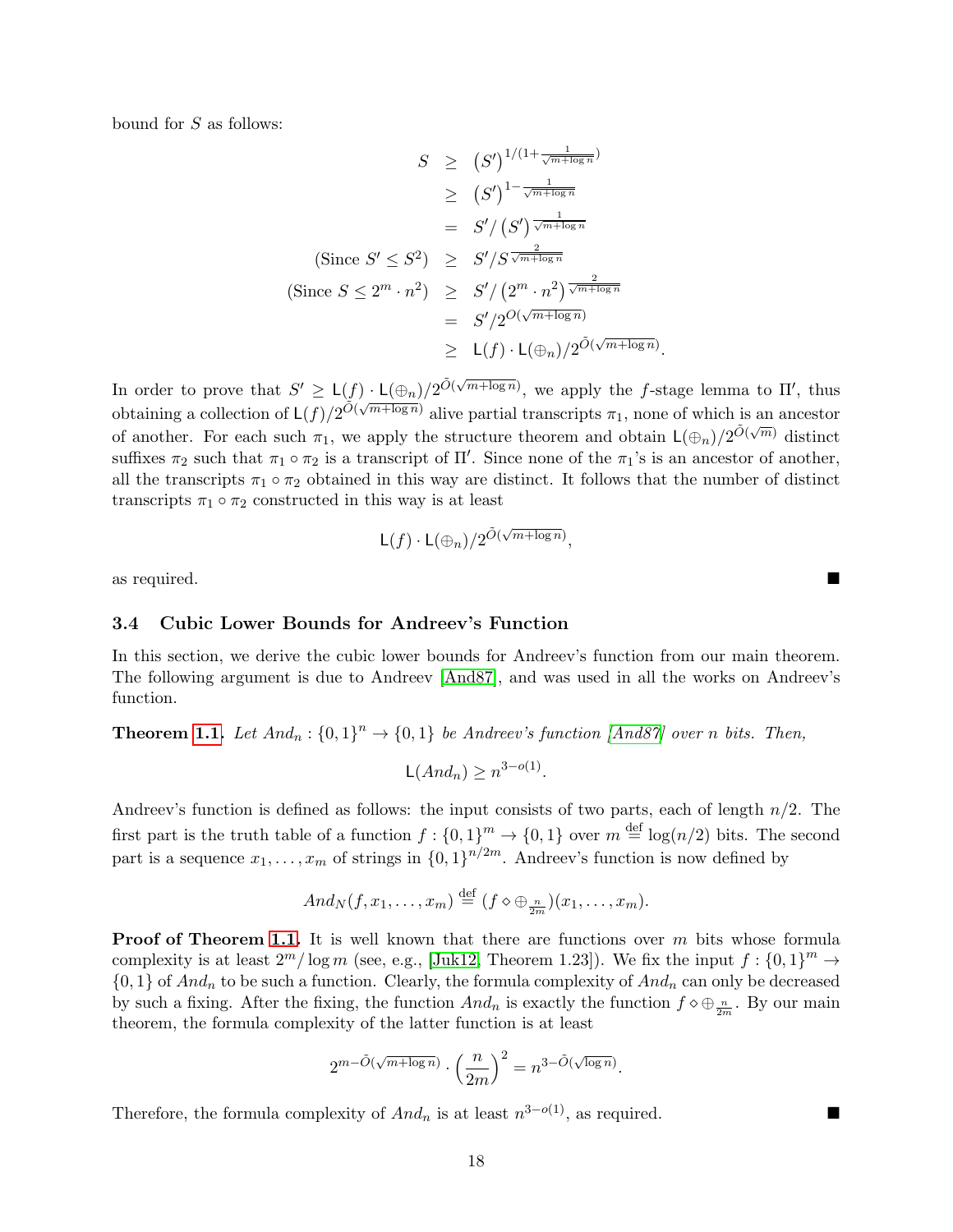# <span id="page-18-0"></span>4 The f-Stage Lemma

In this section we prove the f-stage lemma. Before we restate the lemma, let us restate the definition of a alive partial transcript.

**Definition [3.3.](#page-14-1)** Given a partial transcript  $\pi_1$  of  $\Pi$  and  $Z \in \mathcal{Z}$ , we say that  $\pi_1$  is  $\ell$ -alive with respect to Z if  $\mathsf{L}(\mathcal{A}_{\pi_1,Z}\times\mathcal{B}_{\pi_1,Z})\geq 2^\ell$ . We say that  $\pi_1$  is  $(\ell,\alpha)$ -alive if it is  $\ell$ -alive with respect to  $\alpha$  fraction of the  $Z$ 's, i.e., if

$$
\Pr_{Z \in \mathcal{Z}} \left[ \mathsf{L}(\mathcal{A}_{\pi_1, Z} \times \mathcal{B}_{\pi_1, Z}) \geq 2^{\ell} \right] \geq \alpha.
$$

We say that  $\pi_1$  is alive if it is  $(\ell = C \cdot \sqrt{m} \cdot \log^C m, \alpha = 2^{-2m})$ -alive (where C is some large constant to be fixed later).

**Lemma [3.8](#page-16-1)** (*f*-stage lemma). Let  $\Pi$  be a protocol for  $KW_{f\circ\oplus_n}$  of depth d. Then, there exist at least  $\mathsf{L}(f)/\left(2^{\tilde{O}(\sqrt{m})}\cdot d\right)$  alive partial transcripts  $\pi_1$  of  $\Pi$ , none of them is an ancestor of another.

For the rest of this section, we fix  $\Pi$  to be a protocol for  $KW_{f\circ\oplus n}$ . Let  $\ell \stackrel{\text{def}}{=} C \cdot \sqrt{m} \cdot \log^C m$ be the parameter from the definition of "alive". We will prove that  $\Pi$  has at least  $\mathsf{L}(f)/O(2^\ell \cdot d^2)$ partial transcripts  $\pi_1$  are alive, none of them is an ancestor of another.

This section is organized as follows: We start with a motivating discussion for the proof in Section [4.1.](#page-18-1) Next, in Section [4.2,](#page-20-0) we prove the f-stage lemma based on a combinatorial lemma, which is then proved in Section [4.3.](#page-20-1) Finally, in Section [4.4,](#page-21-0) we state and prove a generalization of the f-stage lemma, which will be used in Section [8](#page-44-0) below to prove the average-case version of the main theorem.

#### <span id="page-18-1"></span>4.1 Motivation

The basic intuition for the f-stage lemma is the following: Recall that for every product of edges  $Z \in \mathbb{R}$ Z, there is copy of  $KW_f$  that is embedded in  $KW_{f\circ\oplus_n}$ , obtained by mapping inputs a and b for  $KW_f$  into the inputs  $X \stackrel{\text{def}}{=} Z^a$  and  $Y \stackrel{\text{def}}{=} Z^b$  for  $KW_{f\circ\oplus_n}$ .

Now, suppose that we choose a uniformly distributed  $Z \in \mathcal{Z}$  and some inputs a and b according to some (unspecified) distribution, and then we run the protocol  $\Pi$  on inputs  $X \stackrel{\text{def}}{=} Z^a$  and  $Y \stackrel{\text{def}}{=} Z^b$ until it transmits  $\log L(f) - \ell$  bits. Let  $\pi_1$  be the resulting transcript. Intuitively, since  $\Pi$  only transmitted log  $L(f) - \ell$  bits in  $\pi_1$ , the players must still transmit at least  $\ell$  bits in order to solve KW<sub>f</sub>. On the other hand, since  $\log L(f) - \ell \leq 2m$ , the protocol has revealed at most 2m bits of information on Z. Therefore, we expect that after transmitting  $\pi_1$ , the players will still be " $\ell$  bits far" from solving the copy  $KW_f$  for at least  $2^{-2m}$  fraction of the  $Z$ 's — and this is roughly the definition of  $\pi_1$  being alive.

The above intuitive argument can be formalized, and it shows that there exists at least one alive transcript  $\pi_1$  of length  $\log L(f) - \ell$ . However, we want to prove something stronger: we want to prove that there exist many alive transcripts  $\pi_1$  — specifically, we wish to prove that there are about  $\mathsf{L}(f)/2^{\ell}$  such transcripts. It turns out that this claim is more difficult to prove. To see why, it is useful to consider the following simpler version of the f-stage lemma, which refers to  $KW<sub>f</sub>$ rather than  $KW_{f\otimes\bigoplus_n}$ :

"Lemma". Let  $\Pi_f$  be a protocol that solves  $KW_f$ . Then, there exist  $\mathsf{L}(f)/2^{\ell}$  partial transcripts  $\pi_f$  of  $\Pi_f$  whose corresponding rectangle  $\mathcal{A}_{\pi_f} \times \mathcal{B}_{\pi_f}$  satisfies  $\mathsf{L}(\mathcal{A}_{\pi_f} \times \mathcal{B}_{\pi_f}) \geq 2^{\ell}$ , none of them is an ancestor of another.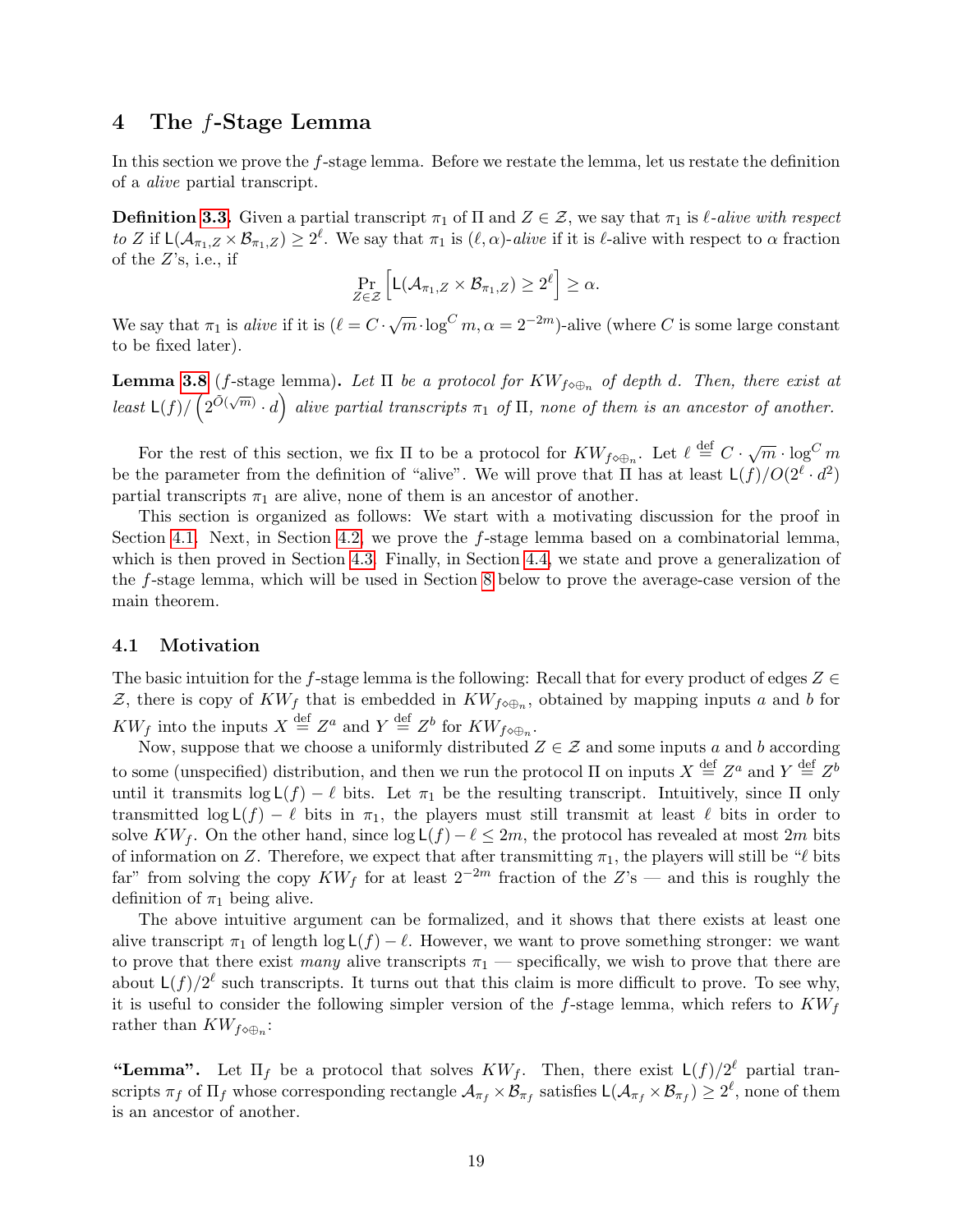It turns out that this "lemma" is false. To see why, consider the protocol  $\Pi_f$  for  $KW_f$  in which Alice sends Bob the unary representation of her input  $a$  — in other words, Alice views a as a number and sends the string  $1<sup>a</sup>0$  to Bob. After receiving Alice's message, Bob knows a coordinate i such that  $a_i \neq b_i$  and sends it to Alice using log m bits. It is now easy to see that every partial transcript  $\pi$  of the form  $1<sup>t</sup>0$  satisfies

$$
L(\mathcal{A}_{\pi} \times \mathcal{B}_{\pi}) \leq m \ll 2^{\ell}.
$$

Therefore, the only partial transcripts  $\pi_f$  for which  $\mathsf{L}(\mathcal{A}_{\pi_f} \times \mathcal{B}_{\pi_f}) \geq 2^\ell$  are those of the form  $1^t$  for some  $t \in \mathbb{N}$ . However, it is obvious that we cannot find even two such transcripts such that neither of them is an ancestor of the other, and therefore the claim is false.

A notable feature of the counterexample  $\Pi_f$  above is that it is very unbalanced; in particular, its depth is more than  $2^m$ . It turns out that a variant of the above lemma holds if we consider only protocols  $\Pi_f$  that are not too deep. Specifically, we have the following result.

<span id="page-19-1"></span>**Lemma 4.1.** Let  $\Pi_f$  be a protocol of depth d that solves  $KW_f$ . Then, there exist

$$
\frac{\mathsf{L}(f)}{2\cdot (d+1)\cdot 2^{\ell}}
$$

partial transcripts  $\pi_f$  of  $\Pi_f$  whose corresponding rectangle  $\mathcal{A}_{\pi_f}\times\mathcal{B}_{\pi_f}$  satisfies  $\mathsf{L}(\mathcal{A}_{\pi_f}\times\mathcal{B}_{\pi_f})\geq 2^\ell,$ none of them is an ancestor of another.

As far as we know, Lemma [4.1](#page-19-1) is new, and we believe that it is interesting in its own right. In order to go from Lemma [4.1](#page-19-1) to the f-stage lemma, we first observe that the only property of protocols that Lemma [4.1](#page-19-1) uses is the fact that the protocol size  $\mathsf{L}(\cdot)$  is a sub-additive measure. We therefore generalize Lemma [4.1](#page-19-1) to a general lemma about sub-additive measures on trees:

**Definition 4.2.** Given a rooted binary tree  $T = (V, E)$ , we say that  $\phi: V \to \mathbb{N}$  is a sub-additive measure on T if for every vertex u with children v and w in T it holds that  $\phi(u) \leq \phi(v) + \phi(w)$ .

<span id="page-19-0"></span>**Lemma 4.3.** Let  $T = (V, E)$  be a rooted binary tree with root r and depth d, and let  $\phi$  be a subadditive measure on T. Suppose that there is some  $t_0 \in \mathbb{N}$  such that  $\phi(l) \leq t_0$  for every leaf l of T. Then, for every  $t \in \mathbb{N}$  such that  $t \geq t_0$  there are at least

$$
\left\lfloor \frac{\phi(r)}{2\cdot (d+1)\cdot t} \right\rfloor
$$

vertices v with  $\phi(v) \geq t$ , none of which is the ancestor of another.

Lemma [4.1](#page-19-1) is a special case of Lemma [4.3](#page-19-0) where the tree T is the protocol  $\Pi_f$ , and where the sub-additive measure  $\phi$  is defined by

$$
\phi(\pi) \stackrel{\text{def}}{=} \mathsf{L}(\mathcal{A}_{\pi} \times \mathcal{B}_{\pi}).
$$

Now, in order to prove the f-stage lemma, we apply Lemma [4.3](#page-19-0) to the protocol Π with a different sub-additive measure. This measure takes into account both the complexity of rectangles of the form  $\mathcal{A}_{\pi_1,Z} \times \mathcal{B}_{\pi_1,Z}$  and the number of Z's. We can therefore obtain many transcripts  $\pi_1$  for which  $L(A_{\pi_1,Z} \times B_{\pi_1,Z})$  is large for many of the Z's, as required by the f-stage lemma.

We prove the f-stage lemma from Lemma [4.3](#page-19-0) in Section [4.2,](#page-20-0) and then prove Lemma [4.3](#page-19-0) in Section [4.3.](#page-20-1)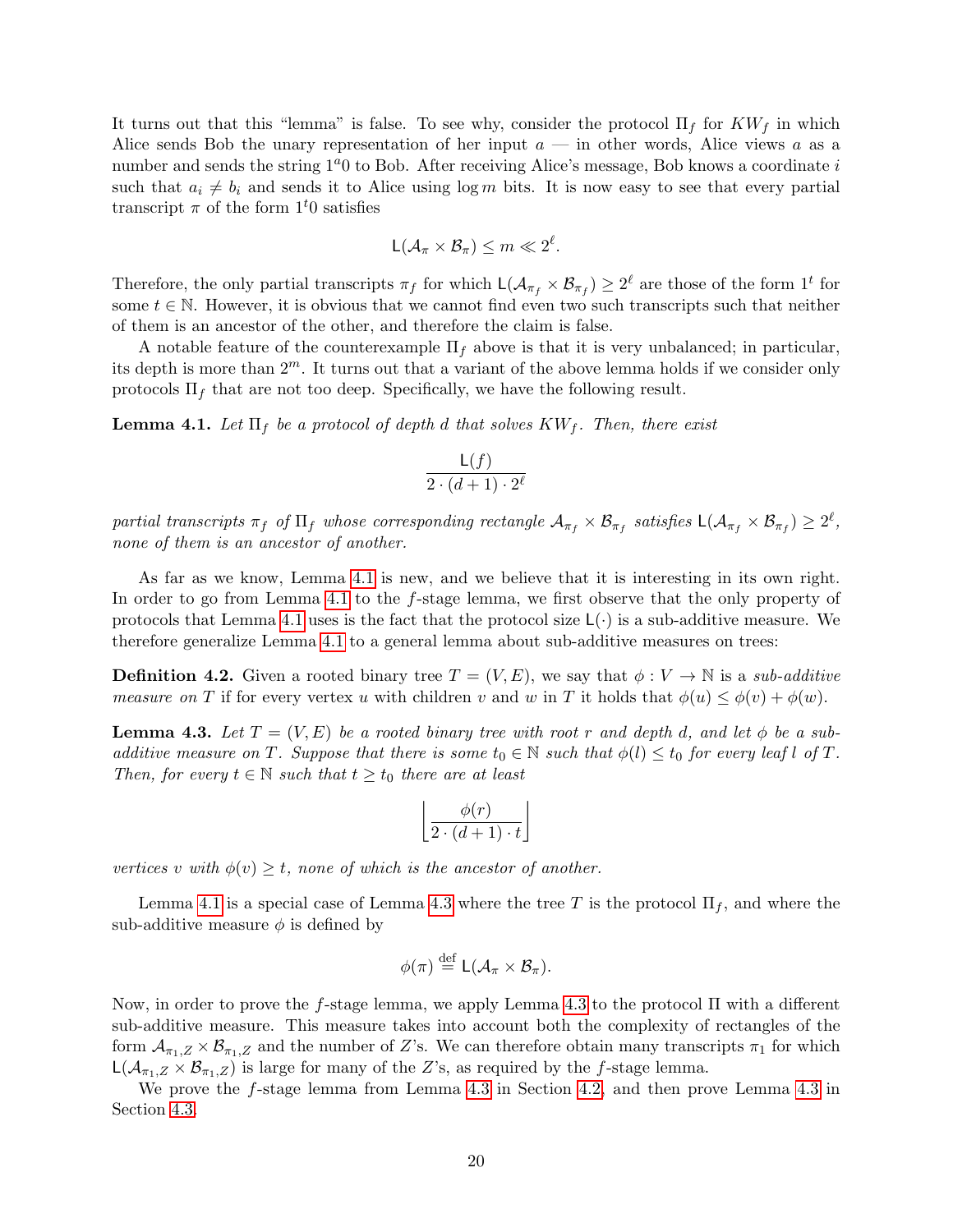### <span id="page-20-0"></span>4.2 Proof of the f-stage lemma

Let us view  $\Pi$  as a tree, and its partial transcripts as vertices. We define the following measure on Π:

$$
\phi(\pi) \stackrel{\text{def}}{=} \mathbb{E}_Z \left[ \mathsf{L}(\mathcal{A}_{\pi,Z} \times \mathcal{B}_{\pi,Z}) \right].
$$

where the expectation is with respect to a uniformly chosen  $Z \in \mathcal{Z}$ . This measure is sub-additive since for every fixed Z, the measure  $L(\mathcal{A}_{\pi,Z} \times \mathcal{B}_{\pi,Z})$  is sub-additive. Furthermore, it holds that:

- $\phi$  assigns  $L(f)$  to the root of  $\Pi$ .
- For every leaf  $\pi$  of  $\Pi$ , it holds that  $\phi(\pi) \leq 1$ . The reason is that a leaf  $\pi$  must solve  $KW_{f\circ\oplus_n}$ , and in particular must solve  $KW_f$  with respect to any Z that can reach it. Hence,  $L(\mathcal{A}_{\pi,Z}\times\mathcal{B}_{\pi,Z})\leq 1.$

We now apply Lemma [4.3](#page-19-0) to  $\Pi$  and  $\phi$  with  $t = 2 \cdot 2^{\ell}$ , and we get that there are at least

$$
\frac{\mathsf{L}(f)}{2\cdot (d+1)\cdot 2\cdot 2^{\ell}} = \frac{\mathsf{L}(f)}{O(d\cdot 2^{\ell})}
$$

partial transcripts  $\pi_1$  such that  $\phi(\pi_1) \geq 2 \cdot 2^{\ell}$ , none of them is an ancestor of another. We show that every such transcript  $\pi_1$  is alive, and this will conclude the proof.

Let  $\pi_1$  be partial transcript such that  $\phi(\pi_1) \geq 2 \cdot 2^{\ell}$ . In other words, it holds that

$$
\mathbb{E}_{Z \in \mathcal{Z}}\left[\mathsf{L}(\mathcal{A}_{\pi,Z} \times \mathcal{B}_{\pi,Z})\right] \geq 2 \cdot 2^{\ell}.
$$

We now apply a standard averaging argument as follows. Since for any Z it holds that  $L(\mathcal{A}_{\pi,Z} \times$  $\mathcal{B}_{\pi,Z} \leq \mathsf{L}(f)$ , there must be at least  $2^{\ell}/\mathsf{L}(f)$  fraction of Z's for which  $\mathsf{L}(\mathcal{A}_{\pi,Z}\times \mathcal{B}_{\pi,Z}) \geq 2^{\ell}$  (otherwise the expectation cannot reach  $2 \cdot 2^{\ell}$ . Since  $2^{\ell}/L(f) > 2^{-2m}$  we conclude that  $\pi_1$  is  $(\ell, 2^{-2m})$ -alive, as required.

#### <span id="page-20-1"></span>4.3 Proof of Lemma [4.3](#page-19-0)

**Proof.** Fix  $t \in \mathbb{N}$ . We can assume that  $\phi(r) \geq 2 \cdot (d+1) \cdot t$  since otherwise there is nothing to prove. We say that a vertex v is a maximal vertex if  $\phi(v) \leq 2 \cdot t$ , and  $\phi$  assigns to its parent a number that is greater than  $2 \cdot t$ . We claim that T has at least  $\phi(r)/(2 \cdot t)$  maximal vertices: To see it, observe that there is a maximal vertex on every path from the root r to a leaf (since  $\phi$  takes value  $t_0$  at the leaves and at least  $2 \cdot (d+1) \cdot t > 2 \cdot t$  at the root). Hence, by the sub-additivity, if we denote by  $M$  the set of maximal vertices, we get that

$$
\phi(r) \leq \sum_{v \in M} \phi(v) \leq 2 \cdot t \cdot |M|.
$$

This implies that  $|M| \geq \phi(r)/(2 \cdot t)$ , as required. We say that a maximal vertex v is good if  $\phi(v) \geq t$ , otherwise we say it is *bad*. We will prove that at least  $1/(d+1)$  fraction of the maximal vertices are good, and this will imply the required result.

Let  $T'$  be the tree obtained by trimming T at maximal vertices — that is, for every maximal vertex  $v$ , we remove all the descendants of  $v$  and leave  $v$  as a leaf of  $T'$ . From now on, we refer to maximal vertices as *leaves* (since they are leaves of  $T'$ ). In the new terminology, we wish to prove that at least  $1/(d+1)$  fraction of the leaves of T' are good. We will prove it by constructing a  $d$ -to-1 mapping from the bad leaves to the good leaves. In order to construct this mapping, we use the following claim.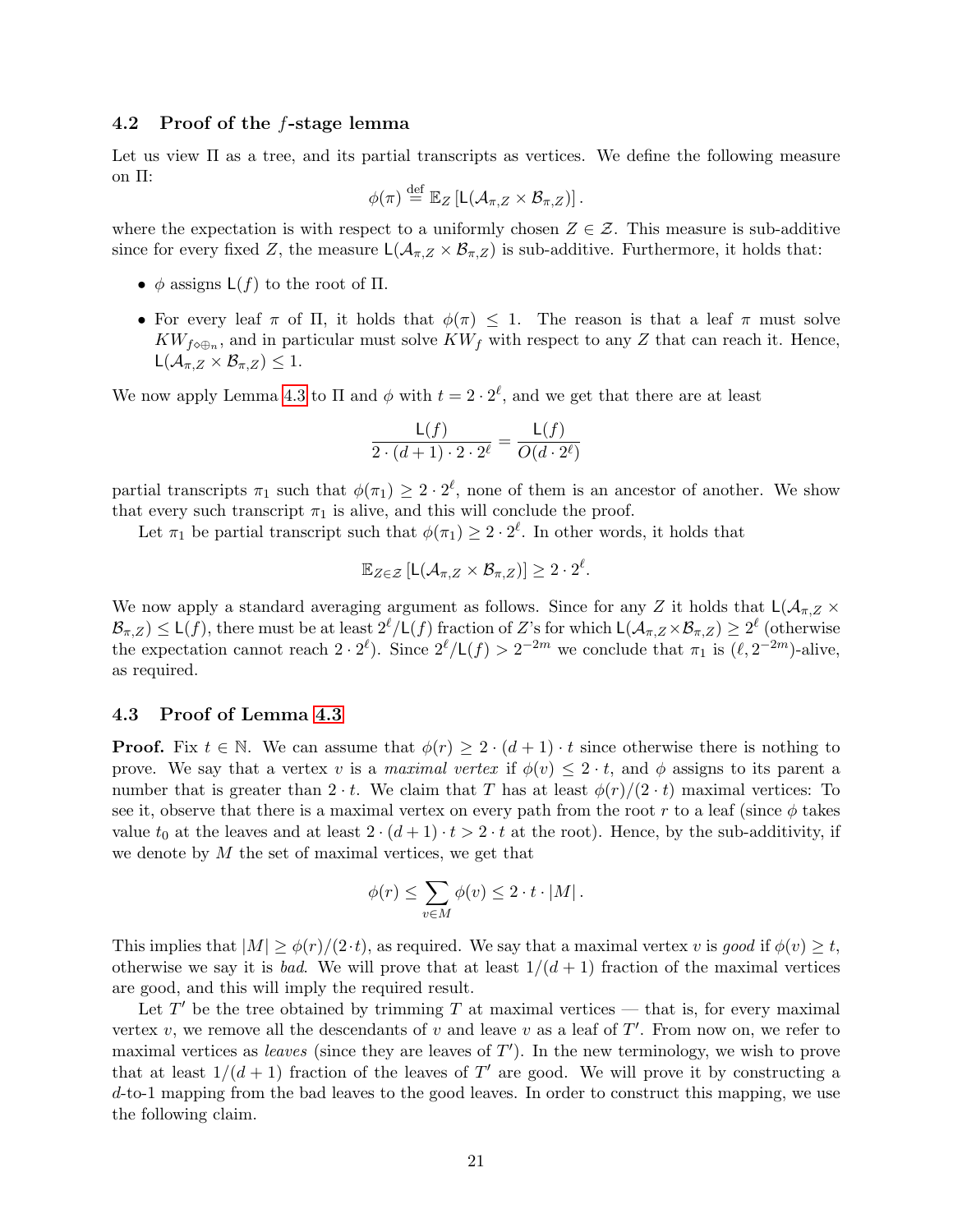# **Claim 4.4.** Every internal node of  $T'$  has at least one good leaf as a descendant.

**Proof.** Fix an internal node u. Clearly, u has some descendant v that has two leaves as children. Then, v is not a leaf, and therefore  $\phi(v) > 2 \cdot t$ . Therefore, at least one of the children of v must have measure at least t by the sub-additivity. This child of  $v$  is a good leaf that is a descendant of u, as required.

Now, we define the mapping from the bad leaves to the good leaves as follows: Let  $v_{bad}$  be a bad leaf, and let u be the parent of  $v_{bad}$ . Then, we map  $v_{bad}$  to some arbitrarily chosen good leaf  $v_{good}$ that is a descendant of  $u$  — such a leaf  $v_{\text{good}}$  exists by the above claim.

We conclude the proof by showing that this mapping is  $d$ -to-1. Fix a good leaf  $v_{\text{good}}$ . Then, all the bad leaves that are mapped to  $v_{\text{good}}$  are direct children of the ancestors of  $v_{\text{good}}$ . Since T is of depth d, it follows that  $v_{\text{good}}$  has at most d ancestors, and therefore there are at most d bad leaves that are mapped to  $v_{\text{good}}$ . It follows that at least  $1/(d+1)$  fraction of the leaves are good, as required.

Remark 4.5. The above proof of Lemma [4.3](#page-19-0) is an improved and simplified version of our original proof. This version was suggested to us by Osamu Watanabe and Masaki Yamamoto.

#### <span id="page-21-0"></span>4.4 Generalized f-stage lemma

In this section, we prove a generalization of the f-stage lemma, that will be used in Section [8](#page-44-0) below to prove the average-case version of the main theorem. While the f-stage lemma applies to protocols  $\Pi$  that solve  $KW_{f\circ\oplus_n}$ , the generalization applies to protocols that only solve a subrectangle  $\mathfrak{X}\times\mathcal{Y}$  of  $KW_{f\circ\oplus_n}$ , provided that  $\mathfrak{X}\times\mathcal{Y}$  has many "hard" f-rectangles. Recall that given a sub-rectangle  $\mathfrak{X}\times\mathcal{Y}$  of  $KW_{f\circ\oplus_n}$  and a product of edges Z, the f-rectangle of  $\mathfrak{X}\times\mathcal{Y}$  with respect to Z is the rectangle  $A \times B$  defined by:

$$
\mathcal{A} \stackrel{\text{def}}{=} \{ a \in f^{-1}(0) | Z^a \in \mathcal{X} \}
$$

$$
B \stackrel{\text{def}}{=} \{ b \in f^{-1}(1) | Z^b \in \mathcal{Y} \}.
$$

<span id="page-21-1"></span>We have the following result.

**Lemma 4.6** (generalized f-stage lemma). Let  $s \in \mathbb{N}$ . Let  $\mathcal{X} \times \mathcal{Y}$  be a sub-rectangle of  $KW_{f \circ \oplus_n}$ such that for at least  $2^{-m}$  fraction of the Z's, the f-rectangle  $A \times B$  of  $X \times Y$  with respect to Z satisfies  $L(\mathcal{A} \times \mathcal{B}) \geq s$ . Let  $\Pi$  be a protocol for  $KW_{X\times Y}$  of depth d. Then, there exist at least  $s/O(2^{\ell} \cdot d)$  alive partial transcripts  $\pi_1$  of  $\Pi$ , none of them is an ancestor of another.

**Proof.** Let  $\mathcal{Z}'$  be the set of Z's for which the f-rectangle  $\mathcal{A} \times \mathcal{B}$  of  $\mathcal{X} \times \mathcal{Y}$  with respect to Z satisfies  $L(\mathcal{A} \times \mathcal{B}) \geq s$ . As in the proof of the f-stage lemma in Section [4.2,](#page-20-0) we apply Lemma [4.3](#page-19-0) to  $\Pi$  and  $\phi$  where

$$
\phi(\pi) \stackrel{\text{def}}{=} \mathbb{E}_{Z \in \mathcal{Z}'} \left[ L(\mathcal{A}_{\pi,Z} \times \mathcal{B}_{\pi,Z}) \right].
$$

We can lower bound the value that  $\phi$  assigns to the root of  $\Pi$  by s, and upper bound each leaf by 1. We apply the lemma with  $t = 2 \cdot 2^{\ell}$ . We thus obtain that there are at least

$$
\frac{s}{O(d \cdot 2^{\ell})}
$$

partial transcripts  $\pi_1$  with  $\phi(\pi_1) \geq 2 \cdot 2^{\ell}$ .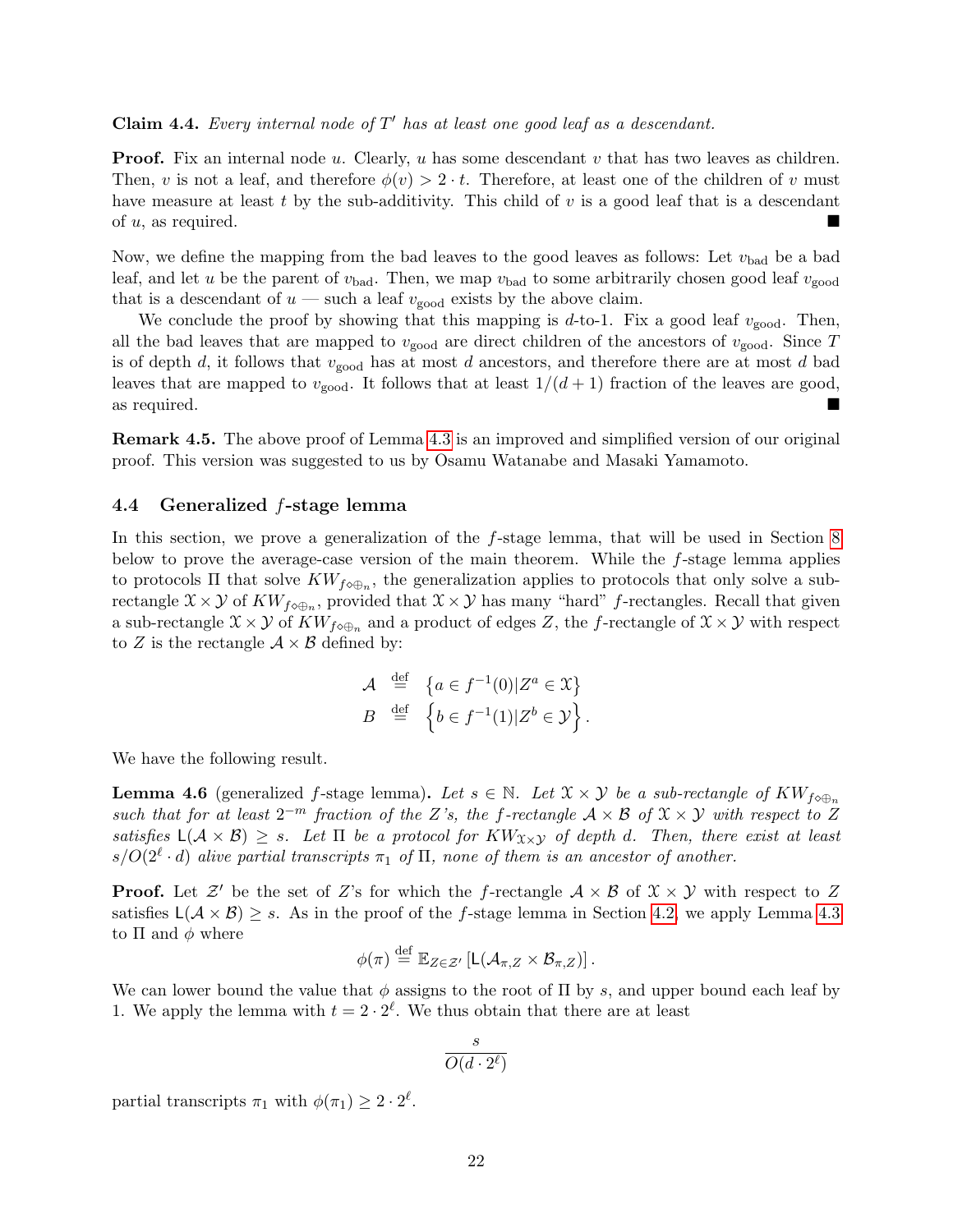We now apply an averaging argument as before. Since for any  $Z \in \mathcal{Z}'$  it holds that  $\mathsf{L}(\mathcal{A}_{\pi,Z} \times$  $\mathcal{B}_{\pi,Z}$ )  $\leq L(f)$ , there must be at least  $2^{\ell}/L(f)$  fraction of Z's in Z' for which  $L(\mathcal{A}_{\pi,Z} \times \mathcal{B}_{\pi,Z}) \geq 2^{\ell}$ (otherwise the expectation cannot reach 2 $\ell$ ). Since  $2^{\ell}/L(f) > 2^{-m}$  we conclude that  $L(\mathcal{A}_{\pi,Z} \times$  $\mathcal{B}_{\pi,Z}$ )  $\geq 2^{\ell}$  for  $2^{-m}$  fraction of  $Z \in \mathcal{Z}'$  which is at least  $2^{-2m}$  fraction of  $\mathcal{Z}$ . So  $\pi_1$  is  $(2^{\ell}, 2^{-2m})$ -alive as required.

# <span id="page-22-0"></span>5 The Parity-Stage Lemma

In this section, we prove the parity-stage lemma, restated next. It is instructive to compare this proof to the proof of the lower bound for  $KW_{\oplus_n}$  in Section [2.5.](#page-11-0)

**Lemma [3.7.](#page-15-0)** Let  $\Pi_2$  be a protocol that solves  $KW_{f\circ\oplus_n}$  on a t-almost hard distribution  $(X, Y)$  with probability 1. Then,  $\Pi_2$  has at least  $\mathsf{L}(\oplus_n)/2^{2t}$  transcripts.

**Proof.** The basic idea of the proof is similar to that of the lower bound for  $KW_{\bigoplus_n}$  in Section [2.5:](#page-11-0) At the end of the protocol, Alice and Bob must learn an axis  $j_i$  for some  $i \in [m] - \mathcal{R}$ , since the matrices  $X$  and  $Y$  differ only such axes. On the other hand, at the beginning of the protocol each of them knows at most  $t$  bits on each axis  $j_i$ , due to the definition of an almost hard distribution. Therefore, by the end of the protocol, each of the players has to learn at least  $\log n - t$  bits of information, and the protocol must transmit at least  $2 \log n - 2t$  bits in total. The difference between this proof an the proof in Section [2.5](#page-11-0) is that in the current proof, the players may choose which axis  $j_i$  they will learn among multiple options, and this complicates the argument a bit. Details follow.

Assume, for the sake of contradiction, that there is a protocol  $\Pi_2$  that solves  $KW_{f\circ\oplus_n}$  on a t-almost hard distribution  $(X, Y)$  and is too efficient, i.e., has less than  $\mathsf{L}(\oplus_n)/2^{2t}$  transcripts. Let  $\pi_2 = \Pi_2(X, Y)$  be the (random) transcript of  $\Pi_2$  when Alice and Bob get X and Y as inputs. By assumption, the support of  $\pi_2$  is of size less than  $\mathsf{L}(\oplus_n)/2^{2t} = n^2/2^{2t}$ , and therefore

$$
I(\pi_2: X, Y) \le H(\pi_2) < 2\log n - 2t.
$$

On the other hand, by Fact [2.19](#page-11-1) it holds that

$$
I(\pi_2: X, Y) \ge I(\pi_2: X|Y) + I(\pi_2: Y|X).
$$

Hence, at least one of the terms on the right-hand side is smaller than  $\log n - t$ . Without loss of generality, assume that it is  $I(\pi_2 : Y | X)$ . It thus holds that

$$
\log n - t > I(\pi_2 : Y | X) = H(\pi_2 | X) - H(\pi_2 | X, Y) = H(\pi_2 | X),
$$

where the last equality holds since X and Y determine  $\pi_2$ . Hence, there exists some specific  $X^*$ such that  $H(\pi_2|X^*) < \log n - t$ . Furthermore, since entropy is an upper-bound on min-entropy (Fact [2.18\)](#page-11-3), it follows that  $H_{\infty}(\pi_2|X^*) < \log n - t$ . Therefore, there exists a specific transcript  $\pi_2^*$ such that  $\log \frac{1}{\Pr[\pi_2^*|X^*]} < \log n - t$  or in other words,

<span id="page-22-1"></span>
$$
\Pr\left[\pi_2^*|X^*\right] > \frac{2^t}{n}.\tag{2}
$$

Suppose that this transcript  $\pi_2^*$  ends by outputting  $(i^*, j^*)$ . Assuming the protocol solves  $KW_{f\circ\oplus_n}$ , this means that for all X, Y's consistent with  $\pi_2^*$ , it holds that  $X_{i^*,j^*} \neq Y_{i^*,j^*}$ .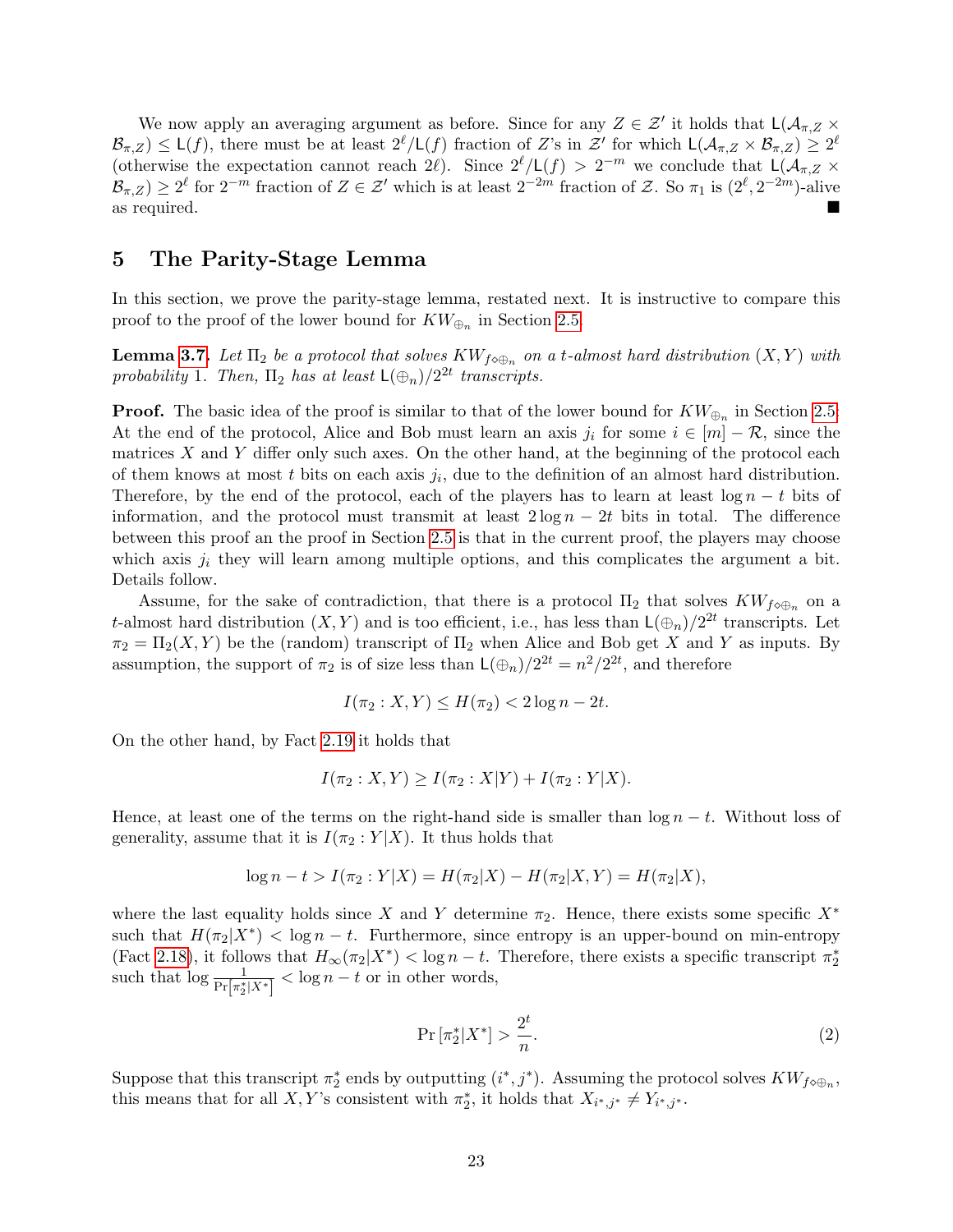Now, let  $\mathcal{R} \subseteq [m]$  be the set whose existence is guaranteed by the definition of an almost-hard distribution. We consider two cases,  $i^* \in \mathcal{R}$  and  $i^* \notin \mathcal{R}$ , and show that in both cases there is a non-zero probability that  $X_{i^*,j^*} = Y_{i^*,j^*}$  conditioned on  $\pi^*_{2}$ , thus obtaining a contradiction to the correctness of the protocol. Suppose first that  $i^* \in \mathcal{R}$ . In this case, it holds that  $X_{i^*} = Y_{i^*}$  with probability 1. In particular, it follows that  $X_{i^*,j^*} = Y_{i^*,j^*}$ , as required.

Next, suppose that  $i^* \notin \mathcal{R}$ . This means that there is a random coordinate  $j_{i^*}$  such that either  $X_{i^*} = Y_{i^*}$ , or  $X_{i^*}$  and  $Y_{i^*}$  differ only on  $j_{i^*}$ . Moreover, it holds that

$$
H_{\infty}(j_{i^*}|X^*) \ge \log n - t,
$$

and in particular,

<span id="page-23-2"></span>
$$
\Pr\left[j_{i^*} = j^* | X^* \right] \le \frac{2^t}{n}.\tag{3}
$$

By combining Inequalities [2](#page-22-1) and [3,](#page-23-2) it holds that

$$
\Pr\left[j_{i^*} = j^* | X^*, \pi_2^*\right] < 1.
$$

The latter inequality implies that conditioned on  $X^*$  and  $\pi^*_2$ , the event " $j_{i^*} \neq j^{**}$ " has non-zero probability. Now, observe that in this event it must hold that  $X_{i^*,j^*} = Y_{i^*,j^*}$ , since  $j_{i^*}$  is the only coordinate on which  $X_{i^*}$  and  $Y_{i^*}$  may differ. We conclude  $X_{i^*j^*}^* = Y_{i^*j^*}^*$  with non-zero probability and this contradicts the correctness of the protocol.

## <span id="page-23-0"></span>6 Technical tools

In this section we describe two technical tools that may be of independent interest.

The first is an averaging argument for min-entropy. Basically, it says that if we reveal  $t \ll m$ bits of information on an m-tuple, then on most elements almost no information was revealed.

The second tool, which we call fortification, is a way to relate the information transmitted between Alice and Bob to the communication complexity of the residual problem. This is important because some of the steps we take in the proof of the main lemma reveal information to Alice and Bob, and we need to make sure that this does not decrease the complexity of the problem by too much.

### <span id="page-23-1"></span>6.1 An averaging argument for min-entropy

In our proof of the main lemma, we would like to say that if Alice and Bob communicated a small amount of information on the average row, then they communicated a small amount of information on most rows. This requires some sort of an averaging argument for information. Such an averaging argument is easy to prove for entropy, and was proved by [\[EIRS01\]](#page-51-0) for an information measure called "predictability". In this section, we prove such an averaging argument for min-entropy.

On the high level, the averaging argument says that if at most  $r$  bits of information were communicated on a tuple  $(u_1, \ldots, u_m)$  of random variables, then for every  $k \geq 1$ , at most  $\frac{r}{k}$  bits of information were communicated on all but  $k$  of the random variables. As a warm-up, we first prove the following weak version of our averaging argument. We note that the following proof is similar to the proof of [\[EIRS01\]](#page-51-0), and is also in the spirit of standard arguments from the literature on extractors.

**Lemma 6.1** (Weak averaging argument for min-entropy). Let  $\mathcal{U}$  be some finite universe, and let  $\overline{u} = (u_1, \ldots, u_m)$  be a tuple of random variables taking values in U such that  $H_{\infty}(\overline{u}) \geq m \log |\mathcal{U}| - r$ .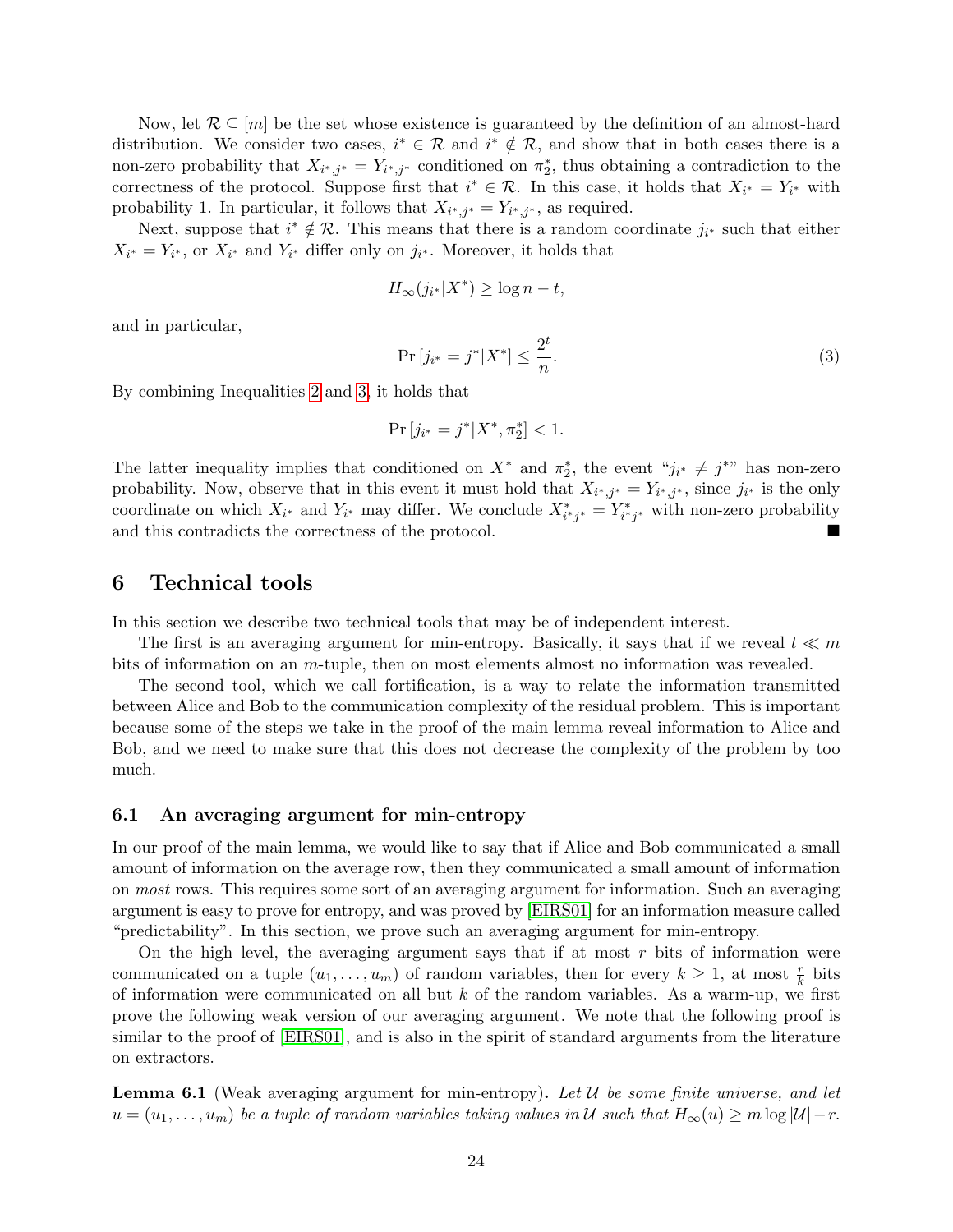Then, for every  $k \geq 1$ , there exists a set  $\mathcal{R} \subseteq [m]$  of size at most k, and an event  $E \subseteq \mathcal{U}^m$  of probability at least  $|U|^{-k}$ , such that for every  $i \in [m] - \mathcal{R}$  it holds that

$$
H_{\infty}(u_i|E) \ge \log |\mathcal{U}| - \frac{r}{k}.
$$

**Proof.** In what follows, for every  $S \subseteq [m]$  we denote by  $\overline{u}_{\mathcal{S}}$  the tuple of  $u_i$ 's that belong to S. We construct the set R and the event E iteratively. We start with  $\mathcal{R} = \emptyset$  and  $E = \mathcal{U}^m$ . Then, in each iteration, if there is some  $i \in [m] - \mathcal{R}$  that violates the above requirement, we add it to the set  $\mathcal{R}$ . More specifically, if i violates the requirement, then there is some specific value  $u_i^*$  such that

$$
\Pr\left[u_i^*|E\right] \ge \frac{2^{r/k}}{|\mathcal{U}|}.
$$

Then, we add i to  $\mathcal{R}$ , and add the condition  $u_i = u_i^*$  to the event E (i.e., we set E to E  $\cap$  $\{\overline{u}' : u'_i = u_i^*\}$ . The process stops when there is no  $i \in [m] - \mathcal{R}$  that violates the requirement.

It remains to prove that  $|\mathcal{R}| \leq k$ . To this end, we prove that the following invariant is maintained throughout the iterations:

$$
H_{\infty}(\overline{u}_{[m]-R}|E) \geq (m - |\mathcal{R}|) \cdot \log |\mathcal{U}| - r + \frac{r}{k} \cdot |\mathcal{R}|.
$$

This will imply the required upper bound on  $|\mathcal{R}|$ , since clearly the left-hand side cannot exceed  $(m - |\mathcal{R}|) \cdot \log |\mathcal{U}|.$ 

We prove that the invariant is maintained by induction. First, note that it holds trivially when the process starts, i.e., when  $\mathcal{R} = \emptyset$  and  $E = \mathcal{U}^m$ . Next, suppose that the invariant holds at the beginning of some iteration, and that in this iteration we add a coordinate  $i$  to  $R$ . Then, for every assignment  $\overline{u}_{[m] - (\mathcal{R} \cup \{i\})}^* \in \mathcal{U}^{[m] - (\mathcal{R} \cup \{i\})}$ , it holds that

<span id="page-24-0"></span>
$$
\Pr\left[\overline{u}_{[m] - (\mathcal{R} \cup \{i\})} = \overline{u}_{[m] - (\mathcal{R} \cup \{i\})}^{*}|E, u_i = u_i^{*}\right]
$$
\n
$$
= \frac{\Pr\left[\overline{u}_{[m] - (\mathcal{R} \cup \{i\})} = \overline{u}_{[m] - (\mathcal{R} \cup \{i\})}^{*}\text{ and } u_i = u_i^{*}|E\right]}{\Pr\left[u_i = u_i^{*}|E\right]}
$$
\n
$$
\leq 2^{-\left[(m - |\mathcal{R}|) \cdot \log|\mathcal{U}| - r + \frac{r}{k} \cdot |\mathcal{R}| \right]}/\Pr\left[u_i = u_i^{*}|E\right]}
$$
\n
$$
\leq 2^{-\left[(m - |\mathcal{R}|) \cdot \log|\mathcal{U}| - r + \frac{r}{k} \cdot |\mathcal{R}| \right]}/2^{-\left(\log|\mathcal{U}| - r/k\right)} (4)
$$
\n
$$
= 2^{-\left[(m - |\mathcal{R}| - 1) \cdot \log|\mathcal{U}| - r + \frac{r}{k} \cdot (|\mathcal{R}| + 1)\right]},
$$

where Inequality [4](#page-24-0) holds due to the induction hypothesis, and Inequality [5](#page-24-0) holds since  $i$  violates the requirement. This implies that

$$
H_{\infty}(\overline{u}_{[m]-({\mathcal{R}}\cup\{i\})}|E,u_i^*)\geq (m-|{\mathcal{R}}\cup\{i\}|)\cdot \log|{\mathcal{U}}|-r+\frac{r}{k}\cdot |{\mathcal{R}}\cup\{i\}|,
$$

as required. Hence, it holds that  $|\mathcal{R}| \leq k$  when the process ends. It is now easy to see that when the process ends, the probability of E is at least  $\left(\frac{2^{r/k}}{|U|}\right)^k \geq |U|^{-k}$ . The result follows.

The reason we say that the above lemma is weak is because it only provides a lower bound of  $|U|^{-k}$  on the probability of the event E, which is very small when U is large. Intuitively, this means that in order to use this lemma, we need to reveal a lot of information to Alice and Bob. We therefore prove the following stronger version of the lemma that gives a lower bound of  $m^{-O(k)}$ ,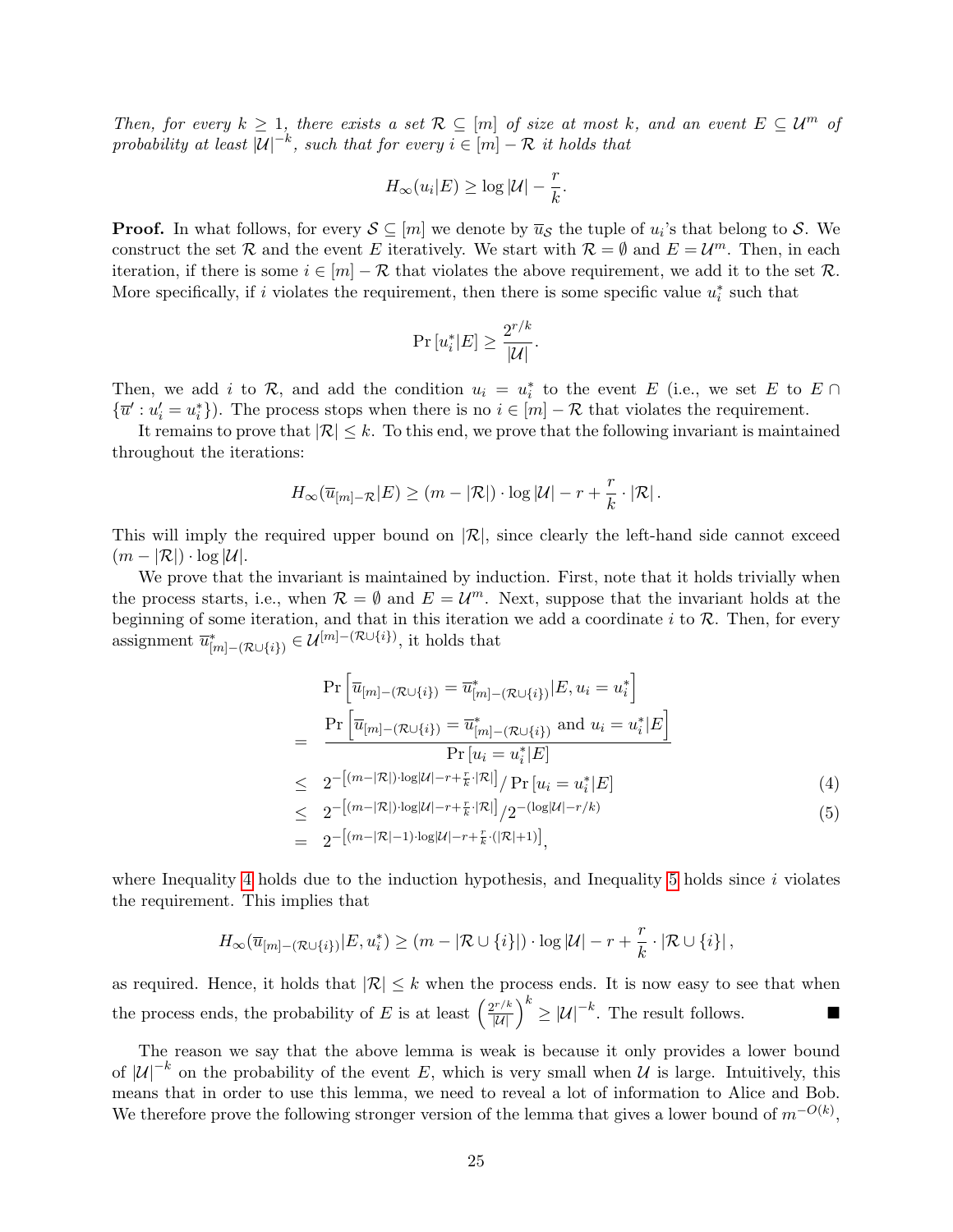which is better when m is much smaller than  $\mathcal{U}$ , as is the case in our application. To the best of our knowledge, this stronger version of the lemma is new.

The basic idea of the proof is the following: whenever a coordinate  $i$  violates the requirement, it is because there was some "heavy" value  $u_i^*$ . In the above proof, we resolved this situation by conditioning on  $u_i = u_i^*$ , but this event may have a very low probability. In order to condition on an event with a higher probability, we consider two cases: If the heavy values, taken together, have relatively high probability, then we condition on the event that  $u_i$  takes a heavy value and add  $i$  to  $R$ . If, on the other hand, the heavy values, taken together, have low probability, then we condition on  $u_i$  not taking a heavy value, and do not add i to  $\mathcal{R}$  — hopefully, this will resolve the issue, because after discarding the heavy values,  $u_i$  will satisfy the requirement. This idea works, except for two minor issues:

- When we condition on  $i$  not taking a heavy value, this conditioning may cause new values to become heavy, even if they were not heavy before. This may get us into a "vicious cycle" of discarding values. In order to resolve this issue, whenever we discard heavy values, we increase the threshold that determines which values are considered heavy, so no new heavy values can be created immediately.
- When we condition  $u_i$  on any event whether it is taking a heavy value or not taking a heavy value — it may cause new values to become heavy *for another random variable*  $u_{i'}$ *.* This may get us into a different "vicious cycle", in which we condition  $u_i$ , then condition  $u_{i'}$ , then condition  $u_i$  again, etc. In order to resolve this issue, we choose the different parameters such that  $u_i$  may cause new heavy values for another coordinate  $u_{i'}$  only if  $u_i$  was conditioned on taking a heavy value. However, when  $u_i$  is conditioned on taking a heavy value, it is added to  $\mathcal{R}$ , and thus will not be selected again. Thus, the "vicious cycle" cannot happen.

<span id="page-25-0"></span>We turn to provide the formal lemma and proof.

**Lemma 6.2** (Averaging argument for min-entropy). Let U be some finite universe, and let  $\overline{u} =$  $(u_1, \ldots, u_m)$  be a tuple of random variables taking values in U such that  $H_\infty(\overline{u}) \geq m \log |\mathcal{U}| - r$ . Then, for every  $k \geq 1$ , there exists a set  $\mathcal{R} \subseteq [m]$  of size at most k, and an event E of probability at least  $\frac{1}{4} \cdot m^{-2k}$ , such that for every  $i \in [m] - \mathcal{R}$  it holds that

$$
H_{\infty}(u_i|E) \ge \log |\mathcal{U}| - \frac{r+4}{k} - 2 \cdot \log m - 2.
$$

Proof. For convenience, we denote

$$
\tau \stackrel{\text{def}}{=} \log |\mathcal{U}| - \frac{r+4}{k} - 2 \cdot \log m,
$$

that is,  $\tau$  is the threshold of the lemma except for the additive term of  $-2$ .

We construct the set R and the event E iteratively. We start with  $\mathcal{R} = \emptyset$  and  $E = \mathcal{U}^m$ . In each iteration, we select a coordinate  $i \in [m]$  and do something with it. We describe a single iteration: Suppose that there is a coordinate  $i \in [m] - \mathcal{R}$  that has been chosen in p previous iterations and that satisfies

$$
H_{\infty}(u_i|E) \le \tau + \log(1 - \frac{1}{m})^p.
$$

Then, we select the coordinate  $i$  (the right-hand side is going to be the threshold that controls which values are considered "heavy"). By assumption, there exist values  $u_i^*$  such that

$$
\Pr\left[u_i^*|E\right] \ge 2^{-\tau}/\left(1-\frac{1}{m}\right)^p.
$$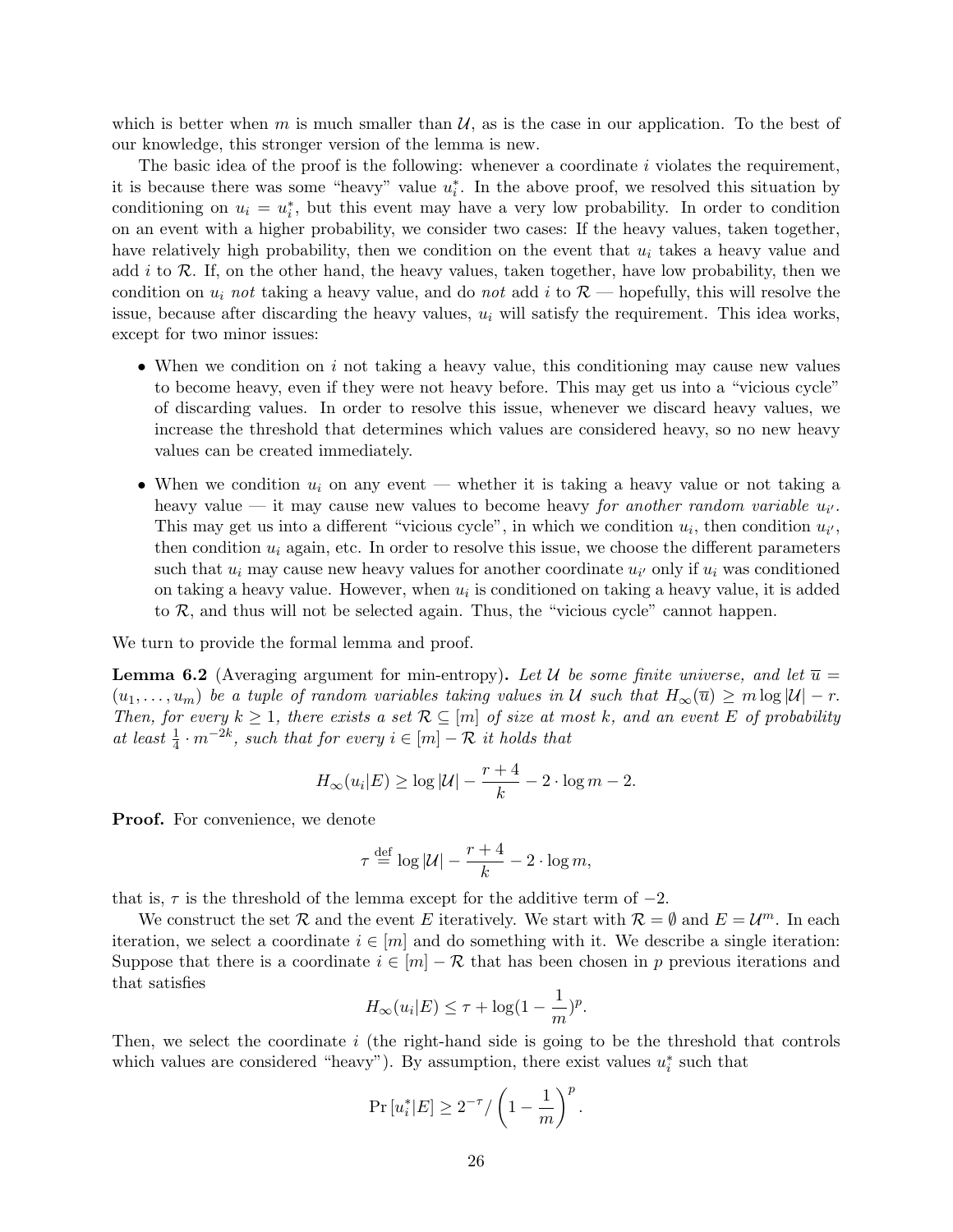We define those values to be our "heavy values". Let  $E'$  be the event that  $u_i$  takes a heavy value. We consider two cases:

- If  $Pr[E'|E] \ge \frac{1}{m^2}$ , then we set  $E = E \cap E'$  and add *i* to  $\mathcal{R}$ .
- Otherwise, we set  $E = E E'$ .

The following claim deals with the issues from the discussion above. Specifically, it shows that we chose the parameters in a way such that "new heavy values" can be created only by the first case above but not by the second case.

Claim 6.3. The second case above cannot occur twice for the same coordinate i without the first case occurring in between (for some index).

**Proof.** Suppose otherwise. This means that there are some coordinate i and numbers  $h_1 \leq h_2$ such that the second case occurred for i in both the  $h_1$ -th and  $h_2$ -th iterations, and the first case did not occur for any coordinate between those two iterations. Without loss of generality, we choose  $i, h_1, h_2$  such that  $h_2 - h_1$  is minimal among all the triplets  $(i, h_1, h_2)$  that satisfy those conditions.

Let p be the number of iterations in which i has been chosen before the  $h_1$ -th iteration. Let  $E_1$  and  $E_2$  be the event E at the  $h_1$ -th and the  $h_2$ -th iterations respectively. By assumption, only the second case happened for all the coordinates between those two iterations, and all those coordinates have been chosen at most once (because we assumed  $h_2 - h_1$  is minimal). This implies that there have been at most m iterations between the  $h_1$ -th and  $h_2$ -th iterations, and in each of those iterations, the second case occurred. Now, observe that every time the second case occurs, the probability of E is multiplied by a factor that is at least  $1 - \frac{1}{m^2}$ . Therefore,

$$
Pr [E_2 | E_1] \ge \left(1 - \frac{1}{m^2}\right)^m \ge 1 - \frac{1}{m}.
$$

Let  $E'_1$  be the event E' at the h<sub>1</sub>-th iteration, and observe that  $E_2 \subseteq E_1 - E'_1$ . Now, for every specific choice  $u_i^*$  of  $u_i$  in  $E_1 - E_1'$ , it holds that

$$
\Pr\left[u_i^*|E_1\right] < 2^{-\tau} / \left(1 - \frac{1}{m}\right)^p.
$$

Therefore, for every  $u_i^*$  it holds that

$$
\Pr\left[u_i^*|E_2\right] = \frac{\Pr\left[u_i^* \wedge E_2|E_1\right]}{\Pr\left[E_2|E_1\right]} \\
\leq \frac{\Pr\left[u_i^*|E_1\right]}{\Pr\left[E_2|E_1\right]} \\
<\frac{2^{-\tau}/\left(1-\frac{1}{m}\right)^p}{1-\frac{1}{m}} \\
= 2^{-\tau}/\left(1-\frac{1}{m}\right)^{p+1}.
$$

But this means that i could not have been selected at the  $h_2$ -th iteration, which is a contradiction.

 $\blacksquare$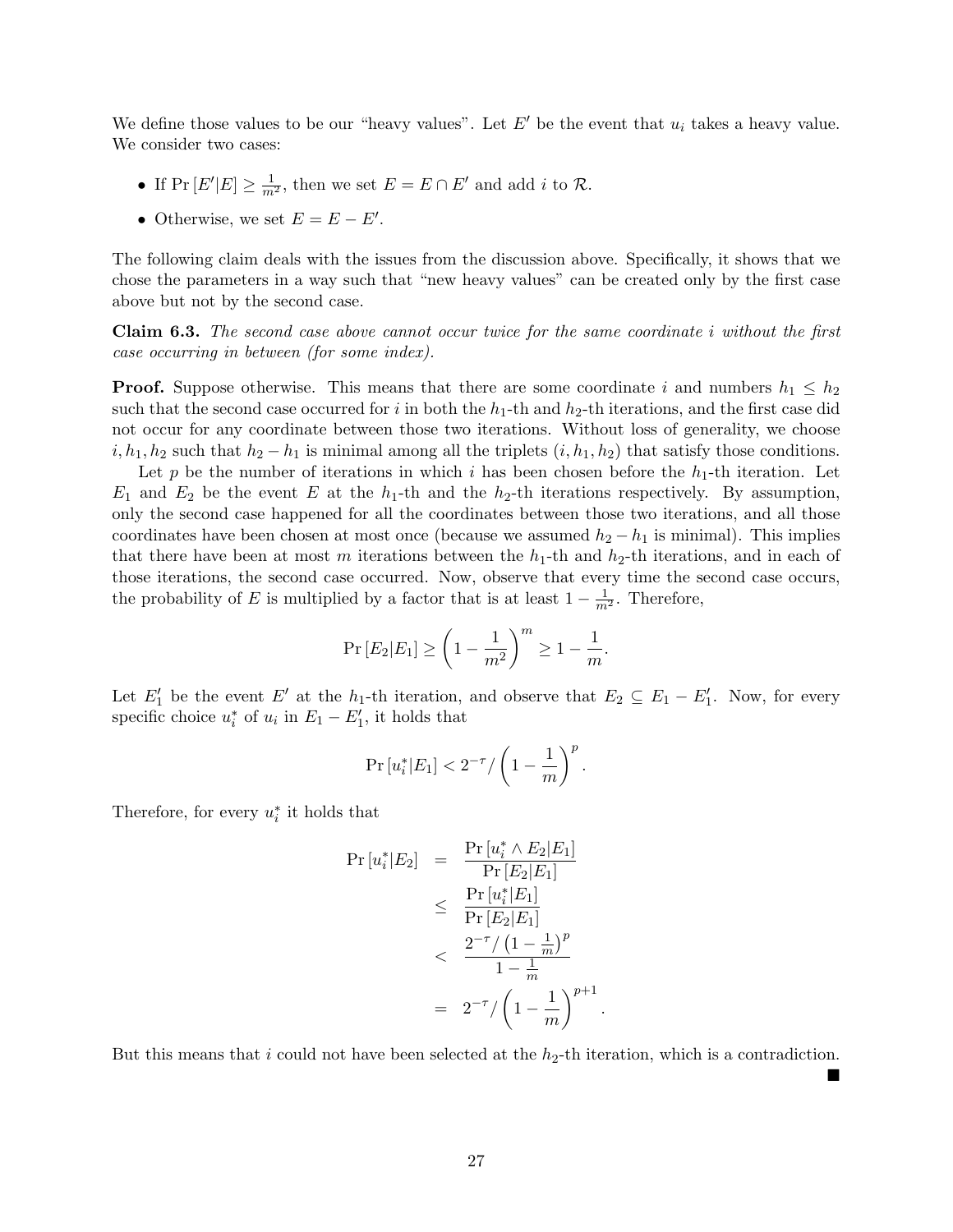Observe that the first case cannot occur more than  $m$  times, and thus, combined with the latter claim, we get that the total number of iterations is at most  $m^2$ . In particular, the second case cannot happen for a coordinate  $i$  more than  $m$  times. Therefore, when the process terminates, every  $i \in [m] - \mathcal{R}$  has been selected at most m times (since if  $i \notin \mathcal{R}$ , the first case never occurred for it). This implies that, when the process terminates, it holds for every  $i \in [m] - \mathcal{R}$  that

$$
H_{\infty}(u_i|E) \geq \tau + \log(1 - \frac{1}{m})^m
$$
  
 
$$
\geq \tau - 2,
$$

where the second inequality holds for sufficiently large m. This means that every  $i \in [m] - \mathcal{R}$ satisfies the requirement of the lemma.

We turn to upper bounding the size of the set  $R$ . Again, we do it by proving that an invariant is maintained throughout the iterations. Formally, we prove the following.

Claim 6.4. At each iteration, the following invariant is maintained:

$$
H_{\infty}(\overline{u}_{[m]-\mathcal{R}}|E) \ge (m - |\mathcal{R}|) \cdot \log |\mathcal{U}| - r + \frac{r+4}{k} \cdot |\mathcal{R}| - \frac{4 \cdot s}{m^2},
$$

where s is the total number of times the second case has occurred before this iteration.

**Proof.** We prove the claim by induction. Before the first iteration, when  $|\mathcal{R}| = \emptyset$ , the claim holds by the assumption of the lemma. Fix an iteration, let  $i$  be the coordinate that is selected in this iteration, and let s be the number of times the second case occurred before this iteration. We consider each of the two cases that may occur separately.

Suppose that the first case occurred, so Pr  $[E'|E] \geq \frac{1}{m^2}$ . Then, for every assignment  $\overline{u}_{[m]-({\cal R} \cup \{i\})}^* \in$  $\mathcal{U}^{[m] - (\mathcal{R} \cup \{i\})}$  the following holds:

<span id="page-27-0"></span>
$$
\Pr\left[\overline{u}_{[m] - (\mathcal{R} \cup \{i\})}^{*} | E \cap E'\right]
$$
\n
$$
= \frac{\Pr\left[\overline{u}_{[m] - (\mathcal{R} \cup \{i\})}^{*} \text{ and } E'|E\right]}{\Pr\left[E'|E\right]}
$$
\n
$$
\leq m^{2} \cdot \Pr\left[\overline{u}_{[m] - (\mathcal{R} \cup \{i\})}^{*} \text{ and } E'|E\right]
$$
\n
$$
= m^{2} \cdot \sum_{u_{i}^{*} \text{ is a heavy value}} \Pr\left[\overline{u}_{[m] - (\mathcal{R} \cup \{i\})}^{*} \text{ and } u_{i}^{*} | E\right]
$$
\n
$$
\leq m^{2} \cdot \sum_{u_{i}^{*} \text{ is a heavy value}} 2^{-H_{\infty}(\overline{u}_{[m] - \mathcal{R}}|E)}
$$
\n
$$
\leq m^{2} \cdot 2^{\tau} \cdot 2^{-H_{\infty}(\overline{u}_{[m] - \mathcal{R}}|E)} \qquad (6)
$$
\n
$$
= m^{2} \cdot \frac{2^{\log|\mathcal{U}| - (r+4)/k}}{m^{2}} \cdot 2^{-H_{\infty}(\overline{u}_{[m] - \mathcal{R}}|E)} \qquad (6)
$$
\n
$$
\leq 2^{\log|\mathcal{U}| - (r+4)/k} \cdot 2^{-\left[(m-|\mathcal{R}|) \cdot \log|\mathcal{U}| - r + \frac{r+4}{k} \cdot |\mathcal{R}| - \frac{4 \cdot s}{m^{2}}\right]} \qquad (7)
$$

where Inequality [6](#page-27-0) follows from the fact that there can be at most  $2^{\tau}$  heavy values, and Inequality [7](#page-27-0) follows from the induction assumption. It follows that

$$
H_{\infty}(\overline{u}_{[m]-(\mathcal{R}-\{i\})}) \geq (m-|\mathcal{R}\cup\{i\}|) \cdot \log|\mathcal{U}| - r + \frac{r+4}{k} \cdot |\mathcal{R}\cup\{i\}| - \frac{4\cdot s}{m^2},
$$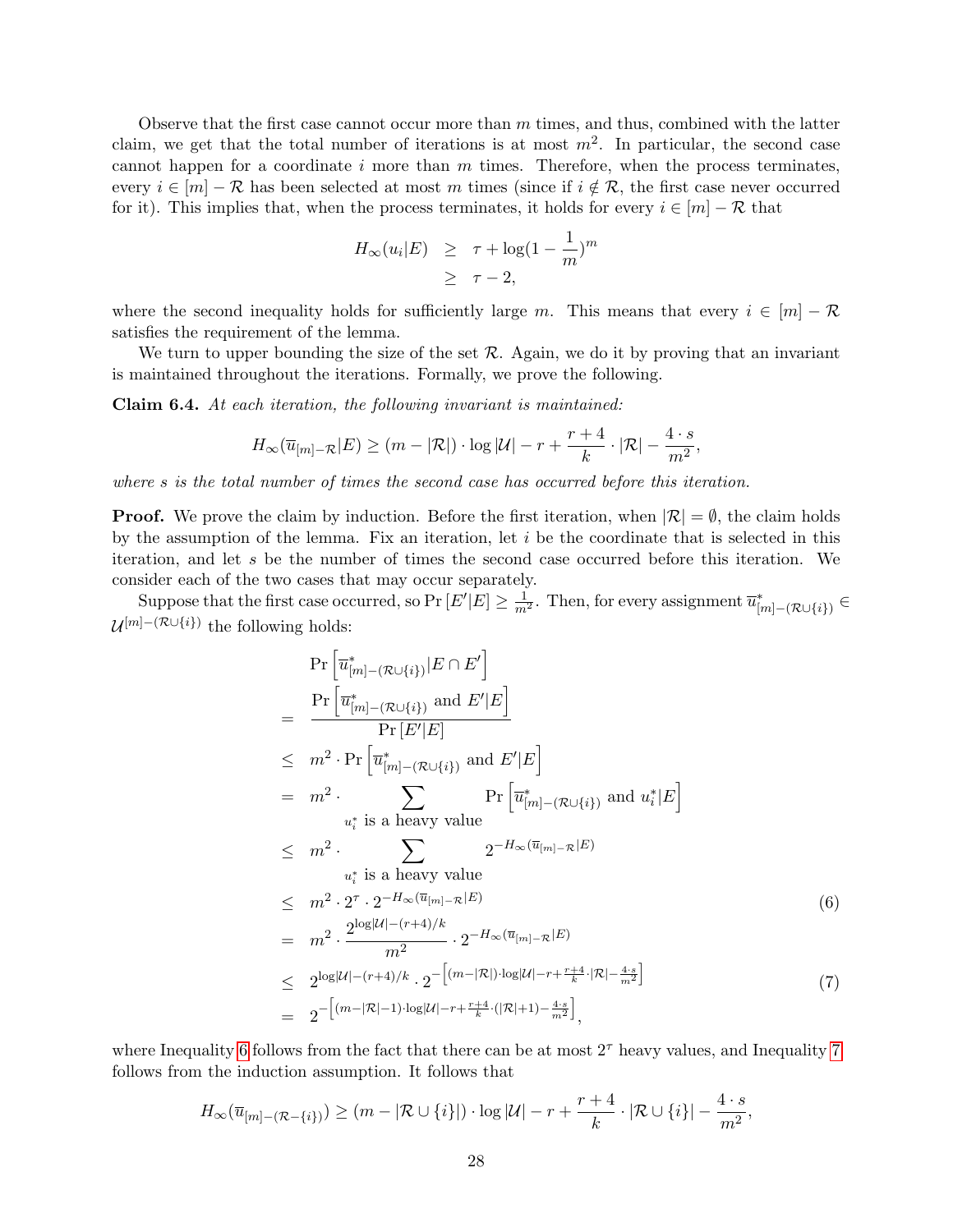as required.

Suppose now that the second case occurred. Then, for every assignment  $\overline{u}_{[m]-\mathcal{R}}^* \in \mathcal{U}^{[m]-\mathcal{R}}$  it holds that

$$
\begin{array}{rcl} \Pr\left[\overline{u}_{[m]-\mathcal{R}}^{*}|E-E^{\prime}\right] & \leq & \frac{\Pr\left[\overline{u}_{[m]-\mathcal{R}}^{*}|E\right]}{\Pr\left[E-E^{\prime}|E\right]} \\ & \leq & \frac{1}{1-\frac{1}{m^{2}}}. \Pr\left[\overline{u}_{[m]-\mathcal{R}}^{*}|E\right] \\ & \leq & \left(1+\frac{2}{m^{2}}\right) \cdot \Pr\left[\overline{u}_{[m]-\mathcal{R}}^{*}|E\right] \\ & \leq & \exp(\frac{2}{m^{2}}) \cdot \Pr\left[\overline{u}_{[m]-\mathcal{R}}^{*}|E\right] \\ & \leq & 2^{-H_{\infty}(\overline{u}_{[m]-\mathcal{R}}|E)+\frac{4}{m^{2}}} \\ & \leq & 2^{-\left[(m-|\mathcal{R}|) \cdot \log n-r+\frac{r+1}{k} \cdot |\mathcal{R}|-\frac{4-(s+1)}{m^{2}}\right)} \end{array}
$$

where the last inequality follows from the induction assumption. It follows that

$$
H_{\infty}(\overline{u}_{[m]-\mathcal{R}}) \geq (m-|\mathcal{R}|) \cdot \log n - r + \frac{r+4}{k} \cdot |\mathcal{R}| - \frac{4 \cdot (s+1)}{m^2},
$$

i ,

as required.

We can now bound the size of the set R: since it must hold that  $H_{\infty}(\overline{u}_{[m]-R}|E) \leq (m-|\mathcal{R}|)\cdot \log n$ , and since  $s \leq m^2$ , it follows from the last claim that  $|\mathcal{R}| \leq k$ , as required. It remains to lower bound the probability of the event E. The probability of E decreases by a factor of  $\frac{1}{m^2}$  whenever the first case occurs, and by a factor of  $1 - \frac{1}{m^2}$  whenever the second case occurs. The first case occurs at most k times, and the second case occurs at most  $m^2$  times. Hence, the probability of E is at least

$$
\left(\frac{1}{m^2}\right)^k \cdot (1 - \frac{1}{m^2})^{m^2} \ge \frac{1}{4} \cdot m^{2k},
$$

as required.

#### <span id="page-28-0"></span>6.2 Fortification

In the proof of the main lemma, we will want to relate the information that Alice and Bob transmit about their inputs to the reduction in the complexity of the communication problem. For example, we will want to argue that if Alice and Bob transmitted only one bit of information, then the communication complexity of the problem was decreased by at most one bit (or, alternatively, that the protocol size of the problem was decreased by a factor of at most two).

However, this is not always true. For example, consider a KW relation  $KW_{\mathcal{A}\times\mathcal{B}}$  (where  $\mathcal{A}, B \subseteq$  ${0,1}^m$  are disjoint), and suppose that the first bit of all the strings in B is 0, while in A, the first bit is 0 for exactly half of the strings. In this case, if Alice tells Bob that the first bit of her input is 1, she only tells him only one bit of information, but the communication complexity of the problem drops to zero — since now Alice and Bob know that they differ on the first bit.

We say that a rectangle  $A \times B$  is *fortified*<sup>[5](#page-28-1)</sup> (with respect to a given protocol II) if when Alice

<span id="page-28-1"></span> $5$ The term "fortified" was coined by Moshkovitz [\[Mos14\]](#page-52-13) in order to denote two-prover games that remain hard when restricted to sub-rectangles. She also proved a fortification lemma that transforms two-prover games into fortified ones. While our notion of fortification is very different from hers on the technical level, there is a conceptual similarity between the two notions.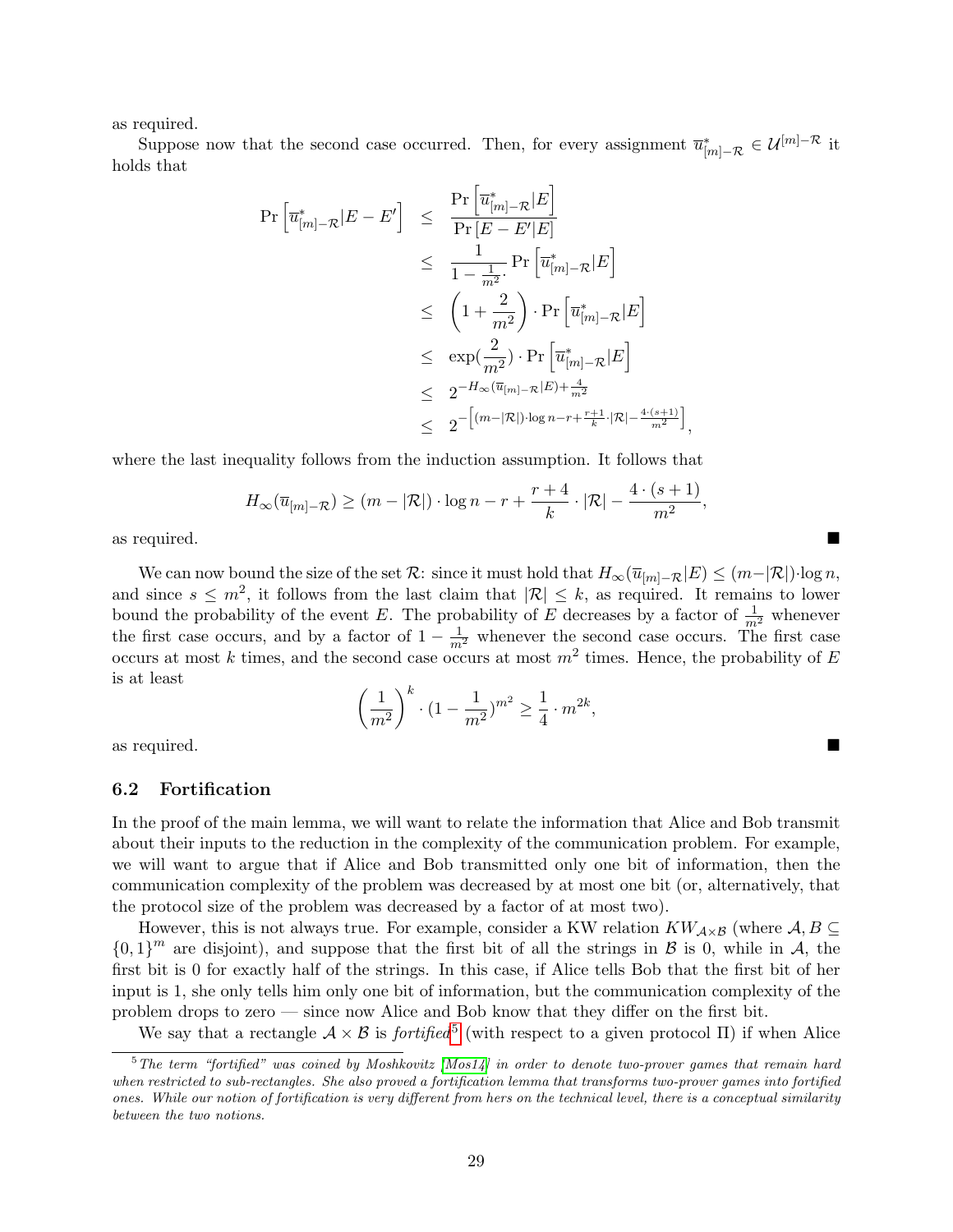and Bob speak, the complexity is decreased in proportion to the information transmitted. More formally, we define fortified rectangles as follows.

<span id="page-29-0"></span>**Definition 6.5.** We say that a rectangle  $A \times B$  is *ρ-fortified on Alice's side* if for every  $\tilde{A} \subseteq A$  it holds that

$$
\frac{\mathsf{L}(\tilde{\mathcal{A}} \times \mathcal{B})}{\mathsf{L}(\mathcal{A} \times \mathcal{B})} \geq \rho \cdot \frac{\left|\tilde{\mathcal{A}}\right|}{|\mathcal{A}|}.
$$

Similarly, we say that  $A \times B$  is *ρ-fortified on Bob's side* if the same holds for subsets  $\tilde{B} \subseteq B$ .

In this section, we show that even though there are rectangles  $A \times B$  that are not fortified, every rectangle has a fortified sub-rectangle with similar complexity. For example, in the nonfortified rectangle  $A \times B$  described above, we could take the sub-rectangle  $A' \times B$  where  $A' \stackrel{\text{def}}{=}$  ${a \in \mathcal{A} : a_1 = 0}$ . More generally, we have the following result.

<span id="page-29-1"></span>**Lemma 6.6** (Fortification lemma). Let  $A, B \subseteq \{0,1\}^m$  be disjoint sets. There exists a subset  $\mathcal{A}' \subseteq \mathcal{A}$  such that  $\mathcal{A}' \times \mathcal{B}$  is  $\frac{1}{4m}$ -fortified on Alice's side, and such that  $L(\mathcal{A}' \times \mathcal{B}) \geq \frac{1}{4}$  $\frac{1}{4} \cdot L(\mathcal{A} \times \mathcal{B}).$ An analogous statement holds for Bob's side.

Remark 6.7. Although Definition [6.5](#page-29-0) and Lemma [6.6](#page-29-1) are phrased in terms of Karchmer-Wigderson relations, they work equally well for any communication problem.

We begin our proof of the fortification lemma by proving the following proposition, which is almost what we want.

<span id="page-29-2"></span>**Proposition 6.8.** Let  $A, B \subseteq \{0,1\}^m$  be disjoint sets. For every  $0 < \rho < 1$ , there exists  $A_1 \subseteq A$ such that

- for every  $\tilde{\mathcal{A}} \subseteq \mathcal{A}_1$  it holds that  $\frac{\mathsf{L}(\tilde{\mathcal{A}} \times \mathcal{B})}{\mathsf{L}(\mathcal{A} \times \mathcal{B})} \geq \rho \cdot \frac{|\tilde{\mathcal{A}}|}{|\mathcal{A}|}$ .
- $L(\mathcal{A}_1 \times \mathcal{B}) \geq (1 \rho) \cdot L(\mathcal{A} \times \mathcal{B}).$

The same holds for  $\mathcal{B}_1 \subseteq \mathcal{B}$ .

The reason that Proposition [6.8](#page-29-2) is not exactly what we want is that in the first item, the denominator on the right hand side is  $|\mathcal{A}|$ , while it should be  $|\mathcal{A}|$  in order to satisfy the definition of a fortified rectangle. This is problematic, since in our application we will be able to control the ratio  $\frac{|\tilde{\mathcal{A}}|}{|\mathcal{A}_1|}$ , but we will have no way to control the ratio  $\frac{|\tilde{\mathcal{A}}|}{|\mathcal{A}|}$ .

**Proof of Proposition [6.8.](#page-29-2)** We prove the proposition for  $A_1 \subseteq A$ , and the proof for  $B_1 \subseteq B$  is analogous. Let  $\mathcal{A}_{\text{max}} \subseteq \mathcal{A}$  be a maximal set that satisfies

<span id="page-29-3"></span>
$$
L(\mathcal{A}_{\max} \times \mathcal{B}) < \rho \cdot \frac{|\mathcal{A}_{\max}|}{|\mathcal{A}|} \cdot L(\mathcal{A} \times \mathcal{B}). \tag{8}
$$

We choose  $A_1 \stackrel{\text{def}}{=} A - A_{\text{max}}$ . Observe that it indeed holds that  $L(A_1 \times B) \ge (1 - \rho) \cdot L(A \times B)$  by the sub-additivity of formula complexity. Now, suppose for the sake of contradiction that there is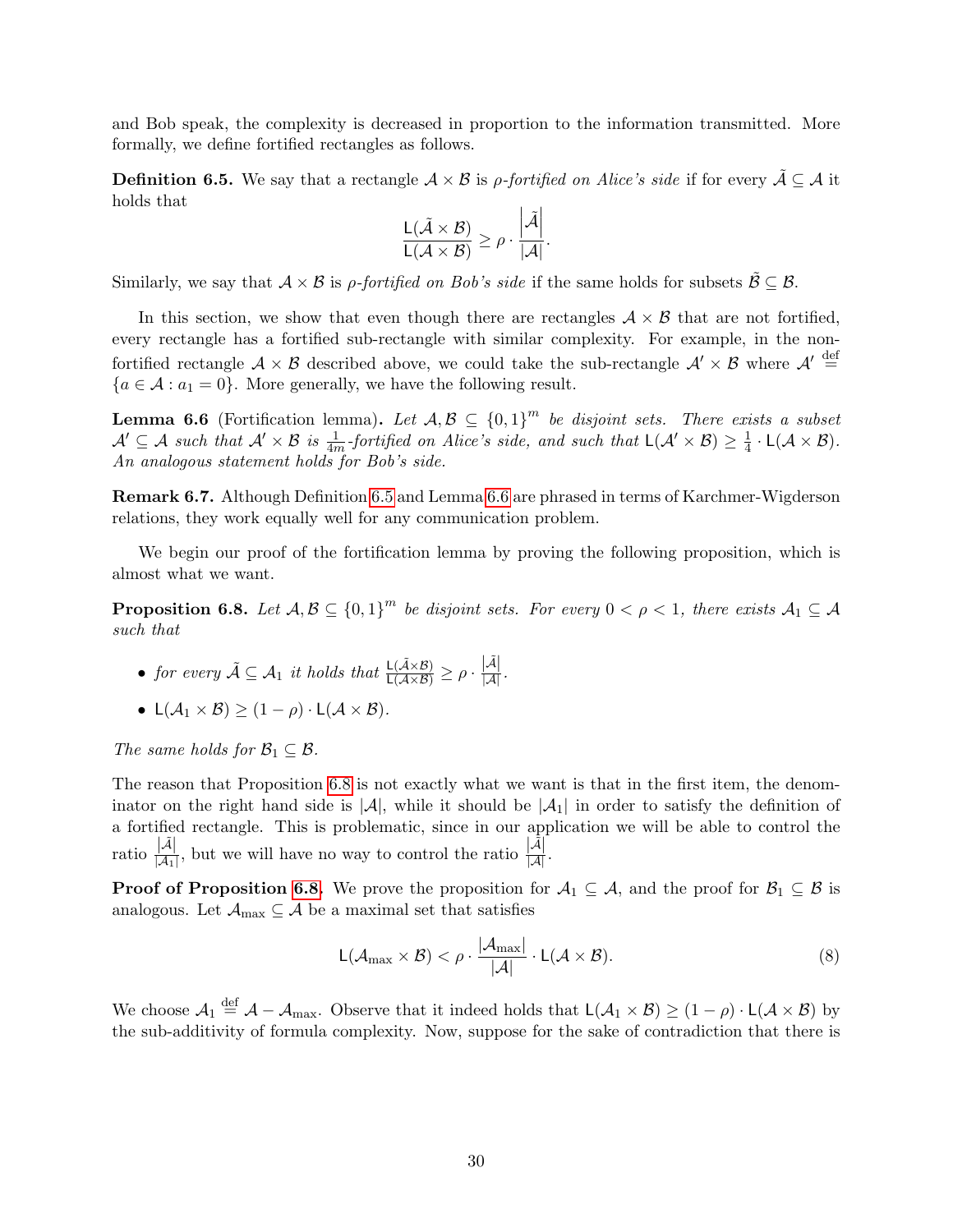a set  $\tilde{\mathcal{A}} \subseteq \mathcal{A}_1$  such that  $\mathsf{L}(\tilde{\mathcal{A}}, \mathcal{B}) < \rho \cdot \frac{|\tilde{\mathcal{A}}|}{|\mathcal{A}|} \cdot \mathsf{L}(\mathcal{A}, \mathcal{B})$ . Then, this would imply that

$$
L((\tilde{\mathcal{A}} \cup \mathcal{A}_{max}) \times \mathcal{B}) \leq L(\tilde{\mathcal{A}} \times \mathcal{B}) + L(\mathcal{A}_{max} \times \mathcal{B})
$$
  

$$
< \rho \cdot \frac{|\tilde{\mathcal{A}}|}{|\mathcal{A}|} \cdot L(\mathcal{A} \times \mathcal{B}) + \rho \cdot \frac{|\mathcal{A}_{max}|}{|\mathcal{A}|} \cdot L(\mathcal{A} \times \mathcal{B})
$$
  

$$
= \rho \cdot \frac{|\tilde{\mathcal{A}} \cup \mathcal{A}_{max}|}{|\mathcal{A}|} \cdot L(\mathcal{A} \times \mathcal{B}),
$$

where the first inequality holds by the sub-additivity of protocol size, and the second inequality holds by our assumptions on A and  $\mathcal{A}_{\max}$ . It follows that  $\mathcal{A}\cup\mathcal{A}_{\max}$  is a set that satisfies Inequality [8](#page-29-3) and that strictly contains  $A_{\text{max}}$ , thus contradicting the maximality of  $A_{\text{max}}$ . Hence, no such set A exists.

**Remark 6.9.** Consider again the example of a non-fortified rectangle  $A \times B$  from the beginning of this section. For this rectangle, the above proof would take  $A_{\text{max}}$  to be the set of strings a such that  $a_1 = 1$ . Thus, the set  $\mathcal{A}'$  would be the set of strings a in which  $a_1 = 0$ , as required.

In order to prove the fortification lemma from Proposition [6.8,](#page-29-2) we need to replace the ratio  $\frac{|\mathcal{A}|}{|\mathcal{A}|}$ with the ratio  $\frac{|\tilde{\mathcal{A}}|}{|\mathcal{A}_1|}$ . To this end, observe that

$$
\frac{\left|\tilde{\mathcal{A}}\right|}{\left|\mathcal{A}_1\right|} = \frac{\left|\tilde{\mathcal{A}}\right|}{\left|\mathcal{A}\right|} / \frac{\left|\mathcal{A}_1\right|}{\left|\mathcal{A}\right|}.
$$

Hence, we could achieve our goal by controlling the ratio  $|\mathcal{A}_1|/|\mathcal{A}|$ . The following proposition provides us the means to do so. Intuitively, this proposition is a form of "inverse fortification" it allows us to lower bound the density of a subset  $A$  in terms of its complexity.

<span id="page-30-2"></span>**Proposition 6.10.** Let  $A, B \subseteq \{0,1\}^m$  be disjoint sets. For every  $c \geq 1$ , there exists a subset  $\mathcal{A}_0 \subseteq \mathcal{A}$  such that for every  $\tilde{\mathcal{A}} \subseteq \tilde{\mathcal{A}}_0$  it holds that

<span id="page-30-0"></span>
$$
\frac{\left|\tilde{\mathcal{A}}\right|}{\left|\mathcal{A}_0\right|} \ge \left(\frac{\mathsf{L}(\tilde{\mathcal{A}} \times \mathcal{B})}{\mathsf{L}(\mathcal{A}_0 \times \mathcal{B})}\right)^c,\tag{9}
$$

and such that

<span id="page-30-1"></span>
$$
L(\mathcal{A}_0 \times \mathcal{B}) \ge 2^{-m/c} \cdot L(\mathcal{A} \times \mathcal{B}).
$$
\n(10)

**Proof.** We set  $\mathcal{A}_0$  to be a minimal set that satisfies

$$
\frac{|\mathcal{A}_0|}{|\mathcal{A}|} \le \left(\frac{L(\mathcal{A}_0 \times \mathcal{B})}{L(\mathcal{A} \times \mathcal{B})}\right)^c.
$$

Observe that  $\mathcal{A}_0$  indeed satisfies Inequality [9:](#page-30-0) otherwise, there would have been  $\tilde{\mathcal{A}} \subset \mathcal{A}_0$  that satisfied

$$
\frac{\left|\tilde{\mathcal{A}}\right|}{|\mathcal{A}_0|} < \left(\frac{L(\tilde{\mathcal{A}} \times \mathcal{B})}{L(\mathcal{A}_0 \times \mathcal{B})}\right)^c,
$$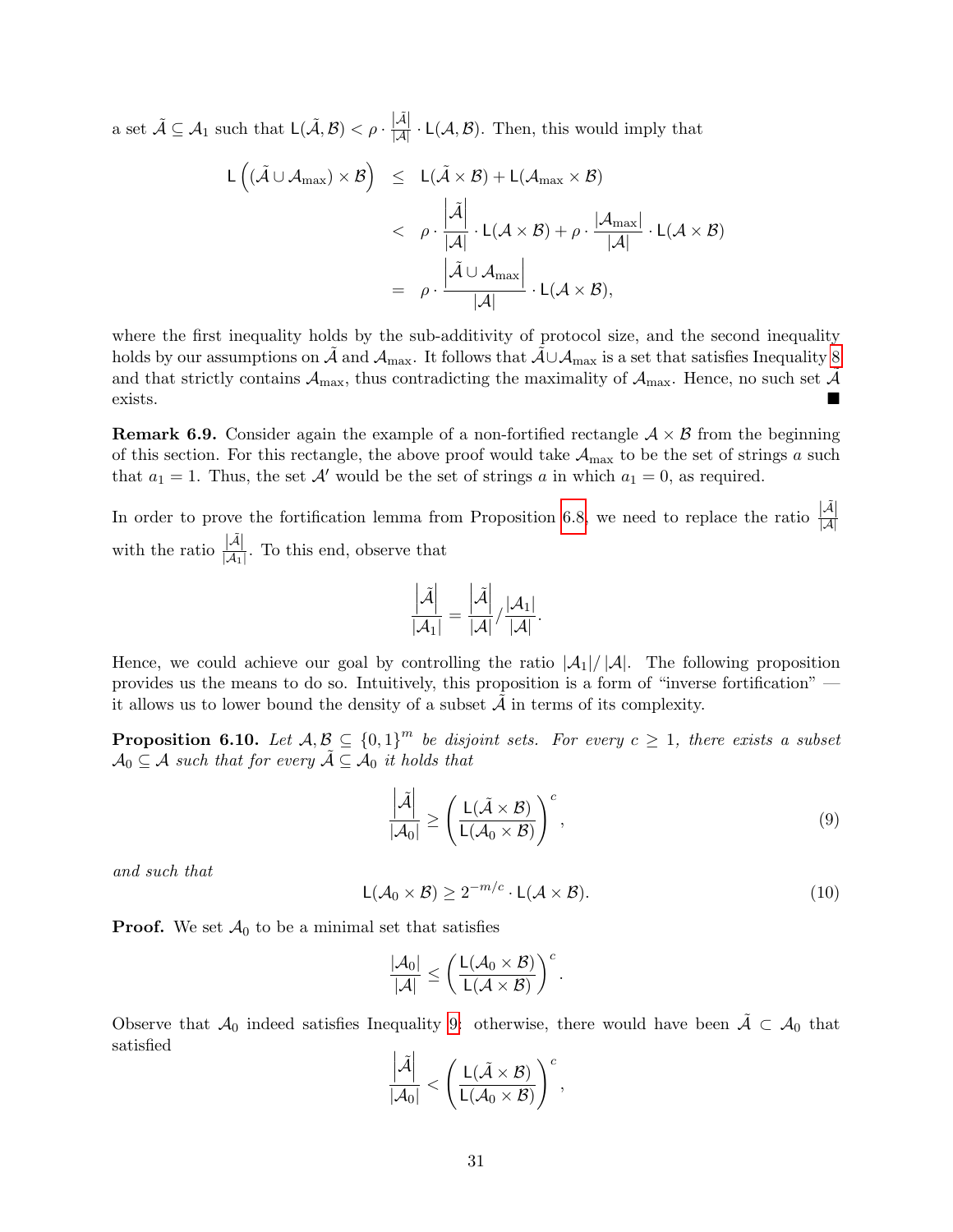and this would have implied that

$$
\frac{\left|\tilde{\mathcal{A}}\right|}{\left|\mathcal{A}\right|} = \frac{\left|\tilde{\mathcal{A}}\right|}{\left|\mathcal{A}_0\right|} \cdot \frac{\left|\mathcal{A}_0\right|}{\left|\mathcal{A}\right|} \left(\frac{L(\tilde{\mathcal{A}} \times \mathcal{B})}{L(\mathcal{A}_0 \times \mathcal{B})}\right)^c \cdot \left(\frac{L(\mathcal{A}_0 \times \mathcal{B})}{L(\mathcal{A} \times \mathcal{B})}\right)^c \\
= \left(\frac{L(\tilde{\mathcal{A}} \times \mathcal{B})}{L(\mathcal{A} \times \mathcal{B})}\right)^c,
$$

thus contradicting the minimality of  $\mathcal{A}_0$ . It remains to show that  $\mathcal{A}_0 \times \mathcal{B}$  satisfies Inequality [10.](#page-30-1) It holds that

$$
\frac{|\mathcal{A}_0|}{|\mathcal{A}|} \le \left(\frac{L(\mathcal{A}_0 \times \mathcal{B})}{L(\mathcal{A} \times \mathcal{B})}\right)^c,
$$

or in other words

$$
L(\mathcal{A}_0 \times \mathcal{B}) \ge \left(\frac{|\mathcal{A}_0|}{|\mathcal{A}|}\right)^{\frac{1}{c}} \cdot L(\mathcal{A} \times \mathcal{B})
$$
  
\n
$$
\ge \left(\frac{1}{2^m}\right)^{\frac{1}{c}} \cdot L(\mathcal{A} \times \mathcal{B})
$$
  
\n
$$
= 2^{-m/c} \cdot L(\mathcal{A} \times \mathcal{B}),
$$

as required.

We are now ready to prove the fortification lemma.

**Proof of Lemma [6.6.](#page-29-1)** Let  $A, B \subseteq \{0,1\}^m$  be disjoint sets. Our goal is to find a subset  $A' \subseteq A$ such that  $\mathcal{A}' \times \mathcal{B}$  is  $\frac{1}{4m}$ -fortified on Alice's side, and such that  $L(\mathcal{A}' \times \mathcal{B}) \ge \frac{1}{3}$  $\frac{1}{3} \cdot L(\mathcal{A} \times \mathcal{B})$  (the proof for Bob's side is analogous). We start by applying Proposition [6.10](#page-30-2) to  $A \times B$  with  $c = m$ , thus obtaining a subset  $\mathcal{A}_0 \subseteq \mathcal{A}$ . Then, we apply Proposition [6.8](#page-29-2) to  $\mathcal{A}_0 \times \mathcal{B}$  with  $\rho = \frac{1}{2n}$  $\frac{1}{2m}$ , thus obtaining a subset  $A_1 \subseteq A_0$ . Finally, we choose  $A'$  to be  $A_1$ .

We prove that  $\mathcal{A}'$  has the required properties. Observe that by Proposition [6.8,](#page-29-2) it holds that

$$
\mathsf{L}(\mathcal{A}' \times \mathcal{B}) \geq (1 - \frac{1}{2m}) \cdot \mathsf{L}(\mathcal{A}_0 \times \mathcal{B}) \geq \frac{1}{2} \cdot \mathsf{L}(\mathcal{A}_0 \times \mathcal{B}),
$$

and that by Proposition [6.10,](#page-30-2) it holds that

$$
L(\mathcal{A}_0\times\mathcal{B})\geq \frac{1}{2}\cdot L(\mathcal{A}\times\mathcal{B}).
$$

Therefore,

$$
L(\mathcal{A}' \times \mathcal{B}) \geq \frac{1}{4} \cdot L(\mathcal{A} \times \mathcal{B}),
$$

as required.

It remains to prove that  $\mathcal{A}'$  is  $\frac{1}{4m}$ -fortified on Alice's side. Let  $\tilde{\mathcal{A}} \subseteq \mathcal{A}'$ . By Proposition [6.8,](#page-29-2) it holds that

$$
\mathsf{L}(\tilde{\mathcal{A}} \times \mathcal{B}) \geq \frac{1}{2m} \cdot \frac{\left|\tilde{\mathcal{A}}\right|}{|\mathcal{A}_0|} \cdot \mathsf{L}(\mathcal{A}_0 \times \mathcal{B}) \geq \frac{1}{2m} \cdot \frac{|\mathcal{A}'|}{|\mathcal{A}_0|} \cdot \frac{\left|\tilde{\mathcal{A}}\right|}{|\mathcal{A}'|} \cdot \mathsf{L}(\mathcal{A}' \times \mathcal{B}).
$$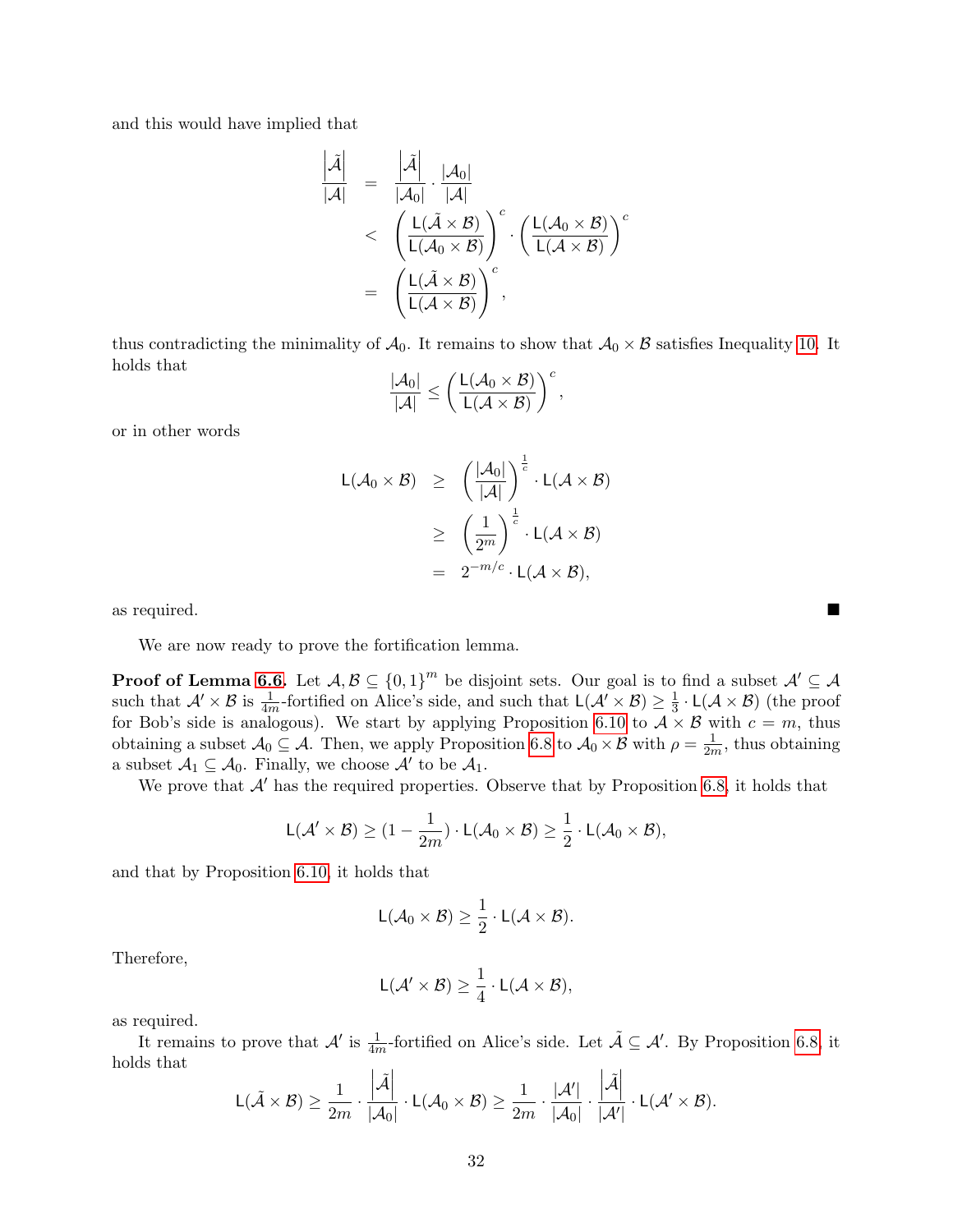Next, by Proposition [6.10,](#page-30-2) it holds that

$$
\frac{|\mathcal{A}'|}{|\mathcal{A}_0|} \ge \left(\frac{L(\mathcal{A}' \times \mathcal{B})}{L(\mathcal{A}_0 \times \mathcal{B})}\right)^m \ge \left(1 - \frac{1}{2m}\right)^m \ge \frac{1}{2}.
$$

Thus,

$$
L(\tilde{\mathcal{A}} \times \mathcal{B}) \ge \frac{1}{4m} \cdot \frac{\left|\tilde{\mathcal{A}}\right|}{|\mathcal{A}'|} \cdot L(\mathcal{A}' \times \mathcal{B}).
$$

The required result follows.

# <span id="page-32-0"></span>7 Proof of the Main Lemma

In this section, we prove the main lemma, restated next.

**Lemma [3.6](#page-15-1)** (Main Lemma). Let  $\Pi$  be a protocol for  $KW_{f\circ\oplus_n}$ , and let  $\pi_1$  be a live partial transcript of  $\Pi$ . Then, there exists a  $\tilde{O}(\sqrt{m})$ -almost hard distribution that is distributed over  $\mathfrak{X}_{\pi_1} \times \mathcal{Y}_{\pi_1}$ .

Fix a protocol  $\Pi$  for  $KW_{f\circ\oplus_n}$ , and let  $\pi_1$  be a live partial transcript of  $\Pi$ . Let  $\mathfrak{X}_{\pi_1}\times\mathcal{Y}_{\pi_1}$  be the rectangle associated with  $\pi_1$ . We would like to construct a t-almost hard distribution over  $\mathfrak{X}_{\pi_1} \times \mathcal{Y}_{\pi_1}$ , where  $t \stackrel{\text{def}}{=} \tilde{O}(\sqrt{m})$  and where the constant in the Big-O notation will be chosen to be sufficiently large as to make our argument hold.

#### <span id="page-32-1"></span>7.1 Basic idea

By the definition of  $\pi_1$  being alive, there is a set  $\mathcal{Z}_{\pi_1} \subset \mathcal{Z}$ , with  $|\mathcal{Z}_{\pi_1}| \geq 2^{-2m} \cdot |\mathcal{Z}|$ , such that for each  $Z \in \mathcal{Z}_{\pi_1}$ , it holds that  $\mathsf{L}(\mathcal{A}_{\pi_1,Z} \times \mathcal{B}_{\pi_1,Z}) \geq 2^{\ell}$  where  $\ell = C \cdot \sqrt{m} \cdot \log^C m$  for some large constant C to be determined later, and where

$$
\mathcal{A}_{\pi_1, Z} \stackrel{\text{def}}{=} \{ a \in f^{-1}(0) | Z^a \in \mathcal{X}_{\pi_1} \}
$$
  

$$
B_{\pi_1, Z} \stackrel{\text{def}}{=} \{ b \in f^{-1}(1) | Z^b \in \mathcal{Y}_{\pi_1} \}.
$$

Consider the following graph G: the graph G is a layered graph, and the three layers are  $\mathfrak{X}_{\pi_1}$ ,  $\mathcal{Z}_{\pi_1}$ , and  $\mathcal{Y}_{\pi_1}$ . A vertex  $X \in \mathcal{X}_{\pi_1}$  (respectively,  $Y \in \mathcal{Y}_{\pi_1}$ ) is a neighbor of a vertex  $Z = (Z^0, Z^1) \in \mathcal{Z}_{\pi_1}$ if and only if  $X = Z^a$  for some  $a \in f^{-1}(0)$  (respectively,  $Y = Z^b$  for some  $b \in f^{-1}(1)$ ). We define the distribution  $(X, Y)$  of G as the distribution that is sampled by picking a uniformly distributed path  $X - Z - Y$  in G. While this distribution is not an almost-hard distribution, we will show that there is a subgraph  $G'$  of G such that the distribution of  $G'$  is an almost-hard distribution.

Let us examine the properties of the distribution  $(X, Y)$  of G more closely. Let Z denote the vertex that is sampled by this distribution, and let  $j_1, \ldots, j_m \in [n]$  be the axes of Z (i.e.,  $j_i$  is the unique coordinate on which  $Z_i^0$  and  $Z_i^1$  differ). Then, for every  $i \in [m]$ , it always holds that either  $X_i = Y_i$ , or that  $X_i$  and  $Y_i$  disagree exactly on one coordinate, which is  $j_i$ . Hence, in order for  $(X, Y)$  to be a t-almost hard distribution, it only needs to satisfy the property that for every  $i \in [m]$ , either that  $X_i = Y_i$  with probability 1, or that for all specific choice  $X^*$  and  $Y^*$  of X and Y respectively, it holds that

$$
H_{\infty}(j_i|X = X^*) \ge \log n - t
$$
  

$$
H_{\infty}(j_i|Y = Y^*) \ge \log n - t.
$$

33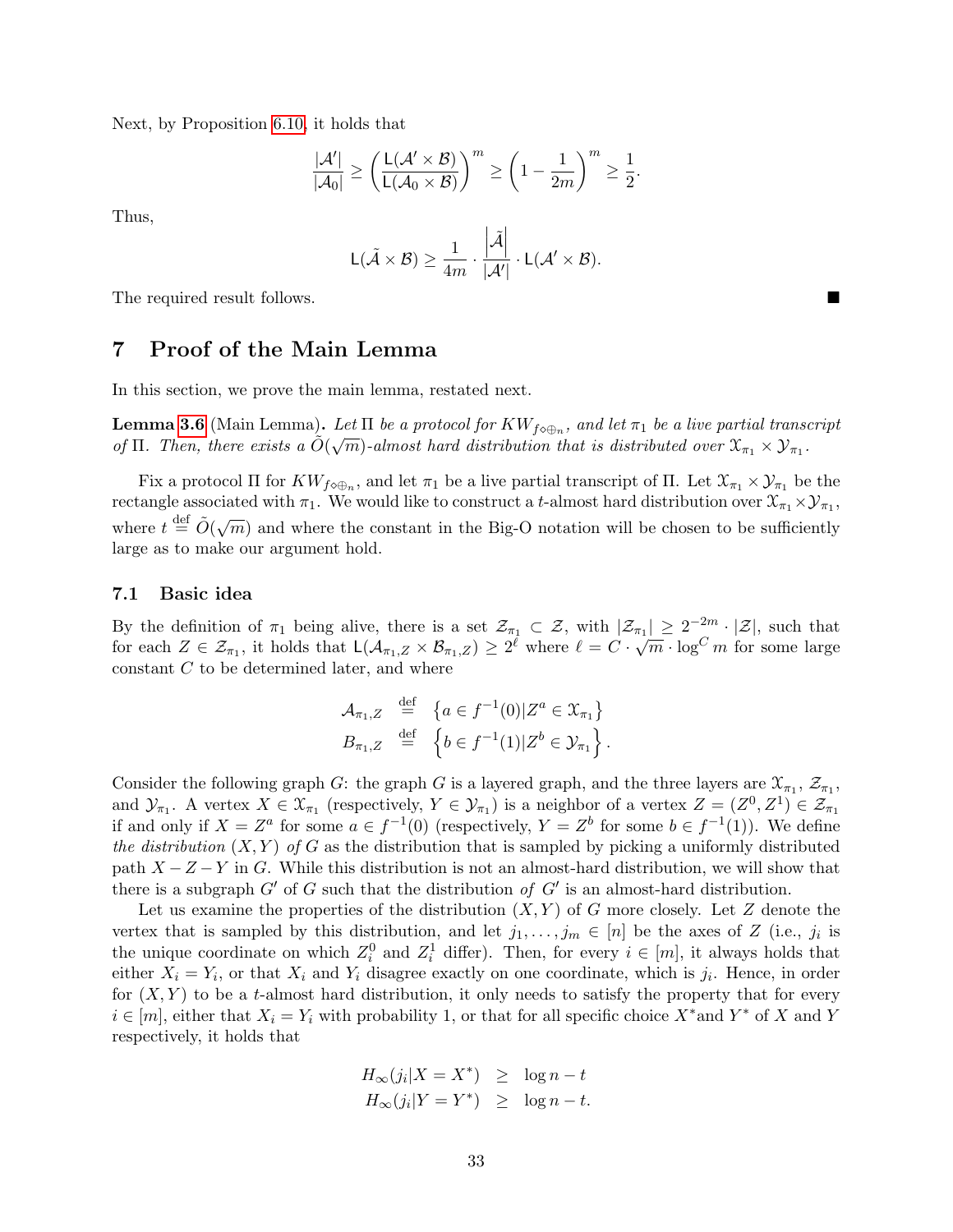This property would have been satisfied if  $\mathcal{Z}_{\pi_1} = \mathcal{Z}$ . In this case,  $j_1, \ldots, j_m$  would have been uniformly distributed over  $[n]$ , and therefore all of them would have had min-entropy log n (conditioned on either X or Y). However,  $\mathcal{Z}_{\pi_1}$  only constitutes  $2^{-2m}$  fraction of  $\mathcal{Z}$ , and therefore the min-entropy of some  $j_i$ 's may be as low as  $\log n - 2m$ . In order to resolve this issue, we apply the averaging argument for min-entropy (Lemma [6.2\)](#page-25-0), and conclude the min-entropy of all but  $\sqrt{m}$  of the j<sub>i</sub>'s is at least about  $\log n - O(\sqrt{m})$ . We refer to the  $\sqrt{m}$  rows in which the min-entropy of j<sub>i</sub> is lower than  $\log n - O(\sqrt{m})$  as the *revealed rows*, and to the other rows as the *non-revealed rows*.

The non-revealed rows already satisfy what we need, so it remains to deal with the revealed rows. Let  $\mathcal{R} \subseteq [m]$  denote the set of revealed rows. We will make sure that  $X_i = Y_i$  for every  $i \in \mathcal{R}$ . To this end, recall that  $X = Z^a$  and  $Y = Z^b$  for some  $a \in f^{-1}(0)$  and  $b \in f^{-1}(1)$ . We will construct the graph  $G'$  such that a and b always agree on the coordinates in  $\mathcal{R}$ .

To see why this is possible, recall that conditioned on the choice of  $Z$ , the strings  $a$  and  $b$ are taken from the rectangle  $\mathcal{A}_{\pi_1,Z} \times \mathcal{B}_{\pi_1,Z}$ . Since  $\pi_1$  is alive with respect to Z, this means that  $\mathsf{L}(\mathcal{A}_{\pi_1,Z}\times\mathcal{B}_{\pi_1,Z})\geq 2^{\ell}$ . We claim that this means that a and b can be chosen such that  $a|_{\mathcal{R}}=b|_{\mathcal{R}}$ . If this was not the case, i.e., if it was the case that  $a|_{\mathcal{R}} \neq b|_{\mathcal{R}}$  for all  $a \in \mathcal{A}_{\pi_1,Z}$  and  $b \in \mathcal{B}_{\pi_1,Z}$ , then the complexity of  $\mathcal{A}_{\pi_1,Z} \times \mathcal{B}_{\pi_1,Z}$  would have been lower: Alice and Bob could have solved the game by sending each other their values at  $\mathcal{R}$ , and this protocol is of size at most  $2^{O(|\mathcal{R}|)} < 2^{\ell}$  (for an appropriate choice of  $\ell$ ). There are two more complications:

• It is not sufficient to show that there exists at least one choice of a and b such that  $a|_{\mathcal{R}} = b|_{\mathcal{R}}$ . Rather, we need to show that there are many such choices — otherwise, forcing  $a$  and  $b$  to agree on  $R$  would reveal too much information to Alice and Bob.

To this end, we process the graph as follows: we partition the strings  $a \in A_{\pi_1,Z}$  according to  $a|\mathcal{R}$ , and remove the classes that are too small. We do the same for  $\mathcal{B}_{\pi_1,Z}$ . By choosing the parameters appropriately, we can make sure that at most half of the strings in  $\mathcal{A}_{\pi_1,Z}$  and  $\mathcal{B}_{\pi_1,Z}$ are removed in the latter process. We then use the fortification lemma (Lemma [6.6\)](#page-29-1) to show that the latter removal of strings did not decrease the complexity of  $\mathcal{A}_{\pi_1,Z} \times \mathcal{B}_{\pi_1,Z}$  by too much, and hence this complexity is still large. We now argue as before that since  $A_{\pi_1,Z} \times B_{\pi_1,Z}$ has large complexity, we can choose a class of  $\mathcal{A}_{\pi_1,Z}$  and a class of  $\mathcal{B}_{\pi_1,Z}$  that agree on  $\mathcal{R}$ . Finally, we observe that the classes we chose must be large, since all the small classes were already removed. Hence, there are indeed many choices of a and b that agree on  $\mathcal{R}$ .

• The above discussion assumed implicitly that conditioned on  $X$ , the vertex  $Z$  is distributed uniformly over neighbors of  $X$ , and similarly for  $Y$ . This is may not always hold, but it does hold if all the vertices Z have the same degree. Throughout the proof, we take steps to ensure that the vertices Z have roughly equal degrees, and this will be good enough for our purposes.

#### <span id="page-33-0"></span>7.2 A technical road-map

In the rest of this section, we describe the proof in detail. The proof follows the basic idea described above, but along the way there are some technical issues that need to be resolved and careful accounting that needs to be done. Therefore, we start by giving a "technical road-map" of the proof, which explains the main steps, the issues that we deal with, and the considerations that underly the accounting.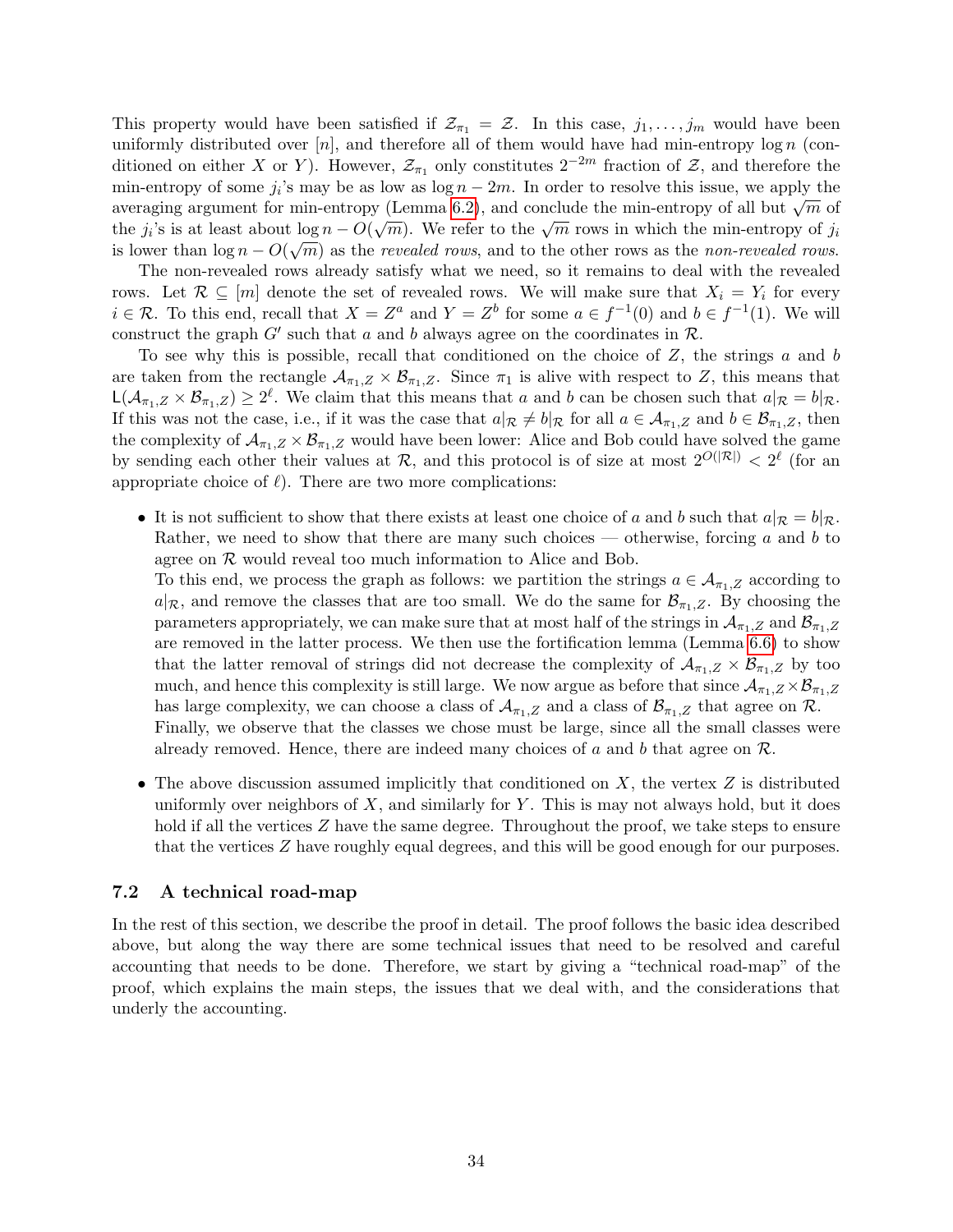Notation. In what follows, we will consider subgraphs of the graph G described above. Given such a subgraph  $G_0$  and a vertex Z, we define the *rectangle of* Z in  $G_0$  by  $\mathcal{A}_{0,Z} \times B_{0,Z}$  where

$$
\mathcal{A}_{0,Z} \stackrel{\text{def}}{=} \{ a \in f^{-1}(0) | Z^a \text{ is a neighbor of } Z \text{ in } G_0 \}
$$
  

$$
B_{0,Z} \stackrel{\text{def}}{=} \{ b \in f^{-1}(1) | Z^b \text{ is a neighbor of } Z \text{ in } G_0 \}.
$$

In general, we will identify the edges that come out of Z with the elements of  $A_{0,Z}$  and  $B_{0,Z}$ . For example, we may say that we remove a string from  $A_{0,Z}$  and mean that we remove the corresponding edge. We define the *complexity of Z in*  $G_0$  to be the protocol size of its rectangle, i.e.,  $\mathsf{L}(\mathcal{A}_{0,Z} \times B_{0,Z})$ . Observe that in G, all the Z's have complexity at least  $2^{\ell}$  by the assumption that  $\pi_1$  is alive.

Throughout the proof, we refer to the edges between  $\mathfrak{X}_{\pi_1}$  and  $\mathcal Z$  as the X-side of the graph or as Alice's side of the graph. Similarly, we refer to the edges between  $\mathcal{Y}_{\pi_1}$  and  $\mathcal Z$  as the  $\mathcal Y$ -side or as Bob's side.

#### <span id="page-34-0"></span>7.2.1 The main steps

The proof consists of five main parts:

- 1. We process Alice's side, which means we remove vertices and edges in order to obtain some desired properties. Along the way, we construct the set  $\mathcal{R}_{\mathcal{X}}$  of revealed rows for the X-side, i.e., the set of indices  $i \in [m]$  such that  $H_{\infty}(j_i|X)$  is too small.
- 2. We process Bob's side in a similar manner, thus obtaining the set  $\mathcal{R}_{\mathcal{Y}}$  of revealed rows for the Y-side.
- 3. We force the X's and Y's in the graph to agree on the set of revealed rows  $\mathcal{R} \stackrel{\text{def}}{=} \mathcal{R}_{\mathfrak{X}} \cup \mathcal{R}_{\mathcal{Y}}$ .
- 4. We perform a clean-up step that removes all the vertices whose degree became too small, and denote the resulting graph by  $G'$ .
- 5. We conclude by proving that the distribution of  $G'$  is an almost-hard distribution, as required.

The most technical part is the processing of Alice's side. It consists of four steps:

- Fortification: We fortify the the rectangle of each Z. This is done to make sure that the following steps, which remove edges on Alice's side, do not reduce the complexity of the Z's by too much. This results in a subgraph of G that we denote by  $G_{A1}$  (here, "A1" denotes "first step on Alice's side").
- Regularization: As discussed above, throughout the proof we will need to guarantee that the  $Z$ 's are roughly regular, i.e., that all the  $Z$ 's have roughly the same degree. We create this property in this step, by taking a subset of the  $Z$ 's that have roughly the same degree on the X-side in  $G_{A1}$ , and discarding all the rest. We denote the resulting subgraph by  $G_{A2}$ .
- Finding the revealed rows: For each X in  $G_{A2}$ , we consider the distribution on axes  $j_1, \ldots, j_m$  that is induced by choosing a random neighbor Z of X. We observe that this distribution has min-entropy which is at least  $m \cdot \log n - O(m)$ , and apply the averaging argument for min-entropy to this distribution (Lemma [6.2\)](#page-25-0). This yields a set of revealed argument for fini-entropy to this distribution (Lemma 0.2). This yields a set of revealed<br>axes  $\mathcal{R}_X$  of size  $\sqrt{m}$ , such that the min-entropy of each  $j_i$  for  $i \in [m] - \mathcal{R}_X$  is at least  $\log n - \tilde{O}(\sqrt{m}).$

Note that the averaging argument only says that the min-entropy of  $j_i$  is large conditioned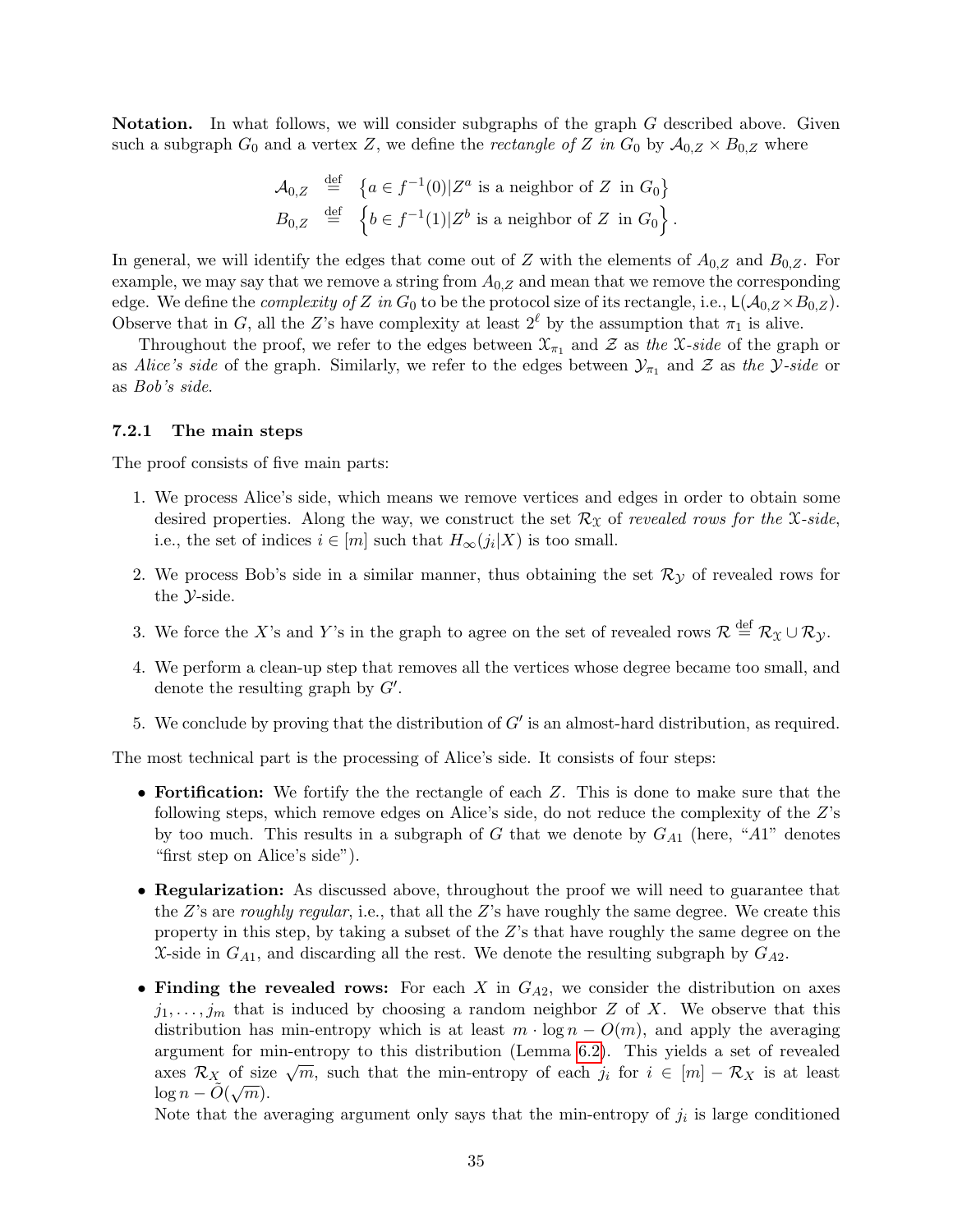on some event  $E<sub>X</sub>$ . We therefore remove from the graph all the edges that are not consistent with  $E_X$ , for each X. In addition, note that the set  $\mathcal{R}_X$  may be different for each X. We now choose the most popular set  $\mathcal{R}_X$ , denote it by  $\mathcal{R}_X$ , and discard all the X's with a different set. We denote the resulting subgraph by  $G_{A3}$ .

• Removing the small classes: For each Z, consider its rectangle  $A_{A3,Z} \times B_{A3,Z}$  in  $G_{A3}$ . We would like to partition the strings  $a \in A_{A3}$  into classes according to  $a|\mathcal{R}$ , and remove the small classes — as discussed above, this is done in order to make sure that when we force the a's and the b's to agree on  $\mathcal{R}$ , we will retain many a's.

However, there is a small issue here that needs to be dealt with: at this point we do not know yet the set R of revealed rows — we know the set  $\mathcal{R}_{\mathcal{X}}$  of revealed rows for the X-side, but we do not know yet the set  $\mathcal{R}_{\mathcal{V}}$  of revealed rows for the *Y*-side. Therefore, we perform this step of "removing the small classes" for every possible candidate for  $R$ . By choosing the parameters appropriately, we can ensure that doing so does not remove too many a's. We denote the resulting subgraph by  $G_{A4}$ .

The processing of Bob's side is similar to that of Alice's side, except that the step of removing the small classes is a little simpler since at this point we know  $\mathcal{R}$ . This processing creates corresponding subgraphs  $G_{B1}$ ,  $G_{B2}$ ,  $G_{B3}$ ,  $G_{B4}$ .

Next, we force the X's and Y's to agree on the revealed rows as follows: For every Z in  $G_{B4}$ , we consider the rectangle  $A_{B4,Z} \times B_{B4,Z}$ . We claim that there must be  $a \in A_{B4,Z}$  and  $b \in B_{B4,Z}$  such that  $a|_{\mathcal{R}} = b|_{\mathcal{R}}$ , or otherwise the complexity of  $\mathcal{A}_{B4,Z} \times \mathcal{B}_{B4,Z}$  would have been too small. We then claim that a and b must belong to large classes of  $\mathcal{A}_{B4,Z}$  and  $\mathcal{B}_{B4,Z}$  respectively, since the small classes have already been removed, and therefore there are many a's and b's such that  $a|_{\mathcal{R}} = b|_{\mathcal{R}}$ . We now discard all the other a's and b's for every Z, thus creating a new subgraph  $G_{\text{agr}}$ .

The final step is the clean-up step. The reason that this step is needed is that each of the previous steps removed some edges. This is problematic for two reasons: First, the degree of some X's may have become too small, in which case the min-entropy  $H_{\infty}(j_i|X)$  may also become too small, and the same goes for the Y's. Second, the degree of some  $Z$ 's may have become too small, thus violating the rough regularity of the Z's. In order to rectify those violations, we remove the vertices whose degrees are too small. However, this removal may decrease the degrees of other vertices, so we continue removing vertices until there are no more vertices whose degrees are too small. By choosing the parameters appropriately, we can make sure that the process terminates before the whole graph is deleted.

#### <span id="page-35-0"></span>7.2.2 Issues and accounting

Retaining a large number of edges. Recall that at the end of the step of "finding the revealed rows" on Alice's side, we have for each X the property that for every  $i \in [m] - \mathcal{R}_{\mathfrak{X}}$ , it holds that

$$
H_{\infty}(j_i|X) \ge \log n - \tilde{O}(\sqrt{m}).
$$

However, in the following steps, we remove vertices and edges from the graph, and this may destroy this property. More specifically, after we remove edges from the graph, this property will continue to hold for every X whose degree was reduced by a factor of at most  $2^{\tilde{O}(\sqrt{m})}$ , but may cease to hold for X's whose degree was reduced by more than that.

As explained above, we deal with this issue in the clean-up step by removing all the X's whose degree is too small, i.e., whose degree was reduced by a factor of more than  $2^{\tilde{O}(\sqrt{m})}$ . However, in order for this solution to be effective, we need to make sure that the degree of most  $X$ 's is not too small (or otherwise the clean-up may remove too many  $X$ 's).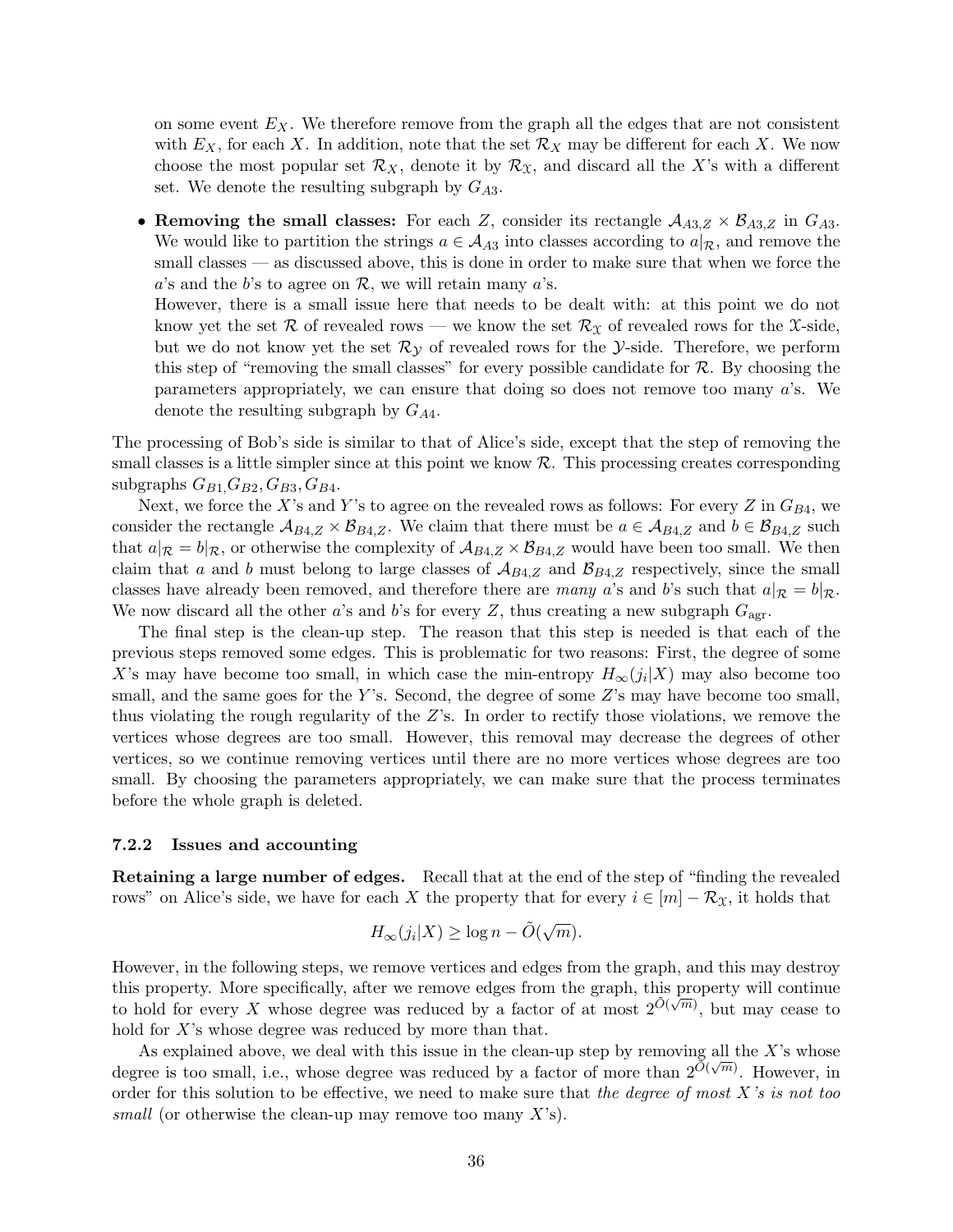To this end, it suffices to show that the number of edges of  $G_{\text{agr}}$  on the X-side is at least  $2^{-\tilde{O}(\sqrt{m})}$ times the number of edges of  $G_{A3}$  on the X-side. In order to do so, we keep track of the number of edges on the X-side throughout the proof and make sure that it does not decrease too much. The same goes for the  $\mathcal{Y}\text{-side}.$ 

Retaining a large number of Z's. When we perform the step of "finding the revealed rows" on Alice's side, we use the fact that in  $G_{A2}$ , the distribution  $j_1, \ldots, j_m$  has min-entropy at least

$$
m \cdot \log(n) - O(m).
$$

In order to show this lower bound on the min-entropy, we use the fact that the number of  $Z$ 's in  $G_{A2}$  is at least  $2^{-O(m)}$  fraction of all the possible Z's. The latter fact follows from the assumption that  $\pi_1$  is alive, but we also need to make sure that it is not invalidated by the regularization step. Therefore, when performing the regularization, we make sure that we did not remove too many Z's.

Furthermore, since we also perform the step of "finding the revealed rows" on Bob's side, we also need to make sure that the number of  $Z$ 's in the graph  $G_{B2}$  is sufficiently large. To this end, we keep track of the number of Z's throughout the processing on Alice's side and make sure that we do not remove too many  $Z$ 's.

Interaction between the two sides of the graph. When we process Bob's side, we remove some of the Z's in the regularization step and in the step of "removing the small classes". However, when we remove  $Z$ 's, it also causes the removal of edges on the  $\mathcal{X}$ -side. Hence, we have to make sure that those steps do not remove too many edges on the X-side.

To this end, we first make sure that those steps do not remove too many Z's: in particular, we make sure that after each step, we retain at least  $2^{-\tilde{O}(\sqrt{m})}$  fraction of the Z's. Then, we use the fact that the Z's are roughly regular on the X-side to deduce that we retained at least  $2^{-\tilde{O}(\sqrt{m})}$ fraction of the edges on the X-side.

Average degree vs. minimum degree. In many places throughout the proof, we will have a lower bound on the *average degree* of vertices, but we will want this lower bound to hold for the minimum degree, i.e., we will want it to hold for every vertex. For example, at the beginning of the step of "finding the revealed rows" on Alice's side, we know that the average  $X$  is connected to at least  $2^{-O(m)}$  fraction of all the possible Z's, but we will want it to hold for every X. Whenever we encounter such a situation, we resolve the issue by removing from the graph all the vertices whose degree is too small compared to the average degree. We will use the following fact to show that this removal does not discard too many edges.

<span id="page-36-0"></span>**Fact 7.1.** Let  $G_0 = (\mathcal{U}_0 \cup \mathcal{V}_0, \mathcal{E}_0)$  be a bipartite graph, and denote the average degree of  $\mathcal{U}_0$  by  $d_{\mathcal{U}}$ . If we remove all the vertices of  $U_0$  whose degree is less than  $\varepsilon \cdot d_{\mathcal{U}}$ , then we remove at most  $\varepsilon$  fraction of the total number of edges.

**Proof.** By the definition of average degree, it holds that  $|\mathcal{E}_0| = d_{\mathcal{U}} \cdot |\mathcal{U}_0|$ . The number of vertices that we remove is at most  $|\mathcal{U}_0|$ , and each of them is connected to at most  $\varepsilon \cdot d_{\mathcal{U}}$  edges. Hence, the total number of edges we removed is at most  $\varepsilon \cdot d_{\mathcal{U}} \cdot |\mathcal{U}_0| = \varepsilon \cdot |\mathcal{E}_0|$ , as required.

We finally turn to present the full proof.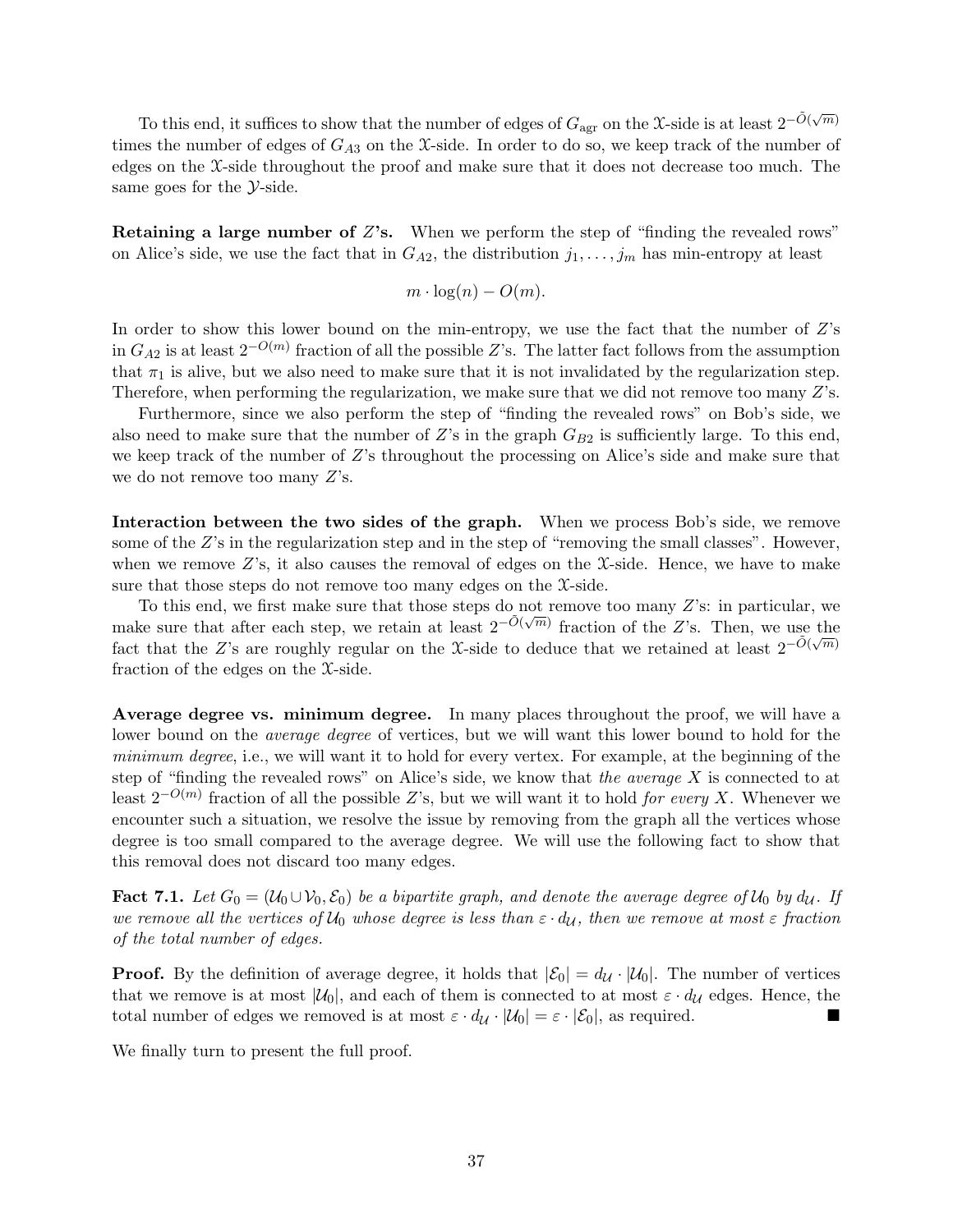#### <span id="page-37-0"></span>7.3 Processing Alice's side

Fortification. The first step we take in processing the graph on Alice's side is fortifying the Z's on Alice's side. For each  $Z$ , we apply the fortification lemma (Lemma [6.6\)](#page-29-1) to the rectangle of  $Z$ in G, namely  $\mathcal{A}_{\pi_1,Z} \times \mathcal{B}_{\pi_1,Z}$ , thus obtaining a sub-rectangle  $\mathcal{A}_{A_1,Z} \times \mathcal{B}_{A_1,Z}$  that is  $\frac{1}{4m}$ -fortified on Alice's side (where  $\mathcal{B}_{A1,Z} = \mathcal{B}_{\pi_1,Z}$ ). We then replace  $A_{\pi_1,Z} \times B_{\pi_1,Z}$  with  $\mathcal{A}_{A1,Z} \times \mathcal{B}_{A1,Z}$  by removing from G all the edges that correspond to strings in  $A_{\pi_1,Z} - A_{A_1,Z}$ . We denote the resulting graph by  $G_{A1}$ .

Regularization. Next, we make sure that all the vertices Z have roughly the same degree on the X-side (i.e., have the same number of neighbors X). To this end, we partition the Z's to  $m + 1$  classes, such that the Z's in the *i*-th class has degree at least  $2^{i-1}$  and less than  $2^i$  (for  $1 \leq i \leq m+1$ ). Let i be such that the i-th class is the class that contains a largest number of Z's. We remove from  $G_{A1}$  all the Z's outside the *i*-th class, and denote the resulting graph by  $G_{A2}$  and the resulting set of Z's by  $\mathcal{Z}_{A2}$ .

Let  $d_{\mathcal{Z},\mathfrak{X}} \stackrel{\text{def}}{=} 2^i$ . By definition, all the vertices Z in  $\mathcal{Z}_{A2}$  have degrees between  $\frac{1}{2} \cdot d_{\mathcal{Z},\mathfrak{X}}$  and  $d_{\mathcal{Z},\mathfrak{X}}$ . Moreover, observe that  $G_{A2}$  retains at least  $\frac{1}{m+1}$  fraction of the Z's. Since G originally had at least  $2^{-2m} \cdot |\mathcal{Z}|$  vertices Z (and so did  $G_{A1}$ ), it follows that  $G_{A2}$  has at least  $2^{-2m-\log(m+1)} \cdot |\mathcal{Z}|$ vertices Z.

**Finding the revealed rows.** We turn to applying the averaging argument to the  $X$ 's in order to find the revealed rows. However, we can only do so for X's with sufficiently large degree. To compute the average degree of the X's we observe that each  $Z$  must be connected to at least one vertex  $X$ , and therefore the average degree of the  $X$ 's is at least

$$
\frac{|\mathcal{Z}_{A2}|}{|\mathcal{X}_{\pi_1}|} \ge \frac{2^{-2m - \log(m+1)} \cdot |\mathcal{Z}|}{2^{m \cdot n}} = \frac{2^{-2m - \log(m+1)} \cdot (2^{m \cdot (n-1)} \cdot n^m)}{2^{m \cdot n}} = 2^{-3m - \log(m+1)} \cdot n^m.
$$

We remove from the graph all the X's with degree less than  $2^{-4m} \cdot n^m$ . By Fact [7.1,](#page-36-0) we removed less than half of the edges of the graph on the X-side.

Now, for each of the remaining  $X's$ , we perform the following steps. Let  $Z$  be a uniformly distributed neighbor of X, and let  $j_1, \ldots, j_m$  be the axes of Z. Observe that given X, there is a one-to-one correspondence between Z and the sequence  $j_1, \ldots, j_m$ . Thus, the fact that the degree of X is at least  $2^{-4m} \cdot n^m$  implies that

$$
H_{\infty}(j_1,\ldots,j_m) \ge m \cdot \log n - 4 \cdot m.
$$

We apply the averaging argument for min-entropy (Lemma [6.2\)](#page-25-0) to  $j_1, \ldots, j_m$  with parameters we apply the averaging argument for finite-htropy (Lemma 0.2) to  $f_1, \ldots, f_m$  with parameters  $r = 4m$  and  $k = \sqrt{m}$ , thus obtaining a set  $\mathcal{R}_X$  of size  $\sqrt{m}$  and an event  $E_X \subseteq [n]^m$  of probability at least  $2^{-O(\sqrt{m}\log m)} = 2^{-\tilde{O}(\sqrt{m})}$  such that for every  $i \in [m] - \mathcal{R}_X$  it holds that

$$
H_{\infty}(j_i|E_X) \ge \log n - O(\sqrt{m}).
$$

Observe that the event  $E_X$  is a set of tuples  $(j_1, \ldots, j_m)$ , each of which corresponds to an edge going out of X. We remove all the edges of X that do not belong to  $E_X$ . Note that we retain at least  $2^{-\tilde{O}(\sqrt{m})}$  fraction of the edges since the probability of  $E_X$  is at least  $2^{-\tilde{O}(\sqrt{m})}$ .

Next, we partition the X's according to their set  $\mathcal{R}_X$ , pick the class that is connected to the largest number of edges, and remove all the X's outside of this class. Let  $\mathcal{R}_\chi$  be the set  $R_X$  of the class that was picked, and denote by  $G_{A3}$  the resulting graph. There are  $\binom{m}{\sqrt{m}} = 2^{\tilde{O}(\sqrt{m})}$  classes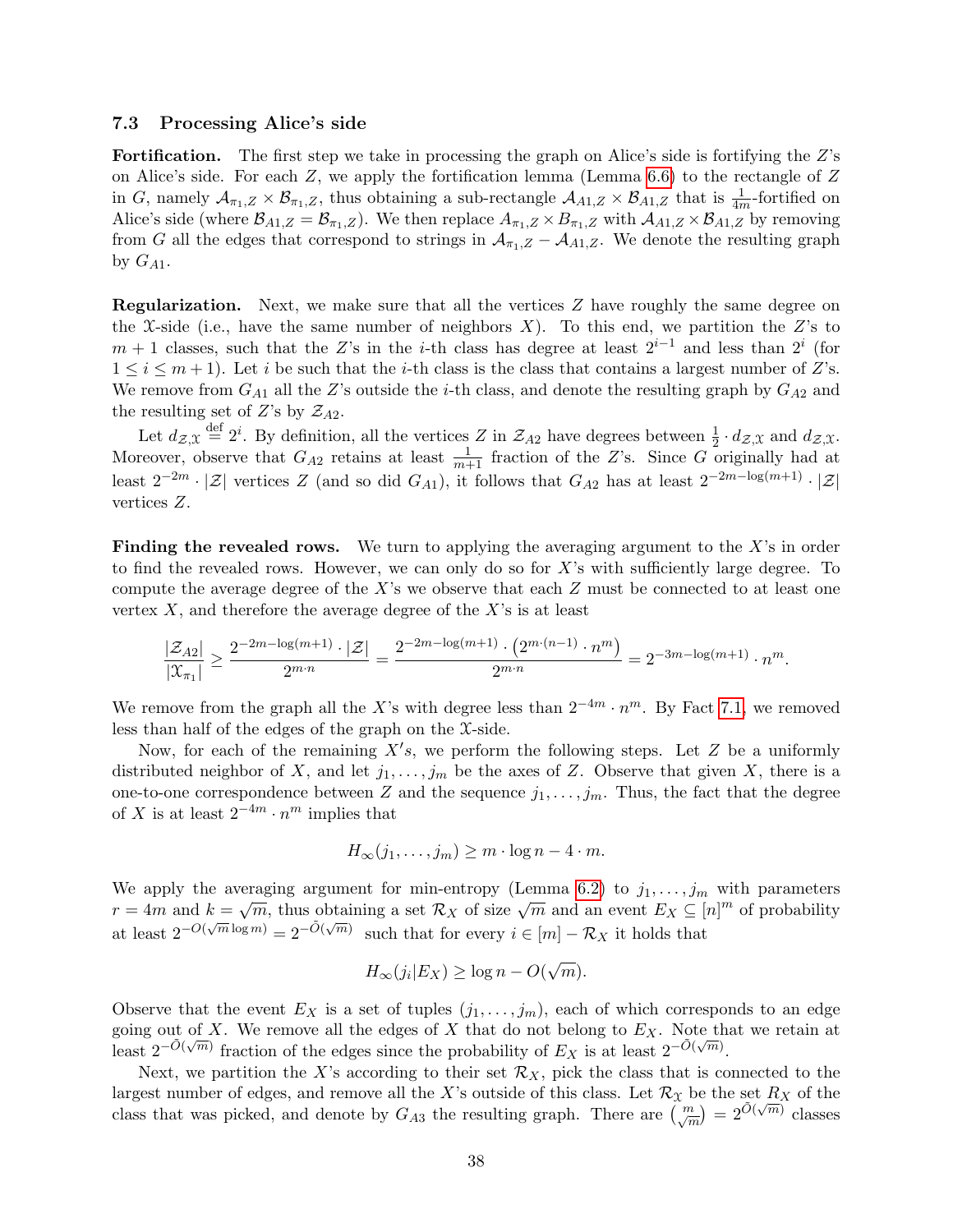so it is easy to see that after the removal we retain at least  $2^{-\tilde{O}(\sqrt{m})}$  fraction of the edges, and therefore  $G_{A3}$  retains at least  $2^{-\tilde{O}(\sqrt{m})}$  fraction of the edges of  $G_{A2}$ .

Summing up the discussion so far, the graph  $G_{A3}$  has the following property: Let X be a vertex in  $G_{A3}$ , let Z be a uniformly distributed neighbor of X in  $G_{A3}$ , and let  $j_1, \ldots, j_m$  be the axes of the edges in Z. Then, for every  $i \in [m] - \mathcal{R}_{\mathfrak{X}}$  it holds that

<span id="page-38-0"></span>
$$
H_{\infty}(j_i) \ge \log n - O(\sqrt{m}).\tag{11}
$$

Removing small classes from the rectangles of the  $Z$ 's. The last step we perform is a preparation toward forcing the a's and the b's of each  $Z$  to agree on the revealed rows — see the discussion in Section [7.1](#page-32-1) about the first complication. As explained there, for each Z, we would like to partition its set of a's according to their values at the revealed rows  $\mathcal{R}$ , and remove the classes of the partition that are too small.

However, we do not know yet what is the set  $\mathcal R$  of revealed rows. Indeed, we know the set  $\mathcal R_X$  of the revealed rows on Alice's side, but we do not know yet the revealed rows on Bob's side. In order to resolve this issue, we define classes of edges *for all the possible candidates for*  $\mathcal{R}$ , and remove the small classes. Note that now the classes no longer form a partition of the  $a$ 's of  $Z$ , but it does not matter for our argument.

Formally, we define a *label* to be a pair  $(\mathcal{R}, \lambda)$  where  $\mathcal{R} \subseteq [m]$  is a set of size  $2\sqrt{m}$  that contains  $\mathcal{R}_\mathfrak{X}$ , and  $\lambda \in \{0,1\}^\mathcal{R}$  is an assignment of bits to  $\mathcal{R}$ . There are only  $2^{\tilde{O}(\sqrt{m})}$  possible labels. We say that a string  $a \in \{0,1\}^m$  is consistent with the label  $(\mathcal{R}, \lambda)$  if  $a|_{\mathcal{R}} = \lambda$ .

Next, we perform the following for each vertex Z in G: Let  $A_{A3,Z} \times B_{A3,Z}$  be the rectangle of Z in  $G_3$ . For every possible label  $(\mathcal{R}, r)$ , define the class of  $(\mathcal{R}, \lambda)$  to be the subset of all strings  $a \in \mathcal{A}_{A3,Z}$  that are consistent with  $(\mathcal{R}, \lambda)$ . We say that a class is *small* if it contains less than  $2^{-3\cdot\sqrt{m}\cdot\log m}$  fraction of the strings in  $\mathcal{A}_{A3,Z}$ . We now remove from  $\mathcal{A}_{A3,Z}$  every string a that belongs to some small class. If new small classes are created by the latter removal, we remove them as well, and repeat this process until no small classes remain. By the union bound, it is not hard to see that this removes at most half of the strings in  $A_{A3,Z}$ . Denote the resulting set by  $A_{A4,Z}$ , and let  $\mathcal{B}_{A4,Z}\stackrel{\mathrm{def}}{=}\mathcal{B}_{A3,Z}.$ 

Finally, observe that the average degree of the Z's on the X-side is at least  $2^{-\tilde{O}(\sqrt{m})} \cdot d_{\mathcal{Z},\mathfrak{X}}$ : After the regularization, the average degree was at least  $\frac{1}{2} \cdot d_{\mathcal{Z},\mathfrak{X}}$ , and after finding the revealed rows and removing the small classes we retained at least  $2^{-\tilde{O}(\sqrt{m})}$  fraction of the edges. We now remove all the  $Z's$  whose degree is less than half the average degree in order to maintain the property that all the Z's have roughly the same degree — in particular, after the removal, all Z's will have degree between  $2^{-\tilde{O}(\sqrt{m})} \cdot d_{\mathcal{Z},\mathfrak{X}}$  and  $d_{\mathcal{Z},\mathfrak{X}}$ . We denote the resulting set of Z's by  $\mathcal{Z}_{A4}$ , and the resulting graph by  $G_{A4}$ .

Observe that  $G_{A4}$  retains quarter of the edges of  $G_{A3}$  on the X-side: The removal of the small classes removed at most half of the edges of each  $Z$ , and hence at most half of the edges of  $G_{A3}$ . Then, the removal of low-degree Z's removed at most half of the remaining edges by Fact [7.1.](#page-36-0) Since  $G_{A3}$  retained  $2^{-\tilde{O}(\sqrt{m})}$  fraction of the edges of  $G_{A2}$ , it follows that  $G_{A4}$  retains  $2^{-\tilde{O}(\sqrt{m})}$  fraction of the edges of  $G_{A2}$ .

Furthermore, we claim that the set  $\mathcal{Z}_{A4}$  of Z's in  $G_{A4}$  contains at least  $2^{-\tilde{O}(\sqrt{m})}$  fraction of the Z's in  $\mathcal{Z}_{A2}$ . To see why this is the case, recall that the number of edges on the X-side in  $G_{A2}$  is at least  $\frac{1}{2} \cdot d_{\mathcal{Z},\mathfrak{X}} \cdot |\mathcal{Z}_{A,2}|$  (since the minimal degree of a Z in  $G_{A2}$  is  $\frac{1}{2} \cdot d_{\mathcal{Z},\mathfrak{X}}$ ). On the other hand, the number of edges on the X-side in  $G_{A4}$  is at most  $d_{\mathcal{Z},\mathfrak{X}} \cdot |\mathcal{Z}_{A4}|$ , and we know that this number is at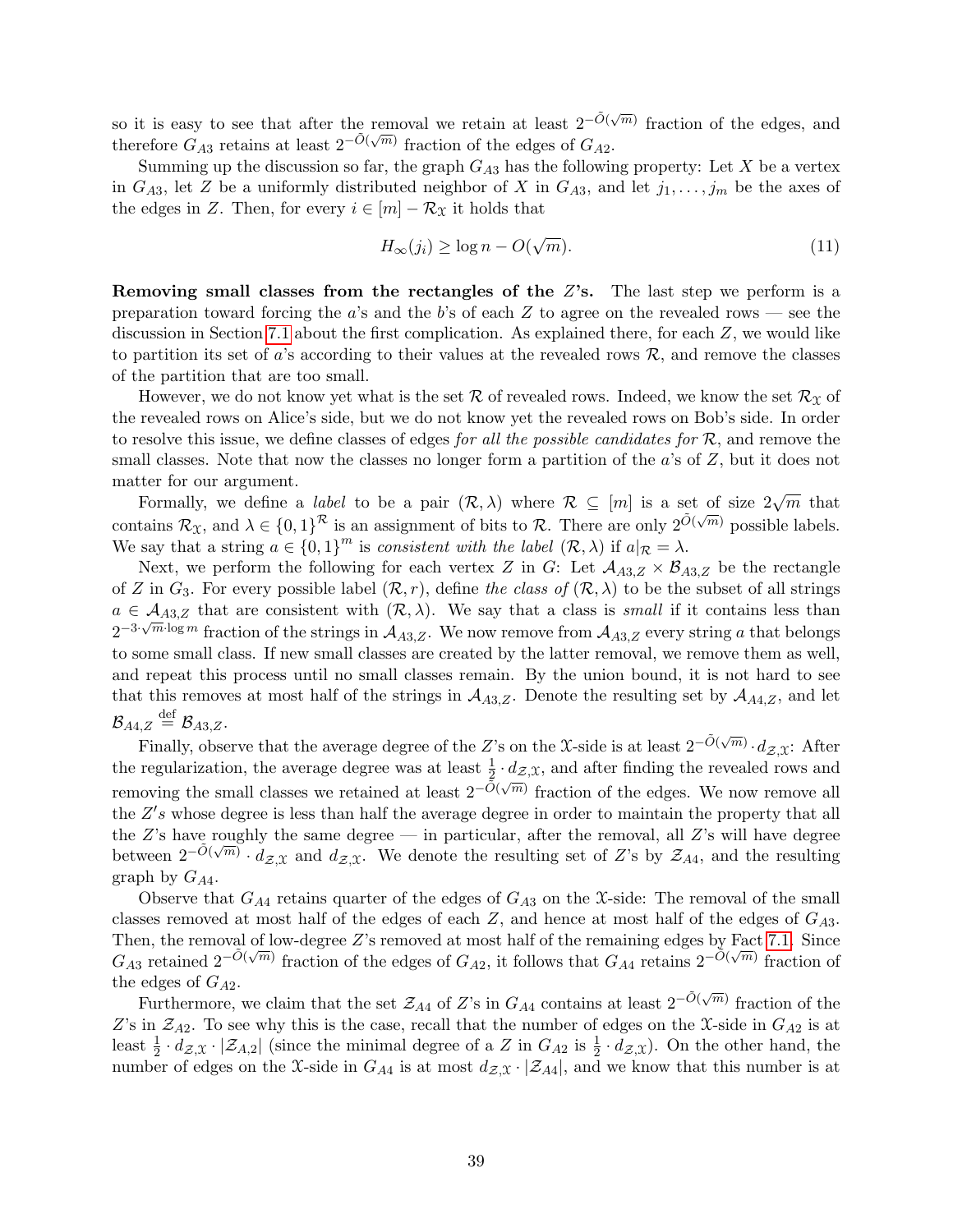least  $2^{-\tilde{O}(\sqrt{m})}$  fraction of the number of edges in  $G_{A2}$ . Therefore,

$$
d_{\mathcal{Z},\mathfrak{X}} \cdot |\mathcal{Z}_{A4}| \geq 2^{-\tilde{O}(\sqrt{m})} \cdot \frac{1}{2} \cdot d_{\mathcal{Z},\mathfrak{X}} \cdot |\mathcal{Z}_{A,2}|
$$
  

$$
|\mathcal{Z}_{A4}| \geq 2^{-\tilde{O}(\sqrt{m})} \cdot |\mathcal{Z}_{A,2}|
$$
  

$$
\geq 2^{-\tilde{O}(\sqrt{m})} \cdot |\mathcal{Z}_{A,1}|
$$
  

$$
\geq 2^{-O(m)} \cdot |\mathcal{Z}|.
$$

Moreover, observe that the complexity of every  $Z \in \mathcal{Z}_{A4}$  is at least  $2^{-\tilde{O}(\sqrt{m})}$  fraction of its original complexity in G: First, recall that the complexity of the fortified rectangles  $A_{A1,Z} \times B_{A1,Z}$  was 1  $\frac{1}{3}$  fraction of the original complexity. By the fortification, the complexity of each Z in  $G_4$  is

$$
\mathsf{L}(\mathcal{A}_{A4,Z} \times \mathcal{B}_{A4,Z}) \geq \frac{1}{4m} \cdot \frac{|\mathcal{A}_{A4,Z}|}{|\mathcal{A}_{A1,Z}|} \cdot \mathsf{L}(\mathcal{A}_{A1,Z} \times \mathcal{B}_{A1,Z})
$$
  
\n
$$
\geq 2^{-\tilde{O}(\sqrt{m})} \cdot \mathsf{L}(\mathcal{A}_{A1,Z} \times \mathcal{B}_{A1,Z})
$$
  
\n
$$
\geq 2^{\ell - \tilde{O}(\sqrt{m})}.
$$

### <span id="page-39-0"></span>7.4 Processing Bob's side

We now take the same steps as in Section [7.3](#page-37-0) in the  $\mathcal Y$ -side of the graph: We apply the fortification on Bob's side to the vertices Z in  $G_{A4}$ , thus obtaining a new graph  $G_{B1}$ . We then apply regularization, thus obtaining a new graph  $G_{B2}$  such that the degrees of the Z's on the Y-side are are between 1  $\frac{1}{2} \cdot d_{\mathcal{Z},\mathcal{Y}}$  and  $d_{\mathcal{Z},\mathcal{Y}}$  for some degree  $d_{\mathcal{Z},\mathcal{Y}}$ . Next, we find the revealed rows for the Y's, thus obtaining a new graph  $G_{B3}$  and a set  $\mathcal{R}_{\mathcal{Y}}$  such that the following holds for every Y: Let Z be a uniformly distributed neighbor of Y, and let  $j_1, \ldots, j_m$  be the axes of Z. Then, for every  $i \in [m] - \mathcal{R}_{\mathcal{Y}}$  it holds that √

<span id="page-39-1"></span>
$$
H_{\infty}(j_i) \ge \log n - \tilde{O}(\sqrt{m}).\tag{12}
$$

Let  $\mathcal{R} \stackrel{\text{def}}{=} \mathcal{R}_{\mathfrak{X}} \cup \mathcal{R}_{\mathcal{Y}}$ .

There is a small difference in the step of "removing the small classes": Now, we know the set of revealed rows  $\mathcal{R}$ , so we do not need the labels to contain a candidate for  $\mathcal{R}$ . Instead, for each  $Z$ , we simply partition the strings  $b \in \mathcal{B}_{B3,Z}$  according to  $b|_{\mathcal{R}}$ , and remove all the classes that contain only  $2^{-3\sqrt{m}}$  fraction of the strings in  $\mathcal{B}_{B3,Z}$ . The rest of this step proceeds as before, and we denote the resulting graph by  $G_{B4}$ .

Again, we note that the following points:

- The graph  $G_{B4}$  retains at least  $2^{-\tilde{O}(\sqrt{m})}$  fraction of the vertices Z of  $G_{A4}$ .
- The degree of every Z in  $G_{B4}$  on the Y-side is at least  $2^{-\tilde{O}(\sqrt{m})} \cdot d_{\mathcal{Z},\mathcal{Y}}$ .
- The complexity of each Z in  $G_{B4}$  is at least  $2^{\ell-\tilde{O}(\sqrt{m})}$ .
- The graph  $G_{B4}$  retains at least  $2^{-\tilde{O}(\sqrt{m})}$  fraction of the edges of  $G_{B3}$  on the *Y*-side.

It is also important to note that  $G_{B4}$  does not lose too many edges on the X-side: We lose edges on the X-side when we remove Z's. However, since  $|\mathcal{Z}_{B4}| \geq 2^{-\tilde{O}(\sqrt{m})} \cdot |\mathcal{Z}_{A4}|$ , and since all the degrees of Z's on the X-side are between  $2^{-\tilde{O}(\sqrt{m})} \cdot d_{\mathcal{Z},\mathfrak{X}}$  and  $d_{\mathcal{Z},\mathfrak{X}}$ , the graph  $G_{B4}$  retains at least  $2^{-\tilde{O}(\sqrt{m})}$  fraction of the edges of  $G_{A4}$  on the X-side.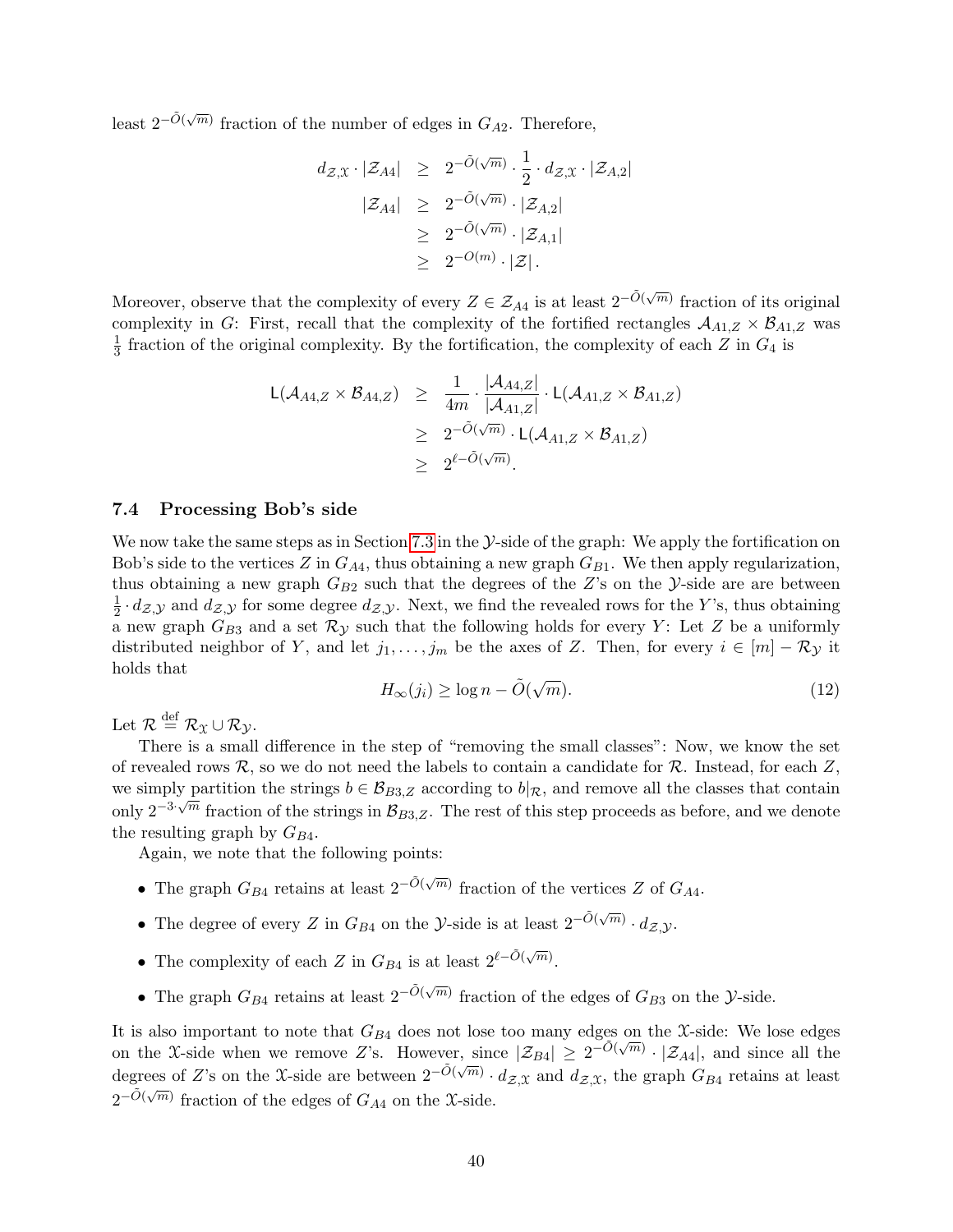### <span id="page-40-0"></span>7.5 Forcing agreement on the revealed rows

We are now ready to force the a's and b's of each  $Z$  to agree on  $\mathcal{R}$ . Fix a vertex  $Z$ . We show that there exists an assignment  $\lambda_z \in \{0,1\}^{\mathcal{R}}$ , and strings  $a \in \mathcal{A}_{B4,Z}$  and  $b \in \mathcal{B}_{B4,Z}$  such that

$$
a|_{\mathcal{R}} = b|_{\mathcal{R}} = \lambda_z.
$$

To this end, we show that if this was not the case, the formula complexity  $L(A_{B4,Z} \times B_{B4,Z})$  was at most  $2^{2\sqrt{m}} \cdot m$  — thus contradicting the lower bound of  $2^{\ell-\tilde{O}(\sqrt{m})}$  we have on  $\mathsf{L}(\mathcal{A}_{B4,Z} \times \mathcal{B}_{B4,Z})$ (for an appropriate choice of the constant C in the definition of  $\ell$ ). The upper bound of  $2^{2\sqrt{m}} \cdot m$ is derived by considering the following protocol for  $KW_{\mathcal{A}_{B4,Z}\times\mathcal{B}_{B4,Z}}$ : Alice sends to Bob  $a|_{\mathcal{R}}$ . By assumption,  $a|\mathcal{R} \neq b|\mathcal{R}$ , so now Bob knows a coordinate i such that  $a_i \neq b_i$  and sends it to Alice. At this point, they solved  $KW_{A_{B4,Z}\times\mathcal{B}_{B4,Z}}$ . It is not hard to see that the size of this protocol is at most  $2^{2\sqrt{m}} \cdot m$ . Hence, there exist  $a, b, \lambda_z$  as above.

Due to the step of "removing the small classes" on Alice's side, we know that the fraction of the strings  $a' \in A_{B4,Z}$  that satisfy  $a' |_{\mathcal{R}} = \lambda_Z$  is at least  $2^{-3\sqrt{m}\cdot\log m}$ . To see why, first observe that  $A_{B4} = A_{A4} \subseteq A_{A3}$ . Then, recall that in the step of "removing the small classes", we partitioned  $\mathcal{A}_{A3}$  to classes which were labeled by pairs  $(\mathcal{R}', \lambda')$ , and we obtained  $\mathcal{A}_{A4}$  by removing the classes that consisted of less than  $2^{-3\cdot\sqrt{m}\cdot\log m}$  fraction of the strings in  $\mathcal{A}_{A3}$ . Now, we know that there is a string  $a \in A_{B4}$  and  $r_Z$  such that  $a|_{\mathcal{R}} = \lambda_Z$ , and this implies that the class labeled by  $(\mathcal{R}, \lambda_Z)$ was not removed. Hence, this class, consists of at least  $2^{-3\cdot\sqrt{m}\cdot\log m}$  fraction of the strings in  $\mathcal{A}_{A3}$ , was not removed. Hence, this class, consists of at least 2<sup>−3</sup> and in particular consists of at least  $2^{-3\sqrt{m}\cdot\log m}$  fraction of the strings in  $\mathcal{A}_{B4}$ . A similar argument shows that at least  $2^{-3} \sqrt{m}$  fraction of the strings  $b' \in \mathcal{B}_{B4,Z}$  satisfy  $b|_{\mathcal{R}} = \lambda_z$ .

We now define for every Z the sets

$$
\mathcal{A}_{\text{agr},Z} = \{ a \in \mathcal{A}_{B4} : a|_{\mathcal{R}} = \lambda_Z \}
$$
  

$$
\mathcal{B}_{\text{agr},Z} = \{ b \in \mathcal{B}_{B4} : b|_{\mathcal{R}} = \lambda_Z \}
$$

and remove all the edges of Z that correspond to strings outside  $A_{\text{agr},Z}$  and  $B_{\text{agr},Z}$ . We denote the resulting graph by  $G_{\text{agr}}$ . We summarize the properties of  $G_{\text{agr}}$ :

- For every Z, it holds that  $a|_{\mathcal{R}} = b|_{\mathcal{R}}$  for all  $a \in \mathcal{A}_{\text{agr},Z}$  and  $b \in \mathcal{B}_{\text{agr},Z}$ .
- The graph  $G_{\text{agr}}$  retains at least  $2^{-\tilde{O}(\sqrt{m})}$  fraction of the edges of  $G_{B4}$  on the X-side, and hence at least  $2^{-\tilde{O}(\sqrt{m})}$  fraction of the edges of  $G_{A3}$  on the X-side. Similarly,  $G_{\text{agr}}$  contains at least  $\tilde{\delta}(\sqrt{m})$  $2^{-\tilde{O}(\sqrt{m})}$  fraction of the edges of  $G_{B3}$  on the *Y*-side.
- The Z's are "roughly regular": For every Z, its degree on the X-side is between  $2^{-\tilde{O}(\sqrt{m})} \cdot d_{\mathcal{Z},\mathfrak{X}}$ and  $d_{\mathcal{Z},\mathfrak{X}}$ . The same holds for the *Y*-side and  $d_{\mathcal{Z},\mathcal{Y}}$ .

### <span id="page-40-1"></span>7.6 Clean-up

We are almost ready to define our almost-hard distribution. Recall that this distribution is going to be defined by sampling a uniformly distributed path  $X - Z - Y$  on a graph  $G'$ , and that we denote by  $j_1, \ldots, j_m$  the axes of the edges in Z. We would like this distribution to satisfy the following properties:

- For every  $i \in \mathcal{R}$ , it holds that  $X_i = Y_i$  with probability 1.
- For every  $i \in [m] \mathcal{R}$  and every specific choice  $X^*$ , the min-entropy  $H_{\infty}(j_i | X = X^*)$  is at least  $\log n - \tilde{O}(\sqrt{m})$ . The same holds for  $Y^*$ 's.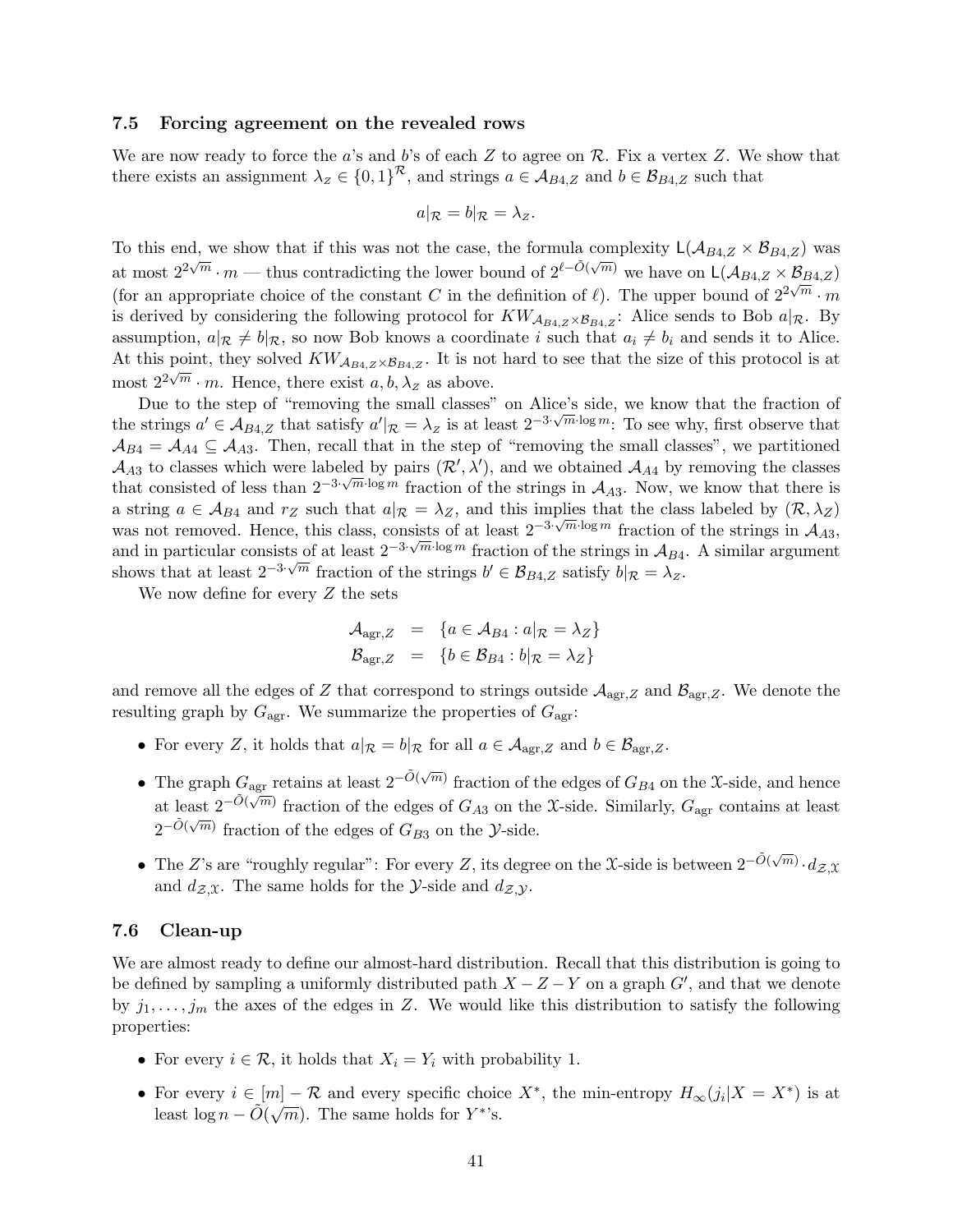The first property holds for the distribution of  $G_{\text{agr}}$ . The second property basically follows from our step of "finding the revealed rows" in Alice's and Bob's sides, that is, Inequalities [11](#page-38-0) and [12](#page-39-1) above. However, the latter inequalities were proved for  $G_{A3}$  and  $G_{B3}$  respectively, and they do not imply similar inequalities for  $G_{\text{agr}}$  because of two issues:

- $G_{\text{agr}}$  contains only some of the edges of  $G_{A3}$ , and this may cause the min-entropy  $H(j_i|X^*)$ in  $G_{\text{agr}}$  to be much smaller than in  $G_{A3}$ . We note that this is an issue only for a minority of the vertices  $X^*$ : since  $G_{\text{agr}}$  retains  $2^{-\tilde{O}(\sqrt{m})}$  fraction of the edges of  $G_{A3}$ , it holds that the degree of the average  $X^*$  is at least  $2^{-\tilde{O}(\sqrt{m})}$  fraction of its degree in  $G_{A3}$ . For such vertices  $X^*$ , the min-entropy  $H(j_i|X^*)$  is still sufficiently large. However, in order for the above second property to hold, we need the min-entropy to be large for every  $X^*$ . Similar considerations apply for  $Y^*$  and  $G_{B3}$ .
- When we proved the lower bound on the min-entropy  $H_{\infty}(j_i|X^*)$  for  $G_{A3}$ , we assumed that Z is a uniformly distributed neighbor of  $X^*$ . However, in a uniformly distributed path  $X-Z-Y$ , this is not necessarily the case.

It turns out that this is not a problem: It can be shown that the probability of each specific to turns out that this is not a problem. It can be shown that the probability of each specific choice, and this choice  $Z^*$  of Z is at most  $2^{\tilde{O}(\sqrt{m})}$  times the probability of any other specific choice, and this is sufficiently good for our purposes. This follows from the "rough regularity" of the Z's, i.e., the fact that the degree of each specific choice  $Z^*$  on the X-side is at most  $2^{\tilde{O}(\sqrt{m})}$  larger than the degree of any other specific choice. The same argument works for the  $Y^*$ 's.

We could try to resolve the first issue by removing from  $G_{\text{agr}}$  the X's and Y's whose degree is too low. However, this might harm the rough regularity of the Z's, since it may cause some of the Z's to lose too many edges. We could fix the rough regularity by removing the Z's whose degree is too small, but then we will have  $X$ 's and  $Y$ 's with low degrees again. Fortunately, it turns out that if we repeat this process sufficiently many times, we end up with a graph in which all  $X$ 's,  $Y$ 's, and  $Z$ 's have sufficiently large degrees. We choose the latter graph to be  $G'$ .

We turn to describing G' formally. Let  $\varepsilon > 0$  be a number such that

- $G_{\text{agr}}$  retains at least  $\varepsilon$  fraction of the edges of  $G_{A3}$  (respectively,  $G_{B3}$ ) on the X-side (respectively, on the  $\mathcal{Y}\text{-side}$ .
- Every Z in  $G_{\text{agr}}$  has degree at least  $\varepsilon \cdot d_{\mathcal{Z},\mathfrak{X}}$  (respectively,  $\varepsilon \cdot d_{\mathcal{Z},\mathcal{Y}}$ ) on the X-side (respectively, on the  $\mathcal{V}\text{-side}$ .

It holds that  $\varepsilon = 2^{-\tilde{O}(\sqrt{m})}$ . We define the graph  $G'$  to be the graph obtained from  $G_{\text{agr}}$  by performing the following steps iteratively, until there are no more vertices to remove:

- <span id="page-41-0"></span>1. Remove all the vertices X whose degree is less than  $\frac{1}{4} \cdot \varepsilon^3$  fraction of their degree in  $G_{A3}$ .
- <span id="page-41-1"></span>2. Remove all the vertices Y whose degree is less than  $\frac{1}{4} \cdot \varepsilon^3$  fraction of their degree in  $G_{B3}$ .
- <span id="page-41-2"></span>3. Remove all the vertices Z whose degree on the X-side is less than  $\frac{1}{4} \cdot \varepsilon \cdot d_{\mathcal{Z},\mathfrak{X}}$ .
- <span id="page-41-3"></span>4. Remove all the vertices Z whose degree on the  $\mathcal{Y}$ -side is less than  $\frac{1}{4} \cdot \varepsilon \cdot d_{\mathcal{Z}, \mathcal{Y}}$ .

When the process ends, we define the resulting graph to be  $G'$ . Our almost-hard distribution will be the distribution of  $G'$ . However, in order for this distribution to be well defined, we need to prove that  $G'$  is not empty. The basic idea of the proof is the following: First, we observe that Steps [1](#page-41-0) and [2](#page-41-1) cannot remove too many edges, since they only remove vertices whose degree is much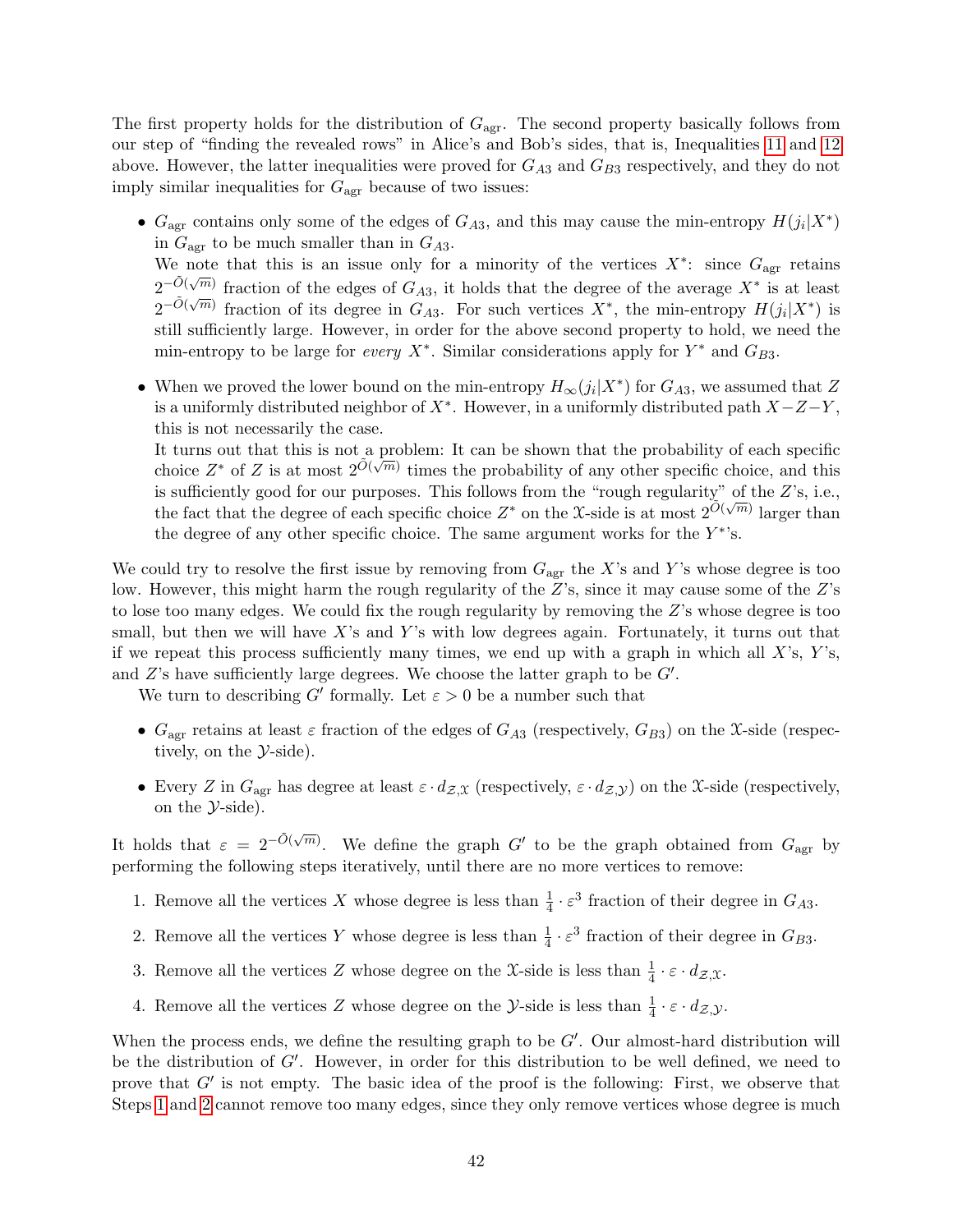lower than the average degree. Then, we observe that Steps [3](#page-41-2) and [4](#page-41-3) cannot remove too many Z's — the reason is that a vertex  $Z$  is only removed if many of its edges were removed in Steps [1](#page-41-0) and [2.](#page-41-1) Finally, we observe that since only a few Z's are removed in Steps [3](#page-41-2) and [4,](#page-41-3) and since the Z's are roughly regular, then those steps also cannot remove too many edges. We conclude that the process has not removed too many edges in all of the steps, and hence some edges must have remained. Details follow.

In order to prove that  $G'$  is not empty, we upper bound the number of edges that are removed by the foregoing process, and show that this number is less than the total number of edges of  $G_{\text{agr}}$ . First, we define some notation:

- We denote by  $e_{A3,x}$  and  $e_{A3,y}$ , the numbers of edges of  $G_{A3}$  on the X-side and Y-side respectively. We similarly denote  $e_{B3,X}$ ,  $e_{B3,Y}$ ,  $e_{\text{agr},X}$  and  $e_{\text{agr},Y}$  for  $G_B$  and  $G_{\text{agr}}$ .
- We denote  $\mathcal{Z}_{\text{agr}}$  the set of Z's of  $G_{\text{agr}}$ .
- We denote by X and Y the sets of X's and Y's in  $G_{\text{agr}}$ . Observe that X is equal to the set of X's in  $G_{A3}$ , and Y is equal to the set of Y's in  $G_{B3}$ .
- For every  $X \in \mathfrak{X}$ , we denote by  $d_X$  the degree of X in  $G_{A3}$ . Note that this is the degree in  $G_{A3}$ , and may be different than the degree in  $G_{B3}$  or  $G_{\text{agr}}$ .
- With some abuse of notation, for every  $Y \in \mathcal{Y}$ , we denote by  $d_Y$  the degree of Y in  $G_{B3}$ . Note that this is the degree in  $G_{B3}$  and not in  $G_{A3}$ .

We now prove that the X-side of  $G'$  is not empty, and a similar proof holds for the Y-side. To this end, we upper bound the number of edges on the X-side that are removed in each step of the iterative construction above, and show that the total number of edges removed is less than  $e_{\text{agr},\mathfrak{X}}$ . We start our proof by upper bounding the total number of edges that are removed in Step [1](#page-41-0) above (in all iterations combined): Whenever we remove a vertex X, we remove at most  $\frac{1}{4} \cdot \varepsilon^3 \cdot d_X$  edges. Hence, the total number of edges that are removed in Step [1](#page-41-0) is at most

<span id="page-42-0"></span>
$$
\sum_{X \in \mathcal{X}} \frac{1}{4} \cdot \varepsilon^3 \cdot d_X = \frac{1}{4} \cdot \varepsilon^3 \cdot \sum_{X \in \mathcal{X}} d_X = \frac{1}{4} \cdot \varepsilon^3 \cdot e_{A3, \mathcal{X}} \le \frac{1}{4} \cdot \varepsilon^2 \cdot e_{\text{agr}, \mathcal{X}},\tag{13}
$$

where the inequality holds since  $e_{\text{agr},\mathfrak{X}} \geq \varepsilon \cdot e_{A3,\mathfrak{X}}$  by the definition of  $\varepsilon$ . Next, observe that the number of edges on the X-side that are removed in Step [3](#page-41-2) (in all iterations combined) is at most

$$
\frac{1}{4} \cdot \varepsilon \cdot d_{\mathcal{Z},\mathfrak{X}} \cdot |\mathcal{Z}_{\mathrm{agr}}| \leq \frac{1}{4} \cdot e_{\mathrm{agr},\mathfrak{X}},
$$

where the inequality follows from the fact that every  $Z \in \mathcal{Z}_{\text{agr}}$  has at least  $\varepsilon \cdot d_{\mathcal{Z},\mathfrak{X}}$  edges on the  $\mathfrak{X}\text{-side}$  in  $G_{\text{agr}}$ . Finally, we upper bound the number of edges that are removed on the  $\mathfrak{X}\text{-side}$  in Step [4](#page-41-3) (again, in all iterations combined): In order for a vertex  $Z$  to be removed in Step [4,](#page-41-3) we must have removed at least  $\frac{3}{4} \cdot \varepsilon \cdot d_{\mathcal{Z},\mathcal{Y}}$  of its edges on the *Y*-side previously. Those edges could only be removed in Step [2.](#page-41-1) On the other hand, it can be shown that the total number of edges removed on the *Y*-side in Step [2](#page-41-1) is at most  $\frac{1}{4} \cdot \varepsilon^2 \cdot e_{\text{agr},\mathcal{Y}}$  using the same argument as in Inequality [13.](#page-42-0) Therefore the total number of  $\mathcal{Z}'s$  that are removed in Step [4](#page-41-3) is at most

$$
\frac{\frac{1}{4} \cdot \varepsilon^2 \cdot e_{\text{agr}, \mathcal{Y}}}{\frac{3}{4} \cdot \varepsilon \cdot d_{\mathcal{Z}, \mathcal{Y}}} \leq \frac{\frac{1}{4} \cdot \varepsilon^2 \cdot d_{\mathcal{Z}, \mathcal{Y}} \cdot |\mathcal{Z}_{\text{agr}}|}{\frac{3}{4} \cdot \varepsilon \cdot d_{\mathcal{Z}, \mathcal{Y}}} = \frac{1}{3} \cdot \varepsilon \cdot |\mathcal{Z}_{\text{agr}}|.
$$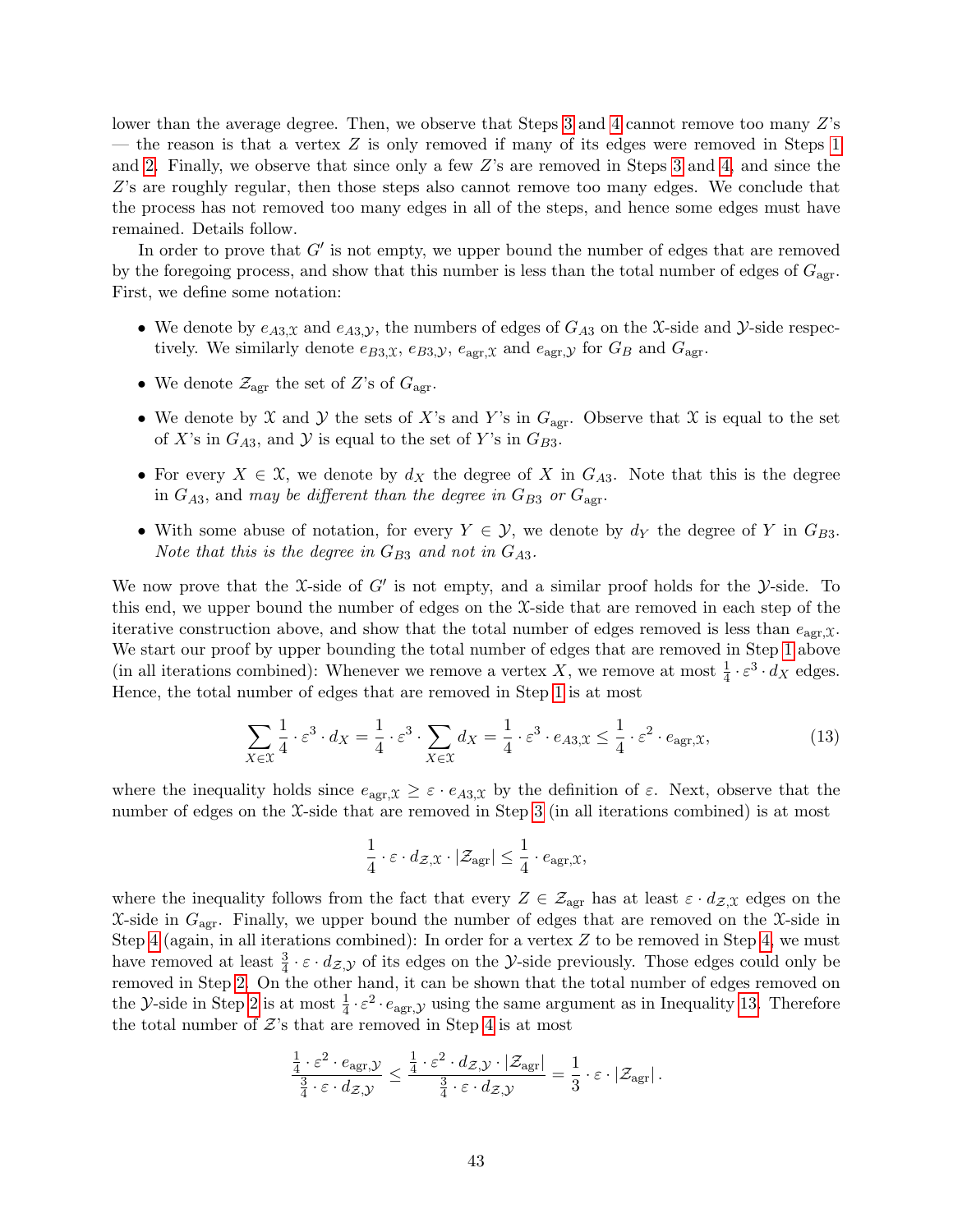where the inequality again follows from the fact that every  $Z \in \mathcal{Z}_{\text{agr}}$  has at least  $\varepsilon \cdot d_{\mathcal{Z},\mathcal{Y}}$  edges on the *Y*-side in  $G_{\text{agr}}$ . Now, note that each of those Z's can have at most  $d_{\mathcal{Z},\mathcal{X}}$  edges on the X-side, so the total number of edges that are removed in Step [4](#page-41-3) on the X-side is at most

$$
\frac{1}{3} \cdot \varepsilon \cdot d_{\mathcal{Z},\mathfrak{X}} \cdot |\mathcal{Z}_{\text{agr}}| \leq \frac{1}{3} \cdot e_{\text{agr},\mathfrak{X}}.
$$

Summing up, the total number of edges that are removed on the  $\mathfrak{X}\text{-side}$  is at most

$$
\frac{1}{4} \cdot \varepsilon^2 \cdot e_{\text{agr}, \mathfrak{X}} + \frac{1}{4} \cdot e_{\text{agr}, \mathfrak{X}} + \frac{1}{3} \cdot e_{\text{agr}, \mathfrak{X}} < e_{\text{agr}, \mathfrak{X}},
$$

and therefore  $G'$  is non-empty on the X-side. Similarly, it can be shown that  $G'$  is non-empty on the Y-side, as required.

#### <span id="page-43-0"></span>7.7 The almost-hard distribution

As mentioned above, our almost-hard distribution is the distribution of  $G'$ : choose a uniformly distributed path  $X - Z - Y$  in G', and output  $(X, Y)$ . We now prove that this is indeed an  $\tilde{O}(\sqrt{m})$ almost hard distribution. Clearly, for every  $i \in \mathcal{R}$  it holds that  $X_i = Y_i$  with probability 1. For every  $i \in [m] - \mathcal{R}$  it either holds that  $X_i = Y_i$  or it holds that  $X_i$  and  $Y_i$  disagree on exactly one coordinate, which is  $j_i$ , the *i*-th axis of Z. It remains to prove that for every  $X^*$  or  $Y^*$ , it holds that

<span id="page-43-1"></span>
$$
H_{\infty}(j_i|X=X^*) \ge \log n - \tilde{O}(\sqrt{m}) \tag{14}
$$

$$
H_{\infty}(j_i|Y = Y^*) \geq \log n - \tilde{O}(\sqrt{m}). \tag{15}
$$

<span id="page-43-2"></span>We use the following claim, whose proof is deferred to the end of this section.

**Claim 7.2.** Fix a specific choice  $X^*$  of X. The probability of each specific choice  $Z^*$  of Z to be chosen conditioned on  $X = X^*$  is at most  $2^{\tilde{O}(\sqrt{m})}$  times larger than the probability of any other specific choice. The same holds for  $Y^*$ .

We now prove Inequality [14,](#page-43-1) and Inequality [15](#page-43-1) can be proved similarly. Basically, Inequality [14](#page-43-1) follows from the corresponding inequality for  $G_{A3}$  (Inequality [11\)](#page-38-0). As discussed in Section [7.6,](#page-40-1) there are two issues to deal with: First, the latter inequality assumes that  $Z$  is uniformly distributed, while in Inequality [14](#page-43-1) the vertex  $Z$  is not uniformly distributed — this issue is resolved using Claim [7.2.](#page-43-2) Second, the degree of  $X^*$  in  $G'$  is smaller than its degree in  $G_{A3}$  — however, it is only smaller by a factor of  $2^{\tilde{O}(\sqrt{m})}$ , so this does not decrease the min-entropy of  $j_i$  by too much. We now provide the formal argument, which is a straightforward calculation.

Fix  $i \in [m] - \mathcal{R}$ , and fix a specific choice  $X^*$  of X. Fix a specific choice  $j^*$  for  $j_i$ , and let  $\mathcal{Z}_{i,j^*}$ be the set of neighbors  $Z^*$  of  $X^*$  in  $G'$  whose axis on the *i*-th row is  $j^*$ . Recall that we proved that in  $G_{A3}$ , if Z is a uniformly distributed neighbor of  $X^*$ , then

$$
H_{\infty}(j_i|X = X^*) \ge \log n - \tilde{O}(\sqrt{m}).
$$

This implies in particular that under this distribution it holds that

$$
\Pr[j_i = j^* | X = X^*] \le \frac{2^{\tilde{O}(\sqrt{m})}}{n}.
$$

In other words, this means that  $\mathcal{Z}_{i,j^*}$  constitutes at most  $2^{\tilde{O}(\sqrt{m})}/n$  fraction of the neighbors of  $X^*$  in  $G_{A3}$ . Next, observe that by our construction of  $G'$ , the degree of  $X^*$  in  $G'$  is at least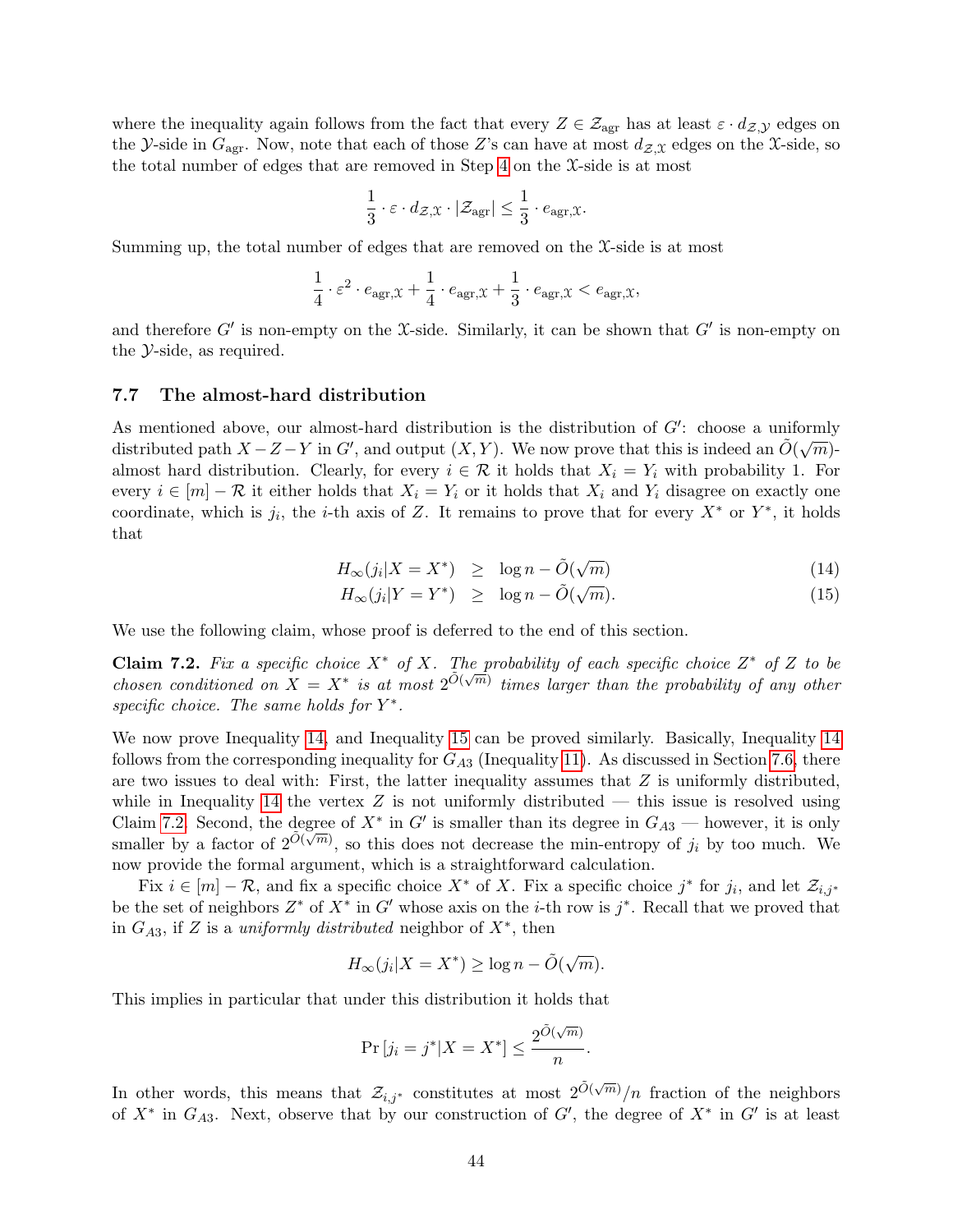$2^{-\tilde{O}(\sqrt{m})}$  fraction of its degree in  $G_{A3}$ . Therefore  $\mathcal{Z}_{i,j^*}$  constitutes at most  $2^{\tilde{O}(\sqrt{m})}/n$  fraction of the neighbors of  $X^*$  in G'. Finally, the latter fact together with Claim [7.2](#page-43-2) implies that the probability that  $Z \in \mathcal{Z}_{i,j^*}$  is at most  $2^{\tilde{O}(\sqrt{m})}/n$ , as required. This concludes the proof of the main lemma.

**Proof of Claim [7.2.](#page-43-2)** Fix choices  $X^*$  and  $Z^*$ . For every specific choice  $Z'$  of  $Z$ , it holds that

$$
\frac{\Pr\left[Z^*|X^*\right]}{\Pr\left[Z'|X^*\right]} = \frac{\Pr\left[Z^* \text{ and } X^*\right]}{\Pr\left[Z' \text{ and } X^*\right]}.
$$

Now,  $Pr[Z^* \text{ and } X^*]$  is the probability of the edge  $(X^*, Z^*)$  to be selected, which is proportional to the number of paths  $X - Z - Y$  in which it participates. The latter number is exactly the to the number of paths  $X = Z = T$  in which it participates. The factor number is exactly the degree of  $Z^*$  on the *y*-side, which is between  $2^{-\tilde{O}(\sqrt{m})} \cdot d_{\mathcal{Z},\mathcal{Y}}$  and  $d_{\mathcal{Z},\mathcal{Y}}$ . The same holds for the probability  $Pr[Z'$  and  $X^*]$ . It thus follows that

$$
\frac{\Pr\left[Z^*\text{ and }X^*\right]}{\Pr\left[Z'\text{ and }X^*\right]}\leq \frac{d_{\mathcal{Z},\mathcal{Y}}}{2^{-\tilde{O}(\sqrt{m})}\cdot d_{\mathcal{Z},\mathcal{Y}}}\leq 2^{\tilde{O}(\sqrt{m})},
$$

as required.

# <span id="page-44-0"></span>8 Average-Case Lower Bounds

In this section, we prove average-case analogues of our main theorem (in Section [8.1\)](#page-44-1) and of the cubic lower bound for Andreev's function (in Section [8.2\)](#page-45-0). Hardness on-average is defined as follows.

**Definition 8.1.** A function  $F: \{0,1\}^N \to \{0,1\}$  is said to be  $(s,\varepsilon)$ -hard if every formula of size at most s computes F correctly on at most  $\frac{1}{2} + \varepsilon$  fraction of the inputs.

#### <span id="page-44-1"></span>8.1 Average-case lower bound for composition

We prove the following theorem, which is an average-case analogue of our main theorem.

**Theorem [1.3.](#page-3-1)** Let  $f: \{0,1\}^m \to \{0,1\}$  be an  $(s,\varepsilon)$ -hard function. Then,  $f \diamond \bigoplus_n$  is  $(s', \varepsilon+2^{-m})$ -hard for √

$$
s' \geq s \cdot \mathsf{L}(\bigoplus_n) / 2^{\tilde{O}(\sqrt{m + \log n})}.
$$

To this end, we use the following immediate corollary of the Karchmer-Wigderson connection (Theorem [2.11\)](#page-9-3).

**Corollary 8.2.** A function  $F: \{0,1\}^N \to \{0,1\}$  is  $(s,\varepsilon)$ -hard if and only if for every two sets  $\mathfrak{X} \subseteq F^{-1}(0)$  and  $\mathcal{Y} \subseteq F^{-1}(1)$  such that  $|\mathfrak{X}| + |\mathcal{Y}| > (\frac{1}{2} + \varepsilon) \cdot 2^N$ , it holds that  $\mathsf{L}(KW_{\mathfrak{X}\times\mathcal{Y}}) \geq s$ .

Let  $f: \{0,1\}^m \to \{0,1\}$  be an  $(s,\varepsilon)$ -hard function and let  $\mathfrak{X} \subseteq (f \diamond \oplus_n)^{-1}(0)$  and  $\mathcal{Y} \subseteq (f \diamond \oplus_n)^{-1}(1)$ be such that  $(\frac{1}{2} + \varepsilon + 2^{-m}) \cdot 2^{m \cdot n}$ . Our goal is to prove that

$$
L(KW_{\mathfrak{X}\times\mathcal{Y}}) \ge s \cdot n^2/2^{\tilde{O}(\sqrt{m+\log n})}.
$$

In order to do so, we prove that the rectangle  $\mathcal{X} \times \mathcal{Y}$  satisfies the requirement of the generalized  $f$ -stage lemma (Lemma [4.6\)](#page-21-1). We then derive the lower bound by plugging the latter lemma into the proof of the main theorem in Section [3.3.](#page-16-0)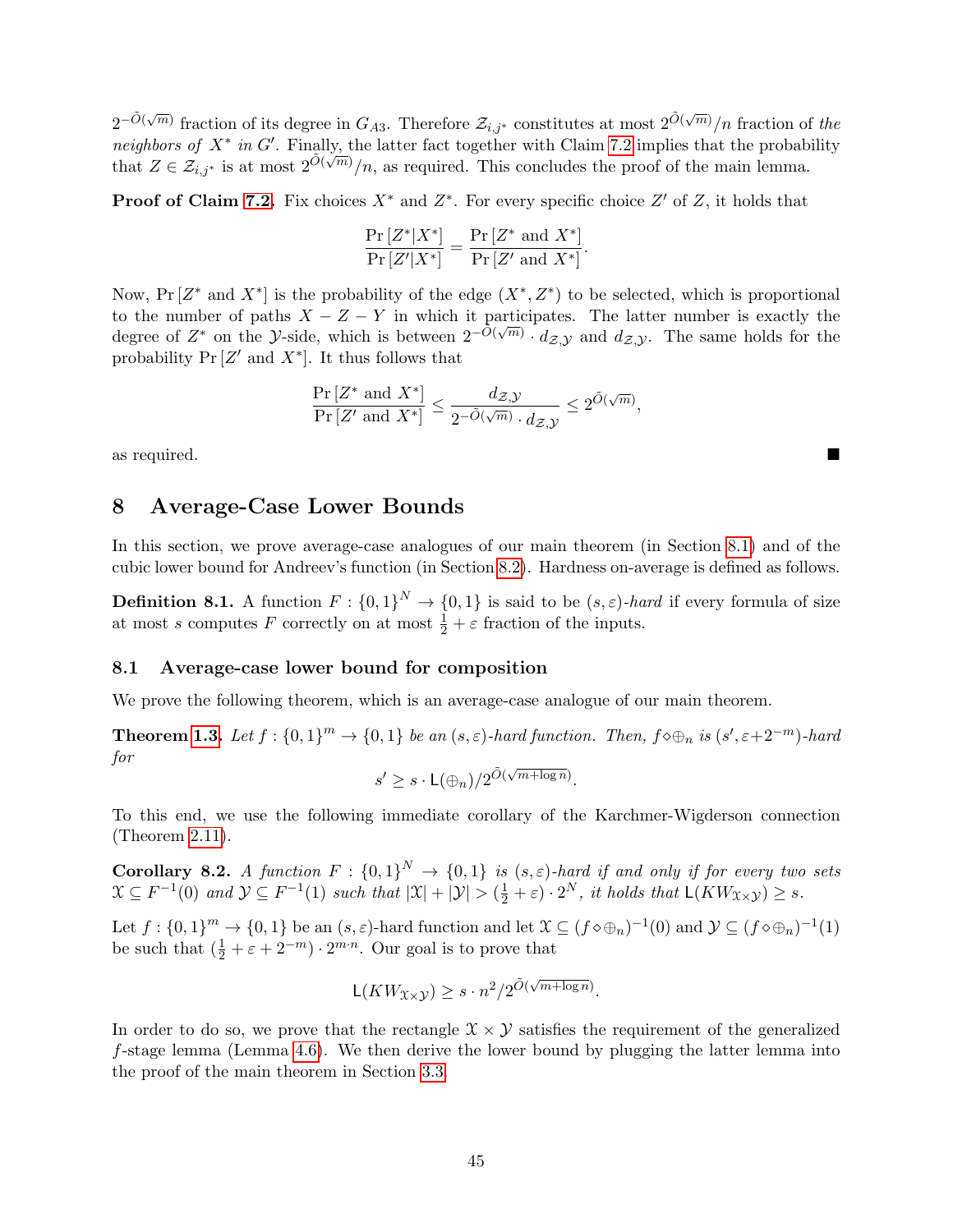Recall that for every product of edges  $Z = (Z^0, Z^1)$ , we define the f-rectangle of  $\mathfrak{X} \times \mathcal{Y}$  with respect to Z as the rectangle  $A_Z \times B_Z$  where

$$
\mathcal{A}_Z \stackrel{\text{def}}{=} \{ a \in f^{-1}(0) | Z^a \in \mathcal{X} \}
$$
  

$$
B_Z \stackrel{\text{def}}{=} \{ b \in f^{-1}(1) | Z^b \in \mathcal{Y} \}.
$$

In order to show that the rectangle  $\mathcal{X}\times\mathcal{Y}$  satisfies the requirement of the generalized f-stage lemma, we need to show that for at least  $2^{-m}$  fraction of the Z's it holds that  $\mathsf{L}(KW_{\mathcal{A}_Z\times\mathcal{B}_Z})\geq s$ . To this end, it suffices to prove that at least  $2^{-m}$  fraction of the Z's satisfy that  $|\mathcal{A}_Z| + |\mathcal{B}_Z| \geq (\frac{1}{2} + \varepsilon) \cdot 2^m$ , and this will imply the required lower bound on  $\mathsf{L}(KW_{\mathcal{A}_Z \times \mathcal{B}_Z})$  by the average-case hardness of f. We prove this via a straightforward averaging argument.

More specifically, consider the following bipartite graph  $G$ : One side of the graph is the set  $\mathcal{X} \cup \mathcal{Y}$ , and other side is the set Z of all Z's. A matrix  $W \in \mathcal{X} \cup \mathcal{Y}$  is connected to  $Z \in \mathcal{Z}$  if and only if  $W = Z^w$  for some  $w \in \{0,1\}^m$ . It is easy to see that the degree of every  $W \in \mathfrak{X} \cup \mathcal{Y}$  is exactly  $n^m$ , so the total number of edges in the graph is

$$
|\mathfrak{X} \cup \mathcal{Y}| \cdot n^m \geq (\frac{1}{2} + \varepsilon + 2^{-m}) \cdot 2^{m \cdot n} \cdot n^m = (\frac{1}{2} + \varepsilon + 2^{-m}) \cdot 2^m \cdot |\mathcal{Z}|,
$$

where the equality holds since  $|\mathcal{Z}| = 2^{m \cdot (n-1)} \cdot n^m$ . On the other hand, the degree of each Z in this graph is exactly  $|\mathcal{A}_Z| + |\mathcal{B}_Z|$ . Now, the Z's whose degree is less than  $(\frac{1}{2} + \varepsilon) \cdot 2^m$  contribute less than

$$
\left(\frac{1}{2} + \varepsilon\right) \cdot 2^m \cdot |\mathcal{Z}|
$$

edges. Therefore, at least  $2^{-m} \cdot 2^m \cdot |\mathcal{Z}|$  edges are connected to Z's whose degree is at least  $\left(\frac{1}{2} + \varepsilon\right) \cdot 2^m$ . The degree of every such Z is at most  $2^m$ , and therefore the number of such Z's must be at least:

$$
2^{-m} \cdot 2^m \cdot |\mathcal{Z}| / 2^m = 2^{-m} \cdot |\mathcal{Z}|.
$$

It thus follows that  $|\mathcal{A}_Z| + |\mathcal{B}_Z| \geq (\frac{1}{2} + \varepsilon) \cdot 2^m$  for at least  $2^{-m}$  fraction of the Z's, and therefore the rectangle  $\mathcal{X} \times \mathcal{Y}$  satisfies the requirement of the generalized f-stage lemma.

We finally turn to prove the lower bound. Fix a protocol  $\Pi$  that solves  $KW_{\chi\times{\cal Y}}$ , and let us denote its size by S. Without loss of generality, we may assume that  $S \leq 2^m \cdot n^2$ , or otherwise we are done. We apply Theorem<sup>[6](#page-45-1)</sup> [2.4](#page-8-1) to  $\Pi$  with  $\alpha = \frac{1}{\sqrt{m+1}}$  $\frac{1}{m + \log n}$ , thus obtaining a new protocol  $\Pi'$  of depth at most  $2^{\tilde{O}(\sqrt{m+\log n})}$  and size  $S' \leq S^{1+\frac{1}{\sqrt{m+\log n}}}$ . We prove that  $S' \geq s \cdot L(\bigoplus_n)/2^{\tilde{O}(\sqrt{m+\log n})}$ and this will imply the same lower bound for S, as required (see Section [3.3](#page-16-0) for details).

By the generalized f-stage lemma (Lemma [4.6\)](#page-21-1), it follows that  $\Pi'$  has at least  $s/2^{\tilde{O}(\sqrt{m+\log n})}$ partial transcripts  $\pi_1$  that are alive, where none of them is an ancestor of another. By the structure theorem (Theorem [3.4\)](#page-14-2), for each such partial transcript  $\pi_1$  there are at least  $\mathsf{L}(\oplus_n)/2^{\tilde{O}(\sqrt{m})}$  suffixes  $\pi_2$  such that  $\pi_1 \circ \pi_2$ . Summing over all the possible choices for  $\pi_1$  and  $\pi_2$ , it follows that  $\Pi'$  has at least  $s \cdot L(\bigoplus_n)/2^{\tilde{O}(\sqrt{m+\log n})}$  distinct transcripts, which is what we wanted to prove.

#### <span id="page-45-0"></span>8.2 Average-case cubic lower bound

In the rest of this section, we prove Corollary [1.4,](#page-3-2) which gives average-case cubic lower bounds for a variant of the Andreev function due to Komargodski and Raz [\[KR13\]](#page-52-14). Our proof is essentially the same as that of [\[KR13\]](#page-52-14), modulo the proof of Theorem [1.3,](#page-3-1) and some different choices of the parameters.

<span id="page-45-1"></span> ${}^{6}$ See also the restatement of this theorem in Section [3.3](#page-16-0)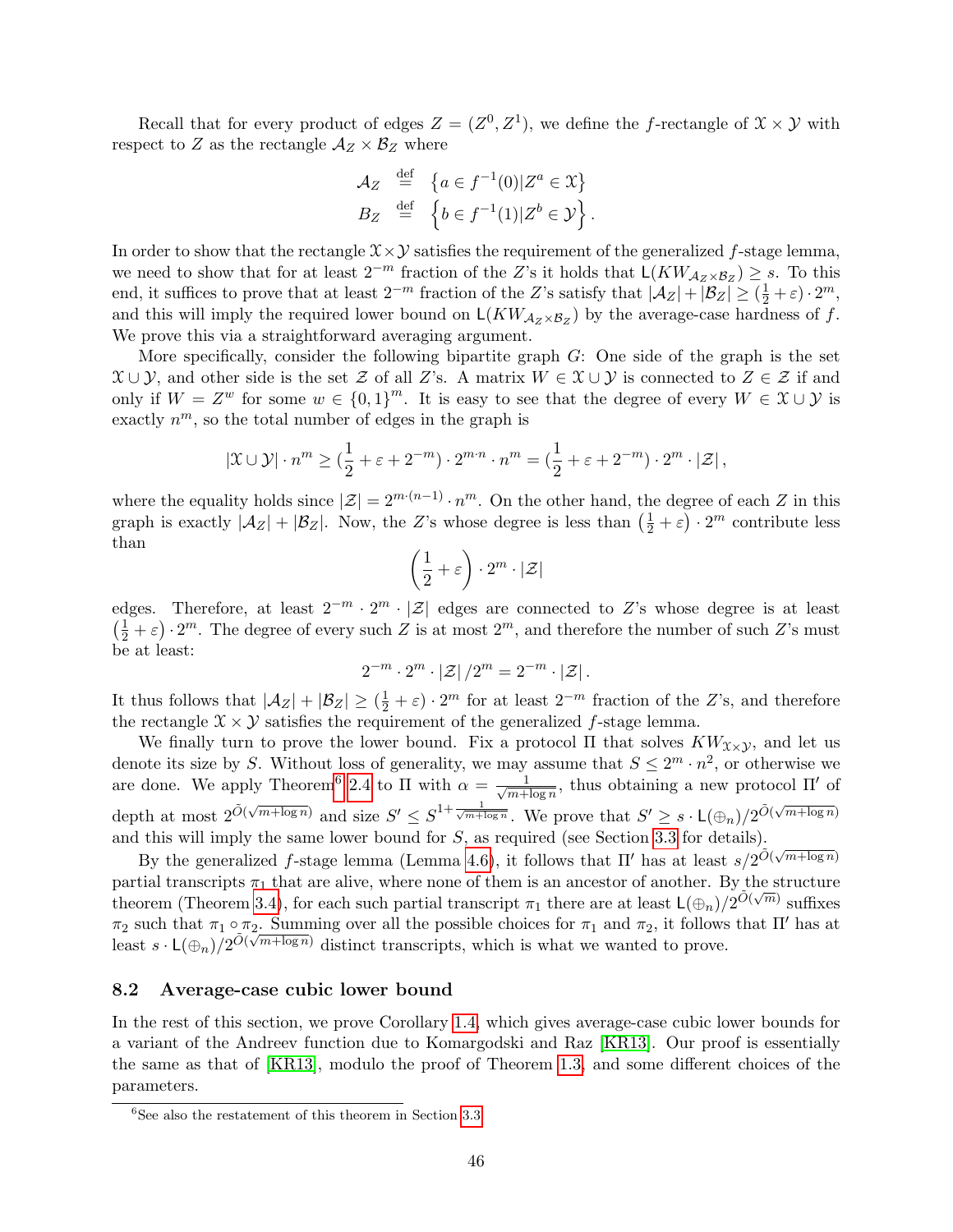**Corollary [1.4.](#page-3-2)** For every  $n, c \in \mathbb{N}$  there exists a function  $F_{n,c} : \{0,1\}^n \to \{0,1\}$  bits that is  $(S, n^{-c})$ -hard for

$$
S \ge n^{3-\tilde O(\frac{1}{\sqrt{\log n}})}.
$$

Let  $n, c \in \mathbb{N}$  be as in the theorem. Let  $m \stackrel{\text{def}}{=} 10 \cdot c \cdot \log n$ . Let  $C : \{0,1\}^{n/2} \to \{0,1\}^{2^m}$  be the list-decodable code of Fact [2.22,](#page-12-2) and recall that the list-decodability means that for every string  $w \in \{0,1\}^{2^m}$ , there are at most  $2^m$  codewords of C that are  $(\frac{1}{2} - \frac{1}{2})$  $\frac{1}{2} \cdot \sqrt{\frac{n}{2^{m/2}}}$ )-close to w. The function  $F_{n,c}$  is defined as follows: The input of  $F_{n,c}$  consists of two parts, each of length  $n/2$ . The first part of the input is denoted f. Recall that  $C(f)$  is a string of length  $2^m$ , and we view it as a truth table of a function from  $\{0,1\}^m$  to  $\{0,1\}$ . The second part of the input is a sequence  $x_1, \ldots, x_m$  of strings in  ${0,1}^{n/2m}$ . The function  $F_{n,c}$  is now defined by

$$
F_{n,c}(f,x_1,\ldots,x_m)\stackrel{\text{def}}{=} \left(C(f)\diamond\oplus_{\frac{n}{2m}}\right)(x_1,\ldots,x_m).
$$

<span id="page-46-1"></span>We use the following claim, which is proved by a straightforward counting argument.

**Claim 8.3.** Let f be a uniformly distributed string in  ${0,1}^{n/2}$ . Then, the function  $C(f)$  is  $(s, n^{-2c})$ -hard for  $s \stackrel{\text{def}}{=} n/16 \cdot \log m$  with probability at least  $1 - 2^{-n/5}$ .

**Proof.** We count the number of functions from  $\{0,1\}^m$  to  $\{0,1\}$  that can be approximated by formulas of size  $s \stackrel{\text{def}}{=} n/16 \cdot \log m$ . Following a calculation in [\[Juk12\]](#page-52-12) (see the proof of Theorem 1.23), the number of formulas of size s over m variables is at most  $(9m)^s \leq 2^{n/4}$ . By the list-decodability of C, for each such formula  $\phi$  there are at most  $2^m$  strings  $h \in \{0,1\}^{n/2}$  such that

<span id="page-46-0"></span>
$$
\Pr_{x \leftarrow \{0,1\}^{n/2}} \left[ C(h)(x) = \phi(x) \right] > \frac{1}{2} + n^{-2c} \ge \frac{1}{2} + \frac{1}{2} \cdot \sqrt{\frac{n}{2^{m/2}}}.\tag{16}
$$

,

It follows that the total number of strings h that satisfy Inequality [16](#page-46-0) for *any* formula of size s is at most  $2^{n/4} \cdot 2^m$ . Therefore, if f is chosen uniformly at random, the probability that  $C(f)$  is  $(s, n^{-2c})$ -hard is at least

$$
1 - \frac{2^{n/4} \cdot 2^m}{2^{n/2}} \ge 1 - 2^{-n/5}
$$

as required.

By Theorem [1.3,](#page-3-1) for every fixed choice of f for which  $C(f)$  is  $(s, n^{-2c})$ -hard, it holds that  $C(f) \diamond \bigoplus_{\frac{n}{2m}}$  is  $(S, n^{-2c} + 2^{-m})$ -hard for

$$
S \stackrel{\text{def}}{=} s \cdot n^2 / 2^{\tilde{O}(\sqrt{m + \log n})} = n^{3 - \tilde{O}(\frac{1}{\sqrt{\log n}})}.
$$

Therefore, for every such fixed choice of f and every fixed formula  $\phi$  of size S, it holds that

$$
\Pr_{x_1,\ldots,x_m \leftarrow \{0,1\}^{n/2m}} \left[ F_{n,c}(f,x_1,\ldots,x_m) = \phi(f,x_1,\ldots,x_m) \right] \le \frac{1}{2} + n^{-2c} + 2^{-m}.
$$

Now, let f be uniformly distributed, and let  $H_f$  denote the event in which  $C(f)$  is  $(s, n^{-2c})$ -hard. It follows that for every formula  $\phi$  of size at most S and for uniformly distributed f and  $x_1, \ldots, x_m$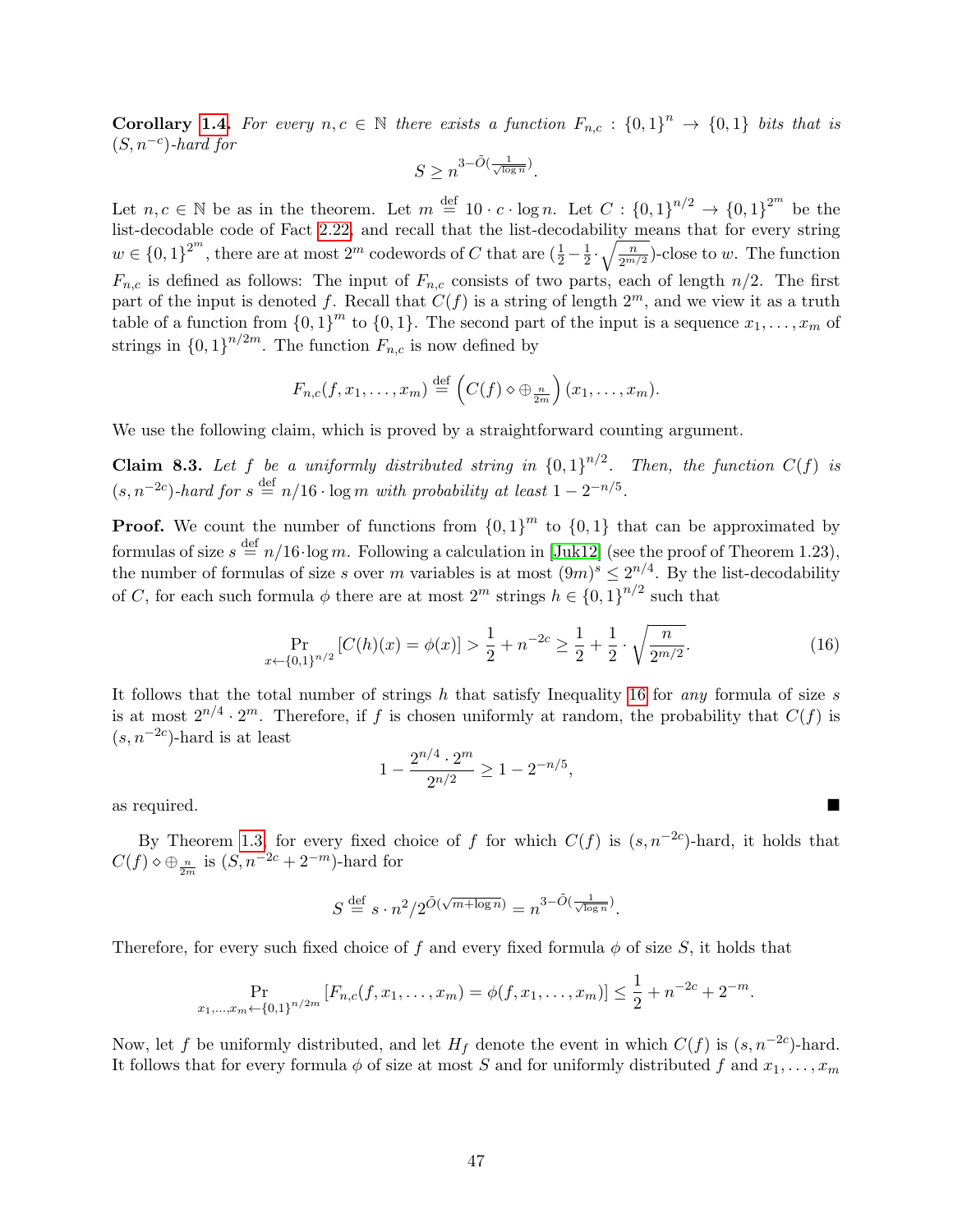it holds that

$$
\Pr[F_{n,c}(f, x_1, \dots, x_m) = \phi(f, x_1, \dots, x_m)]
$$
\n
$$
\leq \Pr[F_{n,c}(f, x_1, \dots, x_m) = \phi(f, x_1, \dots, x_m)|H_f] + \Pr[\neg H_f]
$$
\n
$$
\leq \frac{1}{2} + n^{-2c} + 2^{-m} + 2^{-n/5}
$$
\n
$$
\leq \frac{1}{2} + n^{-c}.
$$

Hence,  $F_{n,c}$  is  $(s, n^{-c})$ -hard for  $S \geq n^{3-\tilde{O}(\frac{1}{\sqrt{\log n}})}$ , as required.

# <span id="page-47-0"></span>9 Future Directions and Open Problems

In order to prove the KRW conjecture, one should replace the parity function in our result with a general function  $g: \{0,1\}^n \to \{0,1\}$ . It seems to us that a good starting point would be to prove the KRW conjecture for the composition of a universal relation and a function q, denoted  $U \diamond q$ . We now explain what this composition is, and then discuss how one might prove the KRW composition for it.

<span id="page-47-1"></span>The composition  $U \circ g$ . The universal relation is the following communication problem: Alice and Bob get two distinct strings  $x, y \in \{0,1\}^m$ , and should find a coordinate on which x and y disagree. The difference between the universal relation and KW relations is that x and y are not required to be a 0-preimage and 1-preimage of some function  $f$ . This makes the universal relation much simpler and easier to analyze, and therefore the universal relation is often a good starting point for studying KW relations. For convenience, we denote the universal relation by U.

As was observed by [\[HW93\]](#page-51-3), it is often useful to relax the requirement that x and y are distinct as follows: We allow x and  $y$  to be equal, but in this case, we also allow Alice and Bob to reject the inputs instead of outputting a coordinate. It is not hard to show that this relaxation does not increase the complexity of the problem by much. It is well-known that the communication complexity of the (relaxed) universal relation is at least  $m$ , and that the "hardest inputs" are those in which  $x = y$  [\[KRW95,](#page-52-0) [EIRS01,](#page-51-0) [HW93,](#page-51-3) [GMWW14\]](#page-51-4).

The composition  $U \circ q$  is the following communication problem: Alice and Bob get as inputs  $m \times n$  matrices X and Y respectively such that  $g(X) \neq g(Y)$ , and their goal is to find an entry  $(i, j)$  such that  $X_{i,j} \neq Y_{i,j}$ . Again, we relax the requirement that  $g(X) \neq g(Y)$  as follows: We allow X and Y to satisfy  $g(X) = g(Y)$ , but in this case, we also allow Alice and Bob to reject the inputs and not output an entry  $(i, j)$ . Here, too, the relaxation does not increase the complexity of the problem by much.

**The KRW conjecture for**  $U \circ g$ . The analogue of the KRW conjecture for  $U \circ g$  would be to prove that

$$
\mathsf{C}(U \diamond g) \approx \mathsf{C}(U) + \mathsf{C}(KW_g) \approx m + \mathsf{C}(KW_g)
$$

(for simplicity, we focus on the communication complexity rather than on the protocol size). We could try to to prove it using the approach of this paper as follows. Suppose that there is a protocol II that solves  $U \diamond g$ . Then, we would have liked to prove the following claims:

• An analogue of the f-stage lemma: There is a partial transcript of  $\pi_1$  of length  $m - \tilde{\gamma}$  ( $\pi$ )  $\tilde{O}(\sqrt{m})$  that is alive, i.e., that has not solved the universal relation on  $g(X)$  and  $g(Y)$ .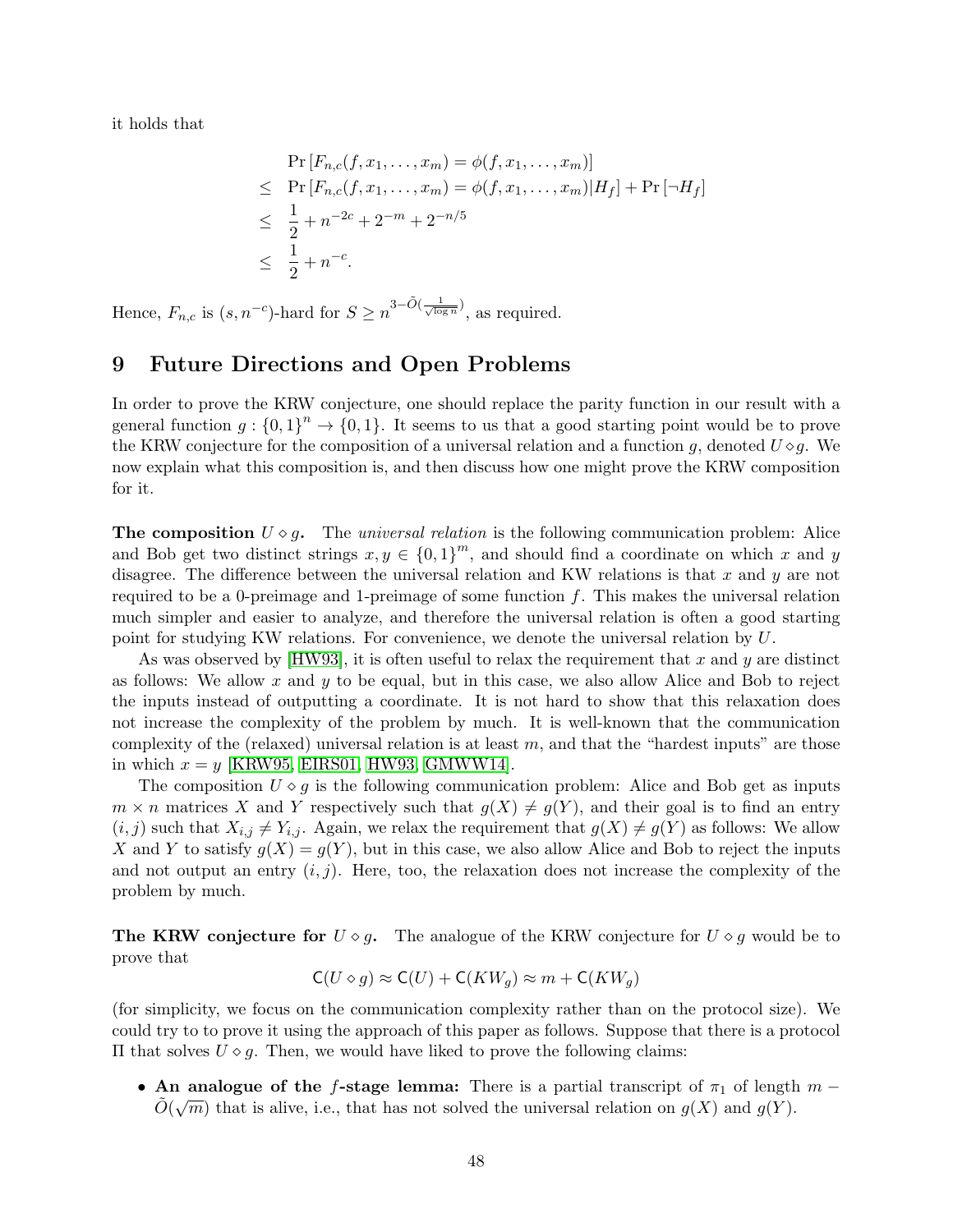• An analogue of the structure theorem: Any live partial transcript  $\pi_1$  has a suffix of length  $\mathsf{C}(KW_g)-\tilde{O}(\sqrt{m}).$ 

If we could prove those two claims, they would have implied the lower bound

$$
\mathsf{C}(U \diamond g) \ge m + \mathsf{C}(KW_g) - \tilde{O}(\sqrt{m}),\tag{17}
$$

which would have been sufficiently good for our purposes.

An analogue of the f-stage lemma. Recall that in Section [3,](#page-12-1) we implemented the above approach by defining products of edges  $Z = (Z^0, Z^1)$ . We then invoked the protocol on inputs X and Y of the form  $X = Z^a$ ,  $Y = Z^b$  for  $a \in f^{-1}(0)$  and  $b \in f^{-1}(1)$ . In particular, we proved the f-stage lemma by considering the invocation of the protocol on such inputs for different  $Z$ 's.

We would like to prove an analogue of the f-stage lemma for  $U \circ g$  using a similar strategy. To this end, we would like to invoke the protocol  $\Pi$  on inputs of the form  $X = Z^a$ ,  $Y = Z^b$ , and show that it cannot solve the universal relation on a and b using  $m - \tilde{O}(\sqrt{m})$  bits. A natural way to do so would be to choose the pair  $(a, b)$  to be a hard input for the universal relation.

As we noted above, the hard inputs to the universal relation are those in which  $a = b$ . Now, observe that whenever  $a = b$ , it also holds that  $X = Y$ . Thus, it seems that for an analogue of the f-stage lemma for  $U \circ g$ , we should invoke the protocol  $\Pi$  on inputs of the form  $(X, X)$ . This leads to the following natural definition for what it means that " $\pi_1$  is alive".

<span id="page-48-0"></span>**Definition 9.1.** We say that a partial transcript  $\pi_1$  is alive if for at least  $2^{-(m-\tilde{O}(\sqrt{m}))}$  fraction of the matrices  $X \in \{0,1\}^{m \times n}$ , the input  $(X,X)$  is consistent with  $\pi_1$ . In other words, if we denote by  $\mathfrak{X}_{\pi_1} \times \mathfrak{Y}_{\pi_1}$  the rectangle of  $\pi_1$ , then  $X \in \mathfrak{X}_{\pi_1} \cap \mathfrak{Y}_{\pi_1}$  for at least  $2^{-(m-\tilde{O}(\sqrt{m}))}$  fraction of the matrices  $X \in \{0,1\}^{m \times n}$ .

Intuitively, this definition says that  $\pi_1$  has gives at most  $m - \tilde{O}(\sqrt{m})$  bits of information about the inputs of the players. In particular,  $\pi_1$  gives at most  $m - \tilde{O}(\sqrt{m})$  bits about a and b, and therefore it is still far from solving the universal relation on  $a$  and  $b$ . This intuition can be formalized using the ideas of [\[EIRS01,](#page-51-0) [HW93,](#page-51-3) [GMWW14\]](#page-51-4), but it is not necessary for our discussion. The following analogue of the f-stage lemma can now be proved using a straightforward averaging argument.

<span id="page-48-3"></span>**Lemma 9.2** (Universal-stage lemma). There is a live partial transcript  $\pi_1$  of length  $m - \tilde{O}(\sqrt{m})$ that has not solved the universal relation.

An analogue of the structure theorem. The difficult part in proving the lower bound on  $C(U \diamond g)$  would be proving an analogue of the structure theorem. Such an analogue would say that if Alice and Bob have not solved the universal relation yet, then they must transmit  $\mathsf{C}(KW_g)-\tilde{O}(\sqrt{m})$ more bits. Given Definition [9.1,](#page-48-0) this can be formalized as follows.

<span id="page-48-1"></span>Conjecture 9.3. Let  $\mathfrak{X} \subseteq \{0,1\}^{m \times n}$  be a set of matrices of density at least  $2^{-(m-\tilde{O}(\sqrt{m}))}$ . Then, then restriction of U  $\diamond g$  to the rectangle  $\mathfrak X\times \mathfrak X$  has communication complexity at least  $\mathsf C(KW_g)-\tilde O(\sqrt{m}).$ 

We note that it is possible to construct artificial examples of functions  $q$  for which Conjecture [9.3](#page-48-1) does not hold: in particular, if g is easy on  $(1 - \varepsilon)$ -fraction of its inputs, it is possible that all the matrices in  $X$  contain only easy inputs as rows<sup>[7](#page-48-2)</sup>. However, it might be possible to prove it for some

<span id="page-48-2"></span><sup>&</sup>lt;sup>7</sup>Consider a function  $g: \{0,1\}^n \to \{0,1\}$  that is defined as follows: given an input x, if the first five bits of x are all zeroes, then  $q(x)$  is some hard function of the remaining bits, and otherwise  $q(x) = x_6$ . Now, consider the set  $X \subseteq \{0,1\}^{m \times n}$  that consists of all the matrices X in which there is no row with the first five bits all being zeroes. It is not hard to see that the communication complexity of  $U \circ g$  restricted to  $\mathfrak{X} \times \mathfrak{X}$  is at most  $m + O(1)$ , and this might be much smaller than  $\mathsf{C}(KW_a)$  if  $m \ll n$ .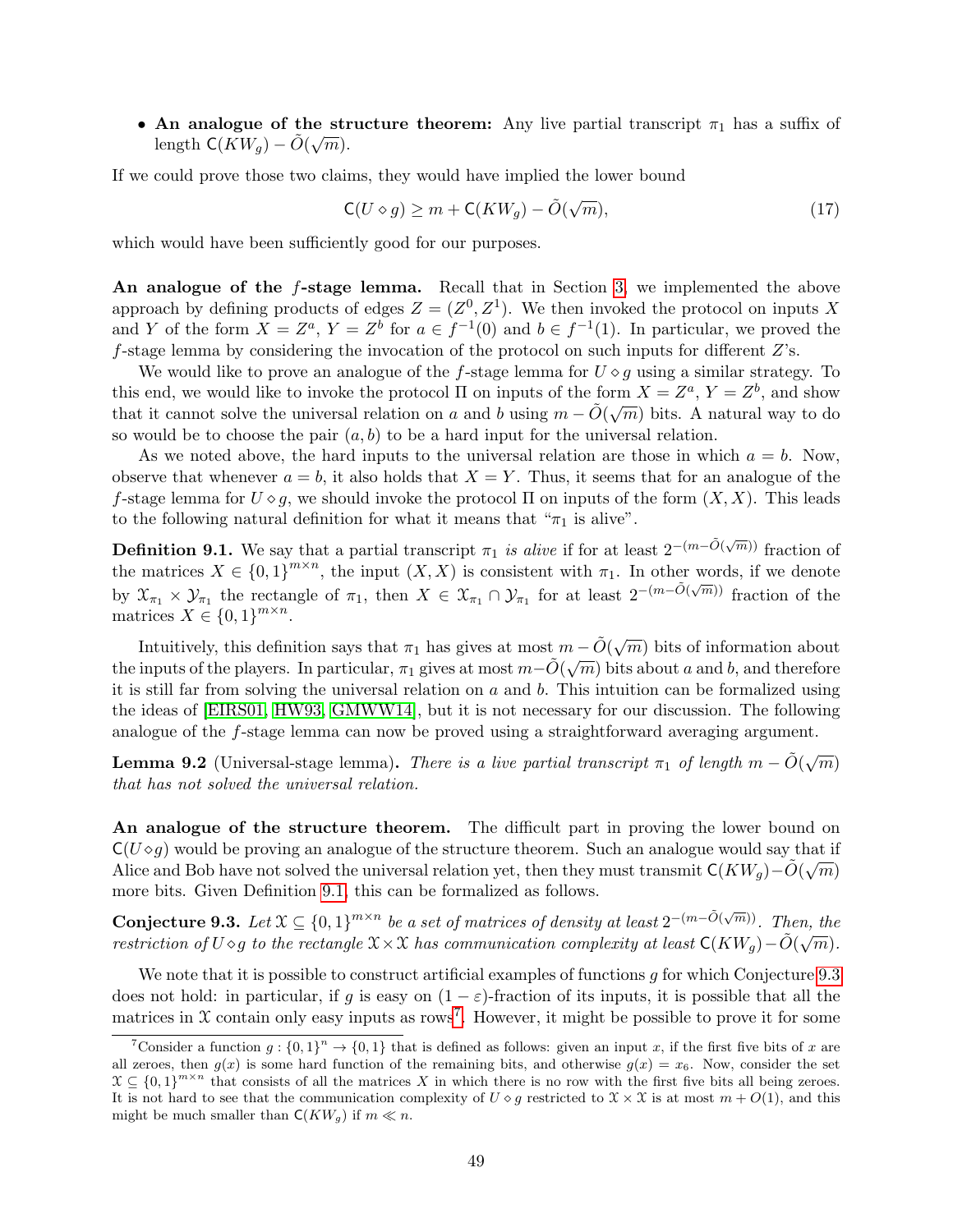"reasonable" class of functions, and that might be sufficient for proving formula lower bounds. For example, it might be possible to prove this conjecture for the case where  $g$  is a random function. We also note there is a simple (but non-trivial) proof of the conjecture for the case where  $g = \bigoplus_n$ — in fact, this observation was the trigger to this work.

Another way to deal with the aforementioned artificial examples is to change the conjecture such that it allows us to get rid of the easy inputs of g. This is done by replacing  ${0,1}^{m \times n}$  with some subset  $\mathfrak{X}_0$  that depends on g and should consist of the hard inputs:

<span id="page-49-0"></span>**Conjecture 9.4.** For every non-constant function  $g: \{0,1\}^n \to \{0,1\}$  there exists  $\mathfrak{X}_0 \subseteq \{0,1\}^{m \times n}$ such that the following holds: Let  $X \subseteq X_0$  be a set of matrices of density at least  $2^{-(m-\tilde{O}(\sqrt{m}))}$ in  $\mathfrak{X}_0$ . Then, the restriction of  $U \diamond g$  to the rectangle  $\mathfrak{X} \times \mathfrak{X}$  has communication complexity at least  $\mathsf{C}(KW_g)-\tilde{O}(\sqrt{m}).$ 

It is not hard to see that Conjecture [9.4](#page-49-0) is sufficient for proving the lower bound on  $C(U \diamond g)$ : this can be done by replacing  ${0,1}^{m \times n}$  with  $\mathfrak{X}_0$  in Definition [9.1](#page-48-0) and Lemma [9.2](#page-48-3) above.

Conjecture [9.4](#page-49-0) could serve as the next intermediate goal toward proving the KRW conjecture, and we suggest it as an open problem. In fact, we do not know how to prove this conjecture even if the density of X in  $\mathfrak{X}_0$  is allowed to be as high as  $\frac{1}{2}$ , and the desired lower bound is allowed to be as small as  $C(KW_g) - 0.99 \cdot m$ .

**The 1-out-of-k problem.** We now discuss a special case of Conjecture [9.3](#page-48-1) which seems to be interesting in its own right. First, we define the following communication problem.

**Definition 9.5** (The 1-out-of-k problem). Let  $g: \{0,1\}^n \to \{0,1\}$  be a non-constant function, and let  $k \in \mathbb{N}$ . The 1-out-of-k version of  $KW_g$  is the following communication problem: Alice and Bob get matrices  $X, Y \in \{0,1\}^{k \times n}$  respectively such that

- $g(X)$  and  $g(Y)$  are the all-zeroes and all-ones strings respectively.
- All the rows of  $X$  and  $Y$  are all distinct.

The goal of Alice and Bob is to find an entry  $(i, j)$  such that  $X_{i,j} \neq Y_{i,j}$ .

Clearly, the communication complexity of the 1-out-of-k version of  $KW_q$  is at most  $C(KW_q)$ , since Alice and Bob can run the optimal protocol for  $KW_q$  on the first rows of X and Y. The question is whether the communication complexity of the 1-out-of-k version of  $KW_q$  can be much smaller? We suggest proving the following conjecture as another open problem.

<span id="page-49-1"></span>**Conjecture 9.6.** For every non-constant  $g: \{0,1\}^n \rightarrow \{0,1\}$  and  $k \in \mathbb{N}$ , the communication complexity of the 1-out-of-k version of  $KW_a$  is at least  $\mathsf{C}(KW_a)$  – poly log n.

Observe that Conjecture [9.6](#page-49-1) is indeed a special case of Conjecture [9.3:](#page-48-1) the reason is that we can always choose the subset X to be the set of matrices X such that the first k bits of  $q(X)$  are equal, and all the rows of X are distinct. The density of this set X is slightly less than  $2^{-k}$ , and the communication complexity of the restriction of  $U \diamond q$  to the rectangle  $\mathfrak{X} \times \mathfrak{X}$  is at most the communication complexity of the 1-out-of-k version of  $KW_q$ .

<span id="page-49-2"></span>We note that although we defined the 1-out-of- $k$  problem only for KW relations, it could be generalized to other models of computation. For those models, one could state analogues of Conjecture [9.6](#page-49-1) that are interesting in their own right. For example, consider the following analogues for communication complexity and circuit complexity: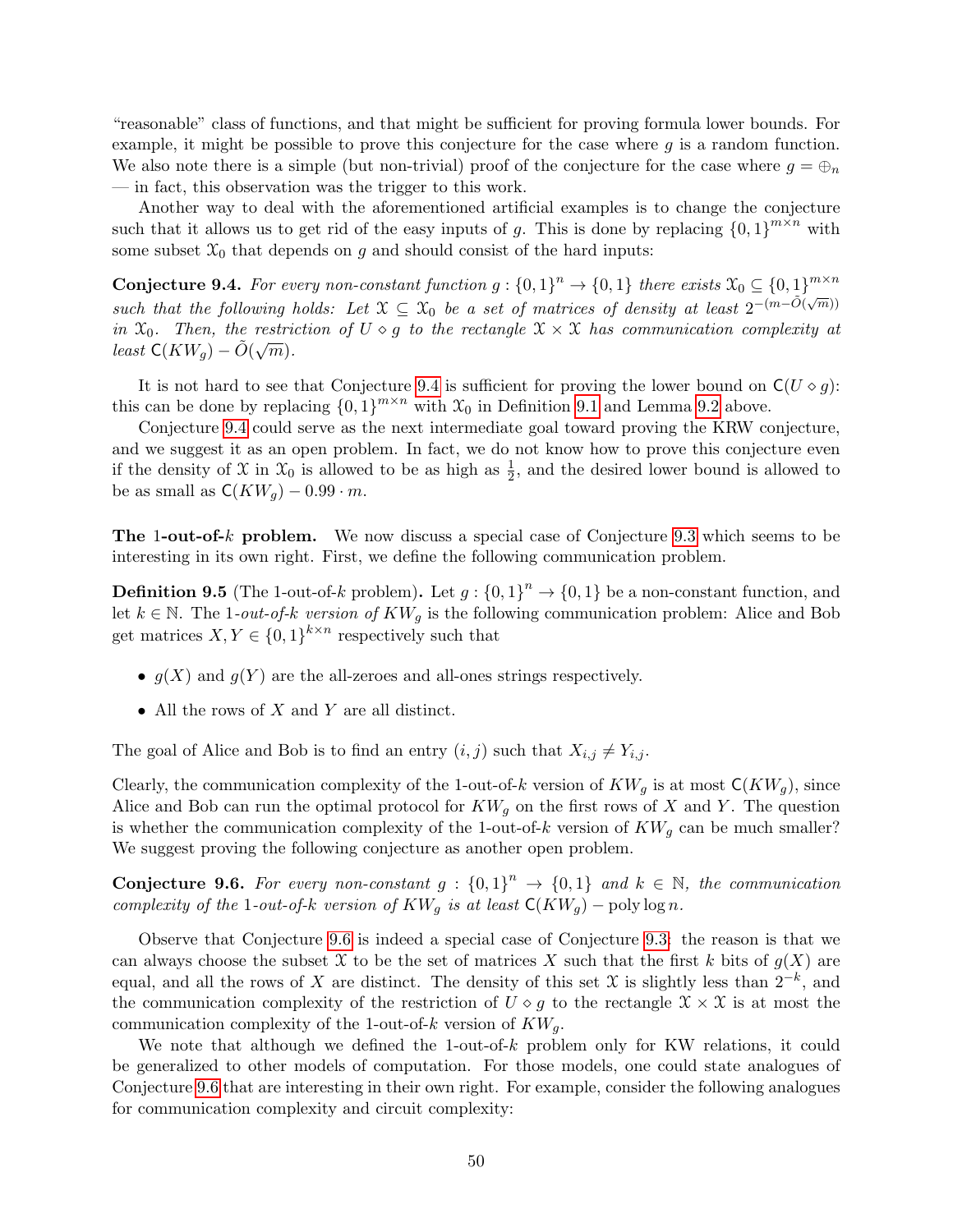**Conjecture 9.7** (The 1-out-of-k problem for communication complexity). Let  $f : \{0,1\}^n \times$  ${0,1}^n \rightarrow {0,1}$ , and consider the communication problem of computing f. The 1-out-of-k version of f is defined as follows: Alice gets distinct  $x_1, \ldots, x_k \in \{0,1\}^n$ , Bob gets distinct  $y_1, \ldots, y_k \in$  ${0,1}^n$ , and their goal is to output an index  $i \in [k]$  and the bit  $f(x_i, y_i)$ . The conjecture is that the communication complexity of this problem is at least  $C(f)$  – poly log n.

<span id="page-50-0"></span>**Conjecture 9.8** (The 1-out-of-k problem for circuit complexity). Let  $f : \{0,1\}^n \rightarrow \{0,1\}$ , and consider the problem of computing f using a boolean circuit. The 1-out-of-k version of f is defined as follows: a circuit gets as input distinct  $x_1, \ldots, x_k$ , and it should output an index  $i \in [k]$  and the bit  $f(x_i)$ . The conjecture is that the circuit complexity of this problem is at least the circuit complexity of f up to a polynomial factor.

The 1-out-of-k problem is a close variant of the "choose" problem introduced by Beimel et. al. [\[BBKW14\]](#page-51-11), who also posed conjectures that correspond to Conjectures [9.7](#page-49-2) and [9.8.](#page-50-0) The difference between the 1-out-of-k problem defined above and the "choose" problem of  $[B B K W 14]$  is that in the "choose" problem, the inputs are not required to be distinct, and on the other hand, we have k functions  $f_1, \ldots, f_k$  instead of a single function f. The question is whether choosing one of the functions  $f_i$  and computing it on its corresponding input is easier than computing the easiest function among  $f_1, \ldots, f_k$  in isolation.

[\[BBKW14\]](#page-51-11) made an interesting observation, which also translates to the 1-out-of-k problem as follows: 1-out-of-k conjectures of the above form are implied by direct-sum conjectures. For concreteness, we explain this claim for the example of communication complexity. A direct-sum conjecture for communication complexity says that the complexity of computing k independent instances of f is  $k \cdot C(f)$ . The observation of [\[BBKW14\]](#page-51-11) is that the latter direct-sum conjecture implies that the communication complexity of the 1-out-of-k version of f is  $C(f)$ .

To see why this is true, suppose there was a protocol that solved the 1-out-of-k version of f using less than  $C(f)$  bits. If this was the case, it would have been possible to compute k independent instances of f using less than  $k \cdot C(f)$  as follows: Alice and Bob first use the protocol for the 1-out-of-k version of f on the k instances, thus computing f on one instance. Then, they would compute f independently on each of the remaining instances. The complexity of this protocol would be  $(k-1)\cdot C(f)$  plus the complexity of the 1-out-of-k version of f, which is less than  $k\cdot C(f)$ by assumption.

Direct-sum conjectures have been studied in many different areas. In particular, the direct-sum conjecture for communication complexity has been proposed in [\[KRW95\]](#page-52-0), and partial results were obtained in [\[FKNN95,](#page-51-12) [KKN95,](#page-52-8) [BBCR10,](#page-51-13) [BR11,](#page-51-10) [Bra12\]](#page-51-14) . In particular, the result of [\[FKNN95\]](#page-51-12) implies that the complexity of the 1-out-of-k problem of Conjecture [9.7](#page-49-2) above is at least  $\sqrt{C(f)}$ . Unfortunately, the known results are insufficient for proving Conjecture [9.6.](#page-49-1) It is interesting question whether proving Conjectures [9.6](#page-49-1) and [9.7](#page-49-2) is easier than proving the corresponding direct-sum conjectures, or alternatively, whether 1-out-of-k conjectures imply direct-sum conjectures.

Acknowledgement. We would like to thank Avi Wigderson, Avishay Tal, Gillat Kol, Oded Goldreich, and Ilan Komargodski for useful discussions and ideas. We are also gratelful to Osamu Watanabe and Masaki Yamamoto for an idea that simplified and improved the proof of the fstage lemma. We would also like to thank anonymous referees for comments that improved the presentation of this work.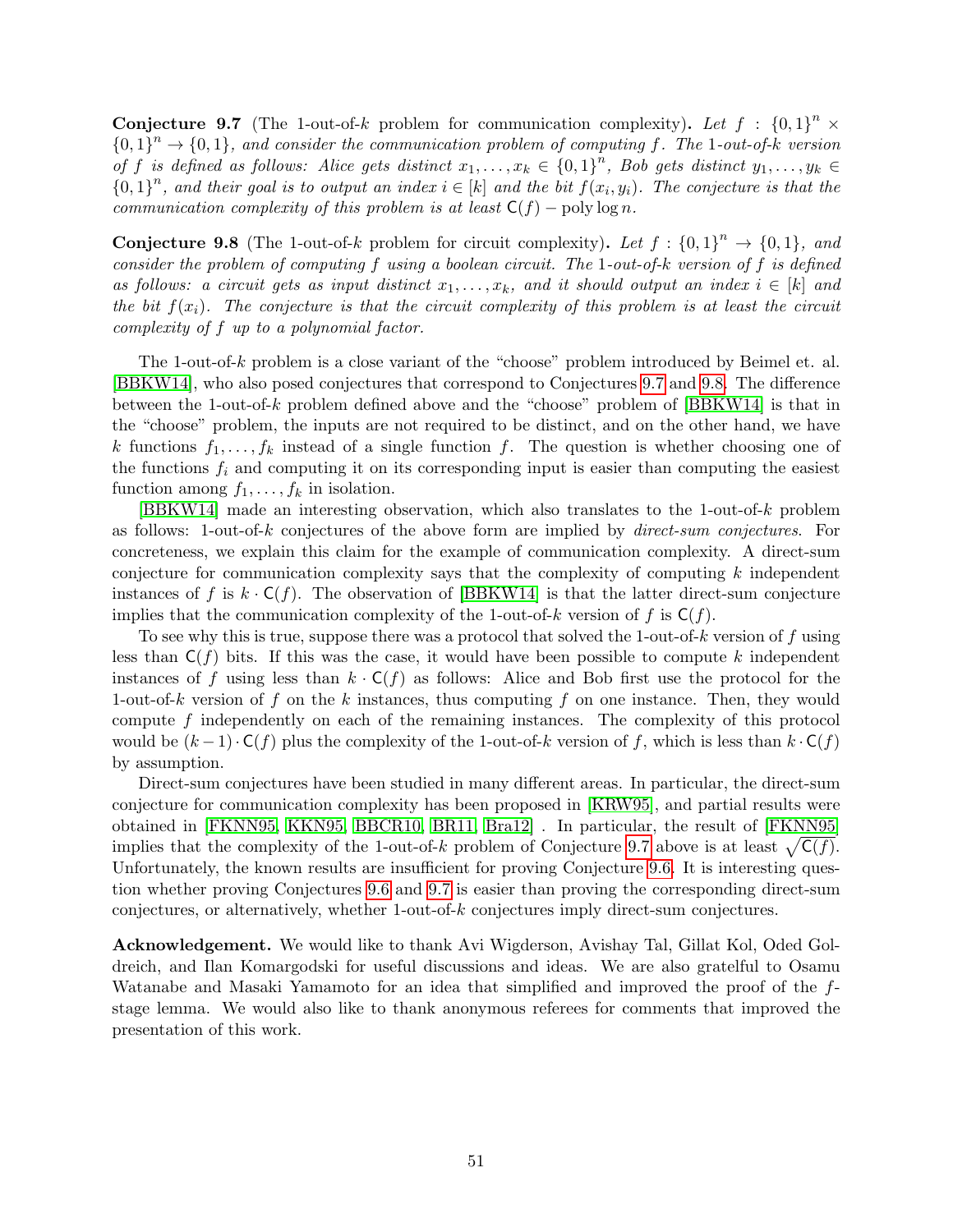# References

- <span id="page-51-2"></span>[And87] Alexander E. Andreev. On a method for obtaining more than quadratic effective lower bounds for the complexity of  $\pi$ -schemes. Moscow University Mathematics Bulletin, 42(1):24–29, 1987. [1,](#page-2-0) [1.1,](#page-2-3) [1,](#page-3-0) [3.4](#page-17-0)
- <span id="page-51-7"></span>[BB94] Maria Luisa Bonet and Samuel R. Buss. Size-depth tradeoffs for boolean formulae. Inf. Process. Lett., 49(3):151–155, 1994. [2.4,](#page-8-1) [3.3](#page-16-1)
- <span id="page-51-13"></span>[BBCR10] Boaz Barak, Mark Braverman, Xi Chen, and Anup Rao. How to compress interactive communication. In STOC, pages 67–76, 2010. [9](#page-50-0)
- <span id="page-51-11"></span>[BBKW14] Amos Beimel, Sebastian Ben Daniel, Eyal Kushilevitz, and Enav Weinreb. Choosing, agreeing, and eliminating in communication complexity. Computational Complexity, 23(1):1–42, 2014. [9](#page-50-0)
- <span id="page-51-10"></span>[BR11] Mark Braverman and Anup Rao. Information equals amortized communication. In FOCS, pages 748–757, 2011. [2.19,](#page-11-1) [9](#page-50-0)
- <span id="page-51-14"></span>[Bra12] Mark Braverman. Interactive information complexity. In STOC, pages 505–524, 2012. [9](#page-50-0)
- <span id="page-51-8"></span>[Bre74] Richard P. Brent. The parallel evaluation of general arithmetic expressions. J. ACM, 21(2):201–206, 1974. [2.4,](#page-8-1) [3.3](#page-16-1)
- <span id="page-51-5"></span>[CKK+15] Ruiwen Chen, Valentine Kabanets, Antonina Kolokolova, Ronen Shaltiel, and David Zuckerman. Mining circuit lower bound proofs for meta-algorithms. Computational Complexity, 24(2):333–392, 2015. [1](#page-3-3)
- <span id="page-51-9"></span>[CT91] Thomas M. Cover and Joy A. Thomas. Elements of information theory. Wiley-Interscience, 1991. [2.4](#page-10-0)
- <span id="page-51-0"></span>[EIRS01] Jeff Edmonds, Russell Impagliazzo, Steven Rudich, and Jiri Sgall. Communication complexity towards lower bounds on circuit depth. Computational Complexity, 10(3):210–246, 2001. [\(document\),](#page-0-0) [1,](#page-2-0) [1,](#page-2-4) [1,](#page-3-0) [1.2,](#page-4-1) [1.2,](#page-5-0) [6.1,](#page-23-1) [9,](#page-47-1) [9](#page-48-0)
- <span id="page-51-12"></span>[FKNN95] Tom´as Feder, Eyal Kushilevitz, Moni Naor, and Noam Nisan. Amortized communication complexity. SIAM J. Comput., 24(4):736–750, 1995. [9](#page-50-0)
- <span id="page-51-4"></span>[GMWW14] Dmitry Gavinsky, Or Meir, Omri Weinstein, and Avi Wigderson. Toward better formula lower bounds: an information complexity approach to the KRW composition conjecture. In Symposium on Theory of Computing, STOC 2014, New York, NY, USA, May 31 - June 03, 2014, pages 213–222, 2014. [1,](#page-2-0) [2,](#page-2-2) [1,](#page-2-4) [1,](#page-3-0) [1.1,](#page-4-2) [4,](#page-9-2) [2.5,](#page-11-2) [9,](#page-47-1) [9](#page-48-0)
- <span id="page-51-6"></span>[GS91] Michelangelo Grigni and Michael Sipser. Monotone separation of Logspace from NC. In Structure in Complexity Theory Conference, pages 294–298, 1991. [1.1](#page-4-2)
- <span id="page-51-1"></span>[Hås98] Johan Håstad. The shrinkage exponent of de morgan formulas is 2. SIAM J. Comput., 27(1):48–64, 1998. [\(document\),](#page-0-0) [1,](#page-2-0) [1,](#page-2-3) [1](#page-3-0)
- <span id="page-51-3"></span>[HW93] Johan Håstad and Avi Wigderson. Composition of the universal relation. In Advances in computational complexity theory, AMS-DIMACS, 1993. [1,](#page-2-0) [1,](#page-2-4) [9,](#page-47-1) [9](#page-48-0)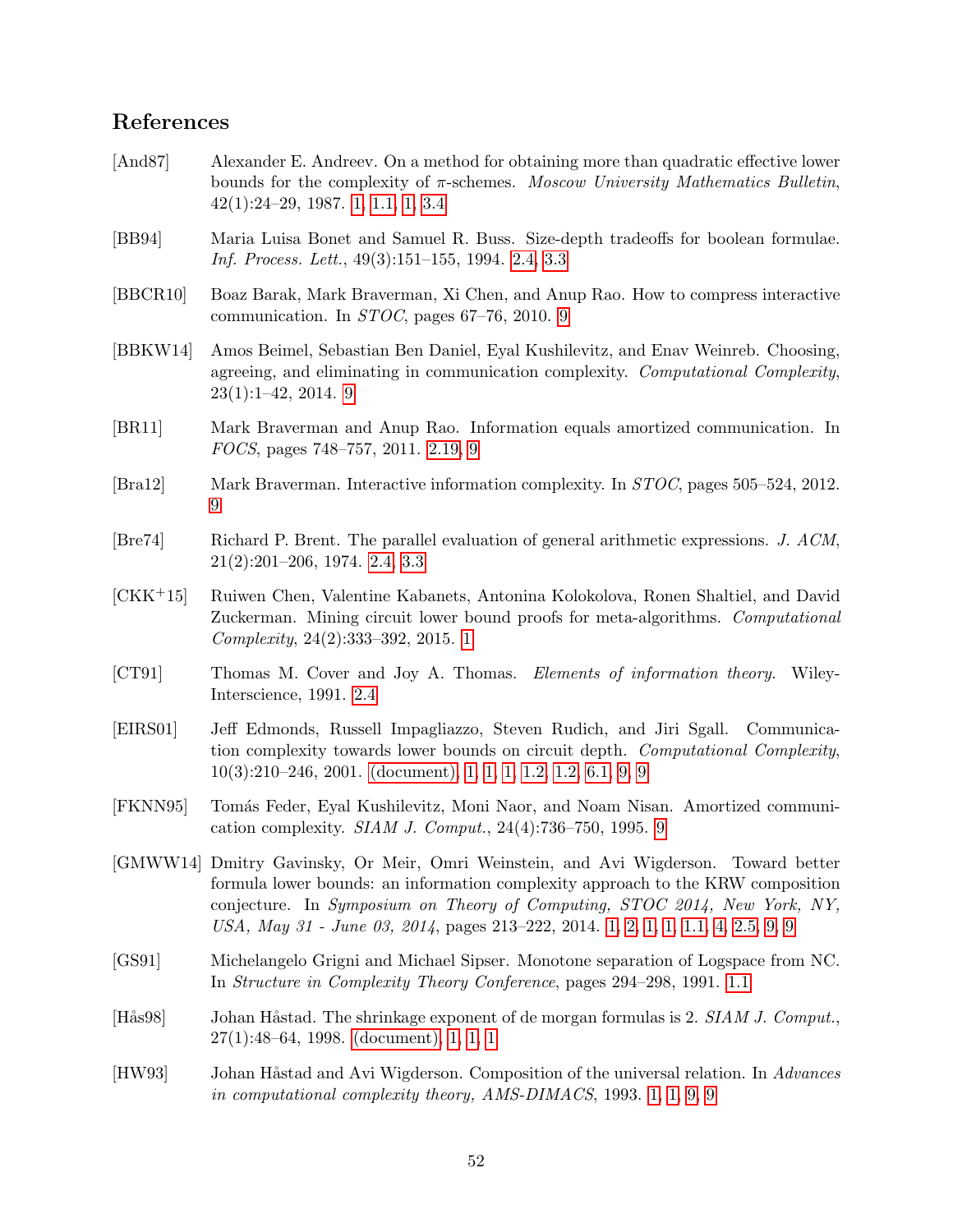<span id="page-52-14"></span><span id="page-52-13"></span><span id="page-52-12"></span><span id="page-52-11"></span><span id="page-52-10"></span><span id="page-52-9"></span><span id="page-52-8"></span><span id="page-52-7"></span><span id="page-52-6"></span><span id="page-52-5"></span><span id="page-52-4"></span><span id="page-52-3"></span><span id="page-52-2"></span><span id="page-52-1"></span><span id="page-52-0"></span>[IN93] Russell Impagliazzo and Noam Nisan. The effect of random restrictions on formula size. Random Struct. Algorithms, 4(2):121–134, 1993. [1,](#page-2-0) [1](#page-3-0) [Juk12] Stasys Jukna. Boolean Function Complexity - Advances and Frontiers, volume 27 of Algorithms and combinatorics. Springer, 2012. [3.4,](#page-17-0) [8.2](#page-46-1) [Khr72] V. M. Khrapchenko. A method of obtaining lower bounds for the complexity of  $\pi$ schemes. Mathematical Notes Academy of Sciences USSR, 10:474–479, 1972. [2.21](#page-11-4) [KKN95] Mauricio Karchmer, Eyal Kushilevitz, and Noam Nisan. Fractional covers and communication complexity. SIAM J. Discrete Math.,  $8(1)$ :76–92, 1995. [1.1,](#page-4-2) [4,](#page-9-2) [9](#page-50-0) [KN97] Eyal Kushilevitz and Noam Nisan. Communication complexity. Cambridge University Press, 1997. [3](#page-9-1) [KR08] Yael Tauman Kalai and Ran Raz. Interactive PCP. In ICALP (2), pages 536–547, 2008. [1](#page-3-3) [KR13] Ilan Komargodski and Ran Raz. Average-case lower bounds for formula size. In Symposium on Theory of Computing Conference, STOC'13, Palo Alto, CA, USA, June 1-4, 2013, pages 171–180, 2013. [8.2](#page-45-0) [KRT13] Ilan Komargodski, Ran Raz, and Avishay Tal. Improved average-case lower bounds for demorgan formula size. In 54th Annual IEEE Symposium on Foundations of Computer Science, FOCS 2013, 26-29 October, 2013, Berkeley, CA, USA, pages 588–597, 2013. [1](#page-3-3) [KRW95] Mauricio Karchmer, Ran Raz, and Avi Wigderson. Super-logarithmic depth lower bounds via the direct sum in communication complexity. Computational Complexity, 5(3/4):191–204, 1995. [\(document\),](#page-0-0) [1,](#page-2-0) [1,](#page-2-4) [1.1,](#page-4-2) [9,](#page-47-1) [9](#page-50-0) [KW90] Mauricio Karchmer and Avi Wigderson. Monotone circuits for connectivity require super-logarithmic depth. *SIAM J. Discrete Math.*, 3(2):255–265, 1990. [\(document\),](#page-0-0) [1,](#page-2-3) [1,](#page-3-4) [1.1,](#page-4-0) [1.1,](#page-4-2) [2.11,](#page-9-3) [2.12,](#page-9-4) [2.5](#page-11-2) [Mos14] Dana Moshkovitz. Parallel repetition from fortification. In 55th IEEE Annual Symposium on Foundations of Computer Science, FOCS 2014, Philadelphia, PA, USA, October 18-21, 2014, pages 414–423, 2014. [5](#page-28-1) [PZ93] Mike Paterson and Uri Zwick. Shrinkage of de morgan formulae under restriction. Random Struct. Algorithms, 4(2):135–150, 1993. [1,](#page-2-0) [1](#page-3-0) [Raz90] Alexander A. Razborov. Applications of matrix methods to the theory of lower bounds in computational complexity. Combinatorica, 10(1):81–93, 1990. [4](#page-9-2) [RW92] Ran Raz and Avi Wigderson. Monotone circuits for matching require linear depth. J. ACM, 39(3):736–744, 1992. [1.1](#page-4-2) [San10] Rahul Santhanam. Fighting perebor: New and improved algorithms for formula and QBF satisfiability. In 51th Annual IEEE Symposium on Foundations of Computer Science, FOCS 2010, October 23-26, 2010, Las Vegas, Nevada, USA, pages 183–192, 2010. [1](#page-3-3)